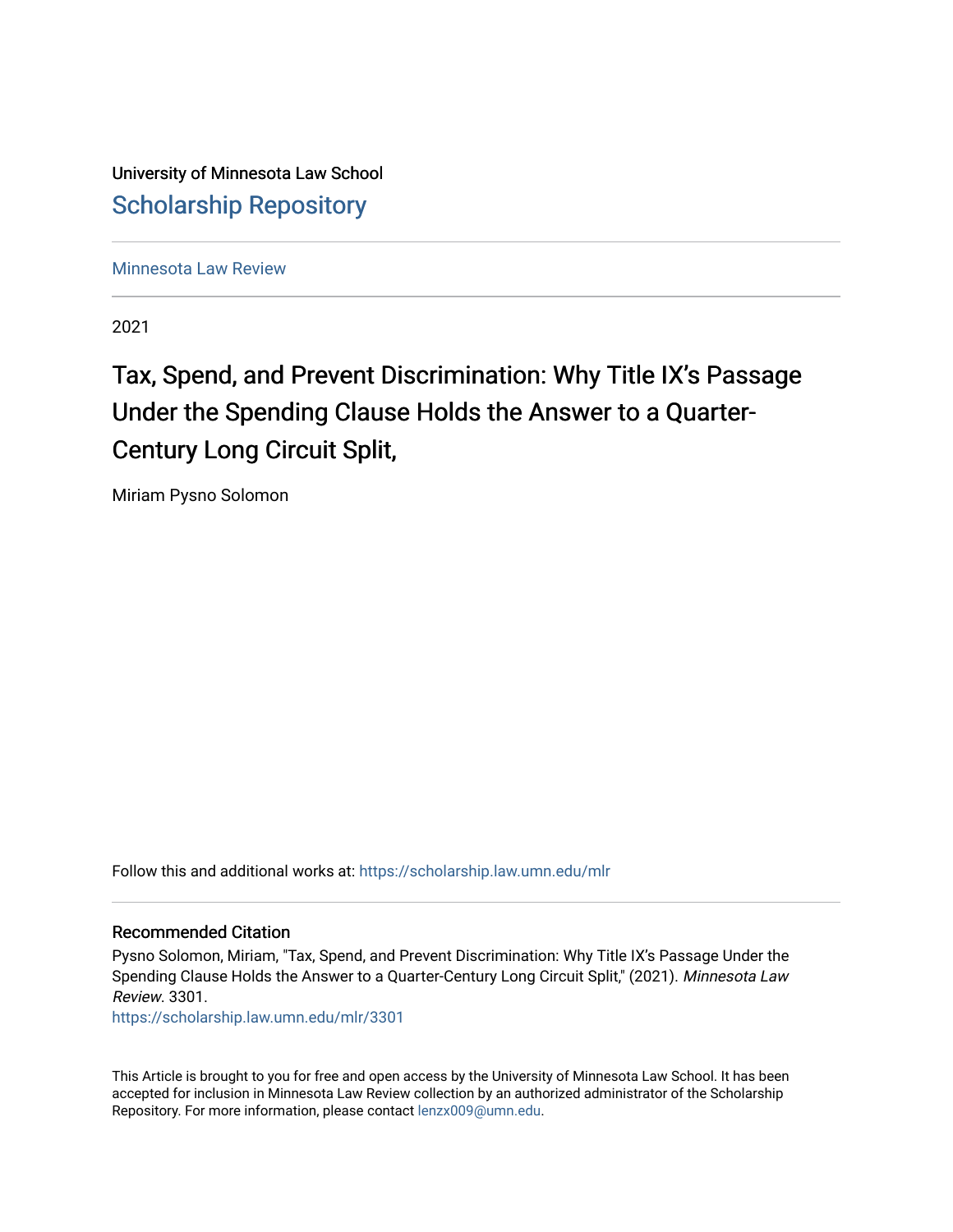## **Note**

## Tax, Spend, and Prevent Discrimination: Why Title IX's Passage Under the Spending Clause Holds the Answer to **a Quarter-Century Long Circuit Split**

#### *Miriam Pysno Solomon*\*

#### INTRODUCTION

Title IX of the Education Amendments of 1972 is a well-known, although somewhat misunderstood, federal statute. A huge number of educational institutions across the United States receive funding under Title IX.<sup>1</sup> In fact, the vast majority of people schooled in this country attend Title IX-funded institutions or programs.<sup>2</sup> That trend holds for both public and private education, from primary school through

479

J.D. Candidate 2022, University of Minnesota Law School; Note and Comment Editor, Minnesota Law Review Volume 106. Many thanks to Professor Mitchell E. Zamoff and Michael A. Pysno, J.D. for their thoughtful guidance on framing and developing this Note. I am grateful to the editors and staff of *Minnesota Law Review* volumes 105 and 106 for their careful feedback. Lastly, my deepest gratitude to my parents and husband for their unyielding belief in me. Copyright  $\odot$  2021 by Miriam Pysno Solomon.

<sup>1.</sup> *See Title IX and Sex Discrimination*, U.S. DEPT. OF EDUC. (Aug. 2021), https://www2.ed.gov/about/offices/list/ocr/docs/tix\_dis.html [https://perma.cc/ 8P5T-U6AC] (detailing the scope of Title IX).

<sup>2.</sup> *Id.*; *see infra* note 15 and accompanying text; *cf.* Richard Vedder, *There Are Really Almost No Truly Private Universities*, FORBES (Apr. 8, 2018), https:// www.forbes.com/sites/richardvedder/2018/04/08/there-are-really-almost-no -truly-private-universities [https://perma.cc/R3J7-SAUM] (explaining that even socalled "private" post-secondary educational institutions receive federal funding); Dean Clancy, A List of Colleges That Don't Take Federal Money, DEAN CLANCY (Aug. 10, 2020), https://deanclancy.com/a-list-of-colleges-that-dont-take-federal-money [https:// perma.cc/2R52-H73S] (listing only eighteen colleges that do not receive any federal grant money or participate in any federal financial aid or student loan program); Julia Donheiser, *Chalkbeat Explains: When Can Private Schools Discriminate Against Students?*, CHALKBEAT (Aug. 10, 2017), https://www.chalkbeat.org/2017/ 8/10/21107283/chalkbeat-explains-when-can-private-schools-discriminateagainst-students [https://perma.cc/X5YX-WZNT] (stating that even most private K-12 schools may be subject to Title IX because they accept federal funding, "usually through school breakfast or lunch programs, grants, or funding for low-income students").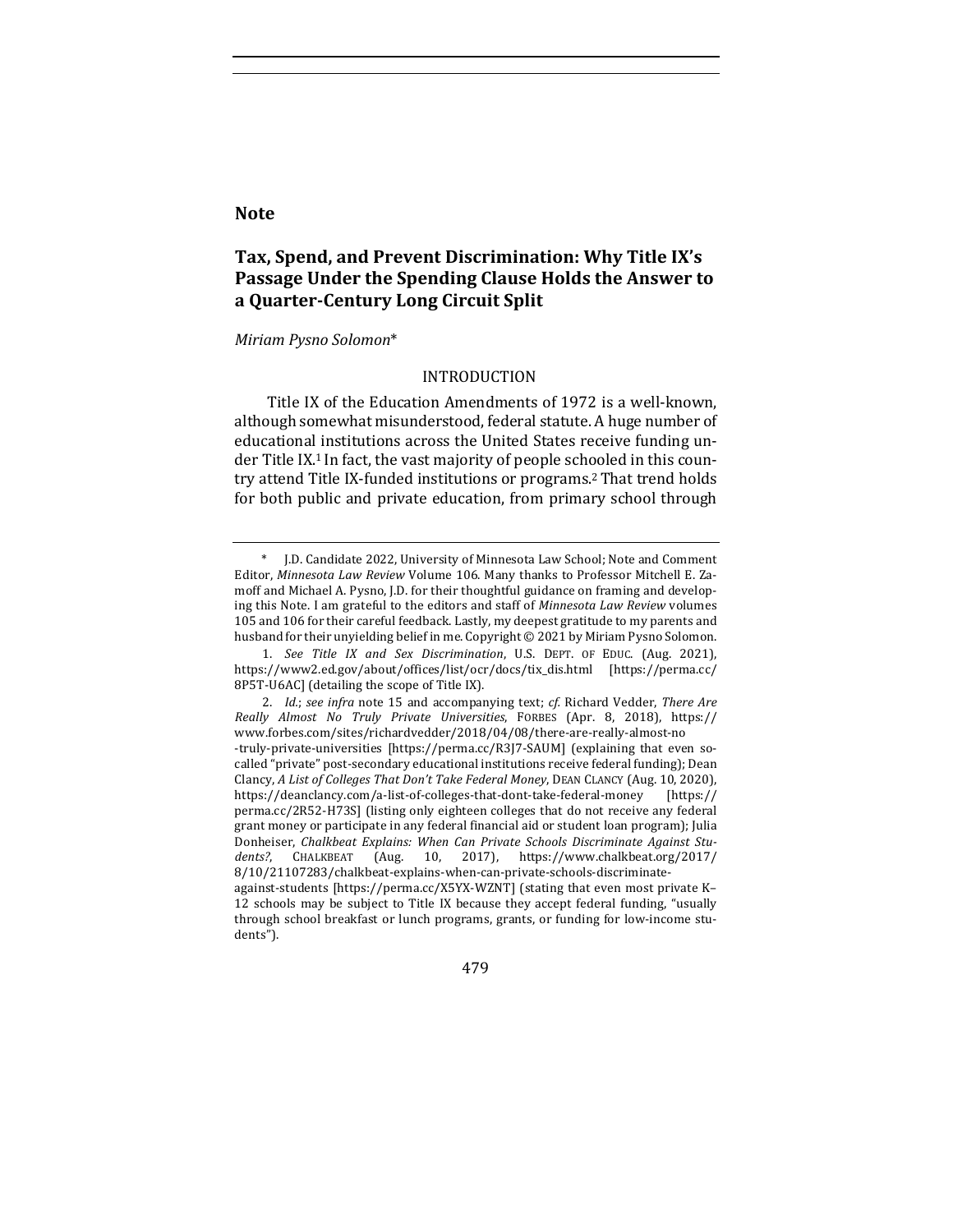higher education.<sup>3</sup> In 2018, federal funding for higher education institutions amounted to \$149 billion, totaling  $3.6\%$  of federal spending.<sup>4</sup> Annual federal funding for K-12 education totals an estimated \$55 billion.<sup>5</sup> Title IX is commonly understood as advancing gender equality in college athletics.<sup>6</sup> In recent years, Title IX has been a hot topic as the Department of Education promulgated new regulations governing the investigation and adjudication of sexual harassment and assault claims by colleges and universities.<sup>7</sup> Less well-known though, is that Title IX protects employees as well as students from discrimination on

4. *Explore the Federal Investment in Your Alma Mater*, DATA LAB https://datalab.usaspending.gov/colleges-and-universities [https://perma.cc/6B8B-SVTF].

5. This does not include funding for early childhood education. David S. Knight, Federal Spending Covers Only 8% of Public School Budgets, CONVERSATION (July 14, 2020), https://theconversation.com/federal-spending-covers-only-8-of-public -school-budgets-142348 [https://perma.cc/WF34-7X3G] (citing 2018 Public Elemen*tary-Secondary Education Finance Data*, U.S. CENSUS BUREAU, https://www .census.gov/data/tables/2018/econ/school-finances/secondary-education -finance.html [https://perma.cc/Z4EP-QY42]]. In 2011, this figure was closer to \$75 billion. Stephen Q. Cornman, Patrick Keaton & Mark Glander, *Revenues and Expendi*tures for Public Elementary and Secondary School Districts: School Year 2010-2011 (Fis*cal Year 2011)*, NAT'L CTR. FOR EDUC. STAT. (Sept. 2013), https://nces.ed.gov/pubs2013/2013344.pdf. [https://perma.cc/34QU-CLQ6].

<sup>3.</sup> *See* Donheiser, *supra* note 2; Clancy, *supra* note 2.

<sup>6.</sup> *Title IX Frequently Asked Questions*, NCAA, http://www.ncaa.org/about/ resources/inclusion/title-ix-frequently-asked-questions [https://perma.cc/2UEX -8RMK] (stating that "the application of Title IX to athletics that has gained the greatest public visibility").

<sup>7.</sup> Valerie Strauss, Betsy DeVos's Controversial New Rule on Campus Sexual As*sault Goes into Effect*, WASH. POST (Aug. 14, 2020), https://www.washingtonpost .com/education/2020/08/14/betsy-devoss-controversial-new-rule-campus-sexualassault-goes-into-effect [https://perma.cc/3T5V-39LB]; Annie Grayer & Veronica Stracqualursi, *DeVos Finalizes Regulations That Give More Rights to Those Accused of Sexual Assault on College Campuses*, CNN (May 6, 2020), https://www.cnn.com/ 2020/05/06/politics/education-secretary-betsy-devos-title-ix-regulations [https:// perma.cc/ZD4Y-SBER]; Erica L. Green, *DeVos's Rules Bolster Rights of Students Accused of Sexual Misconduct*, N.Y. TIMES (Sept. 22, 2020), https://www.nytimes .com/2020/05/06/us/politics/campus-sexual-misconduct-betsy-devos.html [https://perma.cc/7BED-VWYR].

The Biden administration is now walking back the Trump administration's changes. Lauren Camera, *Education Department Begins Sweeping Rewrite of Title IX Sexual Misconduct Rules*, U.S. NEWS & WORLD REP. (June 7, 2021), https://www.usnews .com/news/education-news/articles/2021-06-07/education-department-begins -sweeping-rewrite-of-title-ix-sexual-misconduct-rules; see also Tovia Smith, Biden Begins Process to Undo Trump Administration's Title IX Rules, NPR (Mar. 10, 2021), https://www.npr.org/2021/03/10/975645192/biden-begins-process-to-undo -trump-administrations-title-ix-rules [https://perma.cc/J6LN-SDES].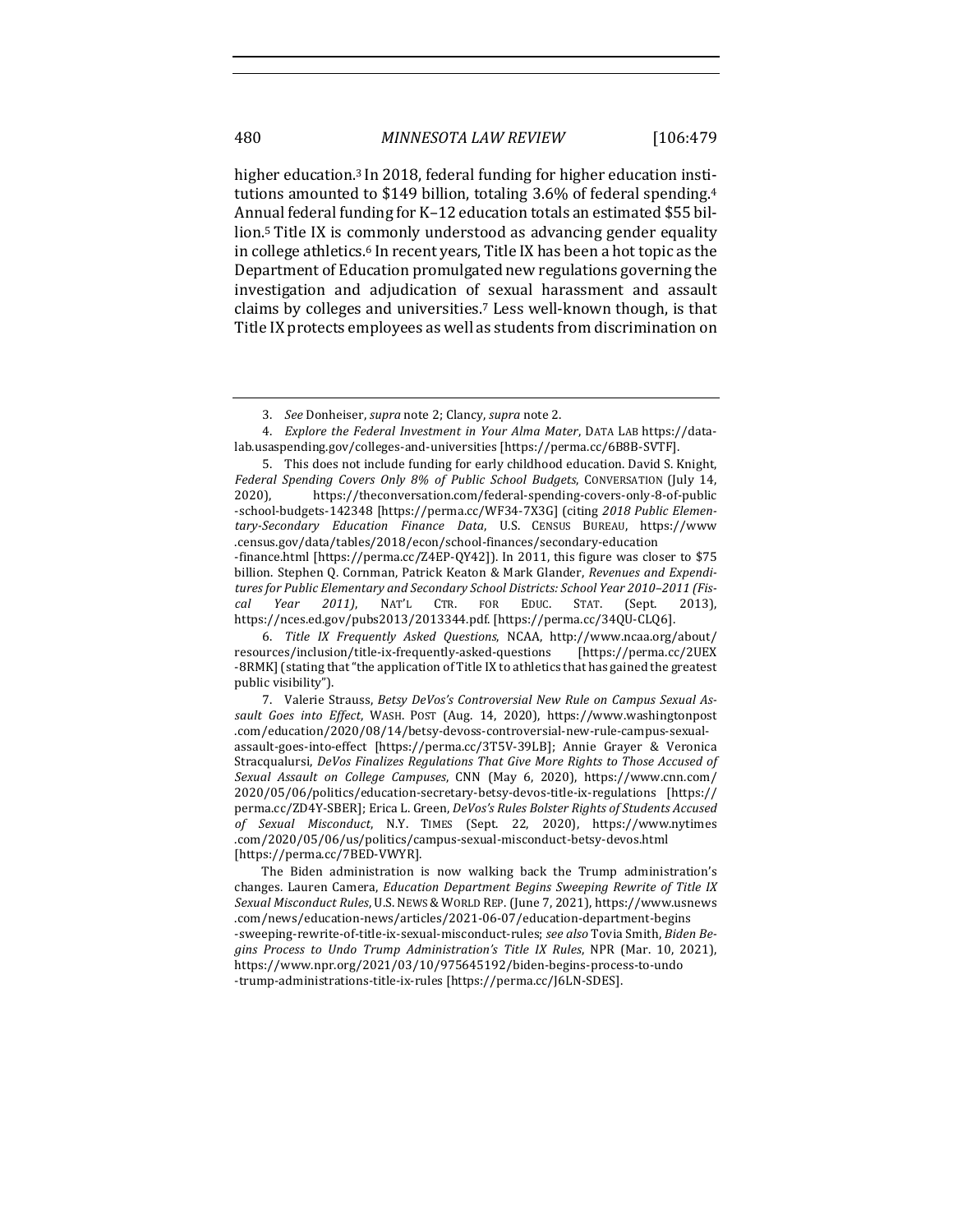the basis of sex in educational institutions.<sup>8</sup> Thus, Title IX demonstrates a clear focus on broadly protecting all people who participate in federally funded educational programs, not just students.

Congress enacted Title VII of the Civil Rights Act of 1964 to eliminate employment discrimination on the basis of sex, religion, and national origin.<sup>9</sup> While its reach is greater than Title IX's, it too aims to eliminate sex discrimination from the country's workplaces, including schools.<sup>10</sup> While both laws strive to accomplish the same end and may in some cases apply to the same conduct, there are fundamental differences between them. These differences provide strategic opportunities for aggrieved parties seeking redress for alleged sex discrimination. For example, litigants may prefer Title VII if they are seeking punitive damages or fear they may not be able to prove discriminatory  $int.11$  Alternatively, litigants may prefer Title IX, which does not place a cap on damages and does not require litigants to jump through administrative hoops prior to filing suit in court.<sup>12</sup>

The fact that the statutes' coverages overlap has given rise to conflicts in certain judicial circuits when complainants seeking redress make the "wrong choice" about which law to invoke. For example, if a university professor believes her repeated denial of tenure amounts to sex discrimination, that discrimination would fall under the purview of both Title IX, because she is a university employee, and Title VII, which governs almost all U.S. employers. If the professor chooses to bring her claim under Title IX, mainly because its administrative burden is significantly lower than Title VII's,<sup>13</sup> she risks her claim being thrown out. Despite pleading a prima facie case of discrimination under Title IX, a court may hold that her only avenue for remediation is Title VII. To make matters worse, by the time the court hands down its order, the Title VII statute of limitations may have run, leaving the professor unable to litigate her claim at all.

<sup>8.</sup> N. Haven Bd. of Educ. v. Bell, 456 U.S. 512, 530 (1982) ("[E]mployment discrimination comes within the prohibition of Title IX.").

<sup>9.</sup> *Infra* Part I.A.

<sup>10.</sup> Title VII makes it unlawful for "an employer  $\dots$  to discriminate against any individual ... because of such individual's ... sex." 42 U.S.C. § 2000e-2(a)(1). Title IX makes it unlawful for any "person . . . on the basis of sex" to be "excluded . . . under any education program or activity receiving Federal financial assistance." 20 U.S.C. § 1681(a).

<sup>11.</sup> *Infra* notes 32, 111 and accompanying text.

<sup>12.</sup> *Infra* notes 83, 85 and accompanying text.

<sup>13.</sup> *See infra* Part I.B.1.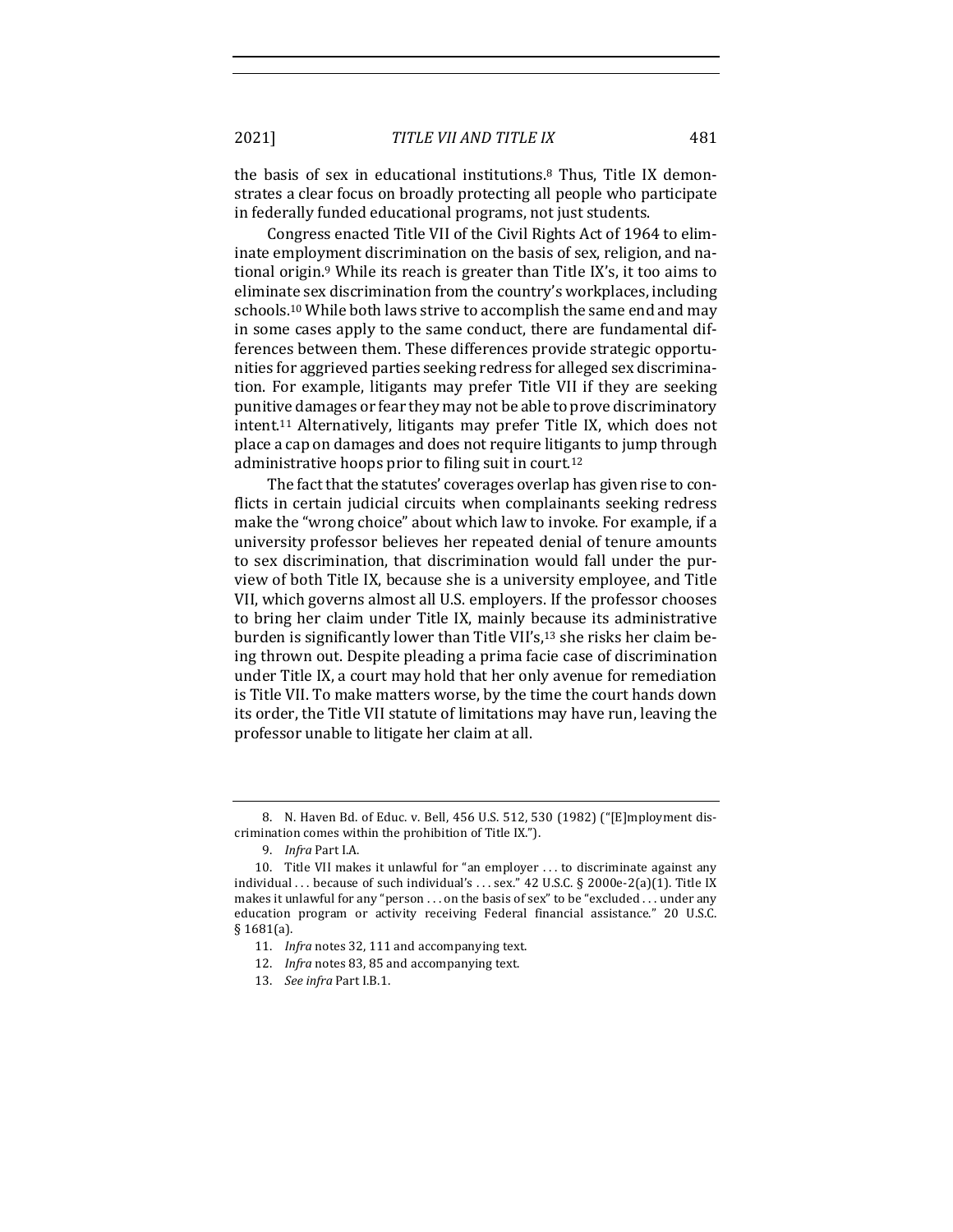Such was the case in *Lakoski v. James*, decided by the Fifth Circuit in 1995.<sup>14</sup> There are hundreds of thousands of employees in the United States situated similarly to Joan Lakoski, protected by both Title VII and Title IX. As of 2021, approximately 17,600 school districts, and 5,000 postsecondary institutions, charter schools, for-profit schools, libraries, and museums received funds under Title IX.<sup>15</sup> Each of those institutions employs anywhere from dozens of people to hundreds of thousands of people, $16$  and each employee is protected by the provisions contained in Title  $IX<sup>17</sup>$  According to the Fifth Circuit, Title VII's protections prevent those employees from seeking relief under Title  $IX<sub>18</sub>$  despite ample evidence that Title IX was designed to protect school employees against exactly the type of sex discrimination that Lakoski alleged.<sup>19</sup> The Seventh Circuit has agreed with the Fifth that Title VII provides the sole remedy for school employees who allegedly were discriminated against on the basis of sex.<sup>20</sup>

The First, Third, Fourth, and Sixth Circuit Courts of Appeals<sup>21</sup> have diverged from the Fifth and Seventh Circuits. In concluding that

17. N. Haven Bd. of Educ. v. Bell, 456 U.S. 512, 531 (1982) ("[E]mployment discrimination comes within the prohibition of Title IX.").

18. *Lakoski*, 66 F.3d at 757. There is no test for whether Title VII preempts other discrimination coverage and, in fact, courts have reached opposite conclusions to that question in various cases. See Part II for discussion of some such cases, which both sides of the circuit split have relied on in reaching their holdings.

19. *See generally Lynn Ridgeway Zehrt, Title IX and Title VII: Parallel Remedies in Combatting Sex Discrimination in Education,* 102 MARQ. L. REV. 701 (2019) (summarizing circuit split and analyzing legislative history to conclude that Congress intended Title IX to act as a parallel remedy to Title VII, providing additional protection against sex discrimination).

20. Waid v. Merrill Area Pub. Schs., 91 F.3d 857, 862 (7th Cir. 1996), *abrogated on other grounds by* Fitzgerald v. Barnstable Sch. Comm., 555 U.S. 246 (2009).

21. Lipsett v. Univ. of P.R., 864 F.2d 881 (1st Cir. 1988); Doe v. Mercy Cath. Med.

<sup>14. 66</sup> F.3d 751 (5th Cir. 1995).

<sup>15.</sup> Title IX and Sex Discrimination, supra note 1. There were 13,452 public school districts in the country during the 2018-2019 school year. Table 214.10. Number of Public School Districts and Public and Private Elementary and Secondary Schools: Se*lected Years, 1869–70 through 2018–19*, NAT'L CTR. FOR EDUC. STATS., https://nces.ed.gov/programs/digest/d18/tables/dt18\_214.10.asp [https://perma .cc/B3MF-ETHJ].

<sup>16.</sup> For example, the University of Minnesota's faculty and staff totals an estimated 20,000 people. About Us, UNIV. OF MINN., https://twin-cities.umn.edu/ about-us [https://perma.cc/LV3U-YG8R]. The University of Texas system employs over 100,000 people. About the University of Texas System, UNIV. OF TEX. SYS., https://www.utsystem.edu/about [https://perma.cc/Q5CG-6S96]. The University of California system employs upwards of 227,000 people. The UC System, Overview, UNIV. OF CAL., https://www.universityofcalifornia.edu/uc-system [https://perma.cc/PJ3M -S8YP].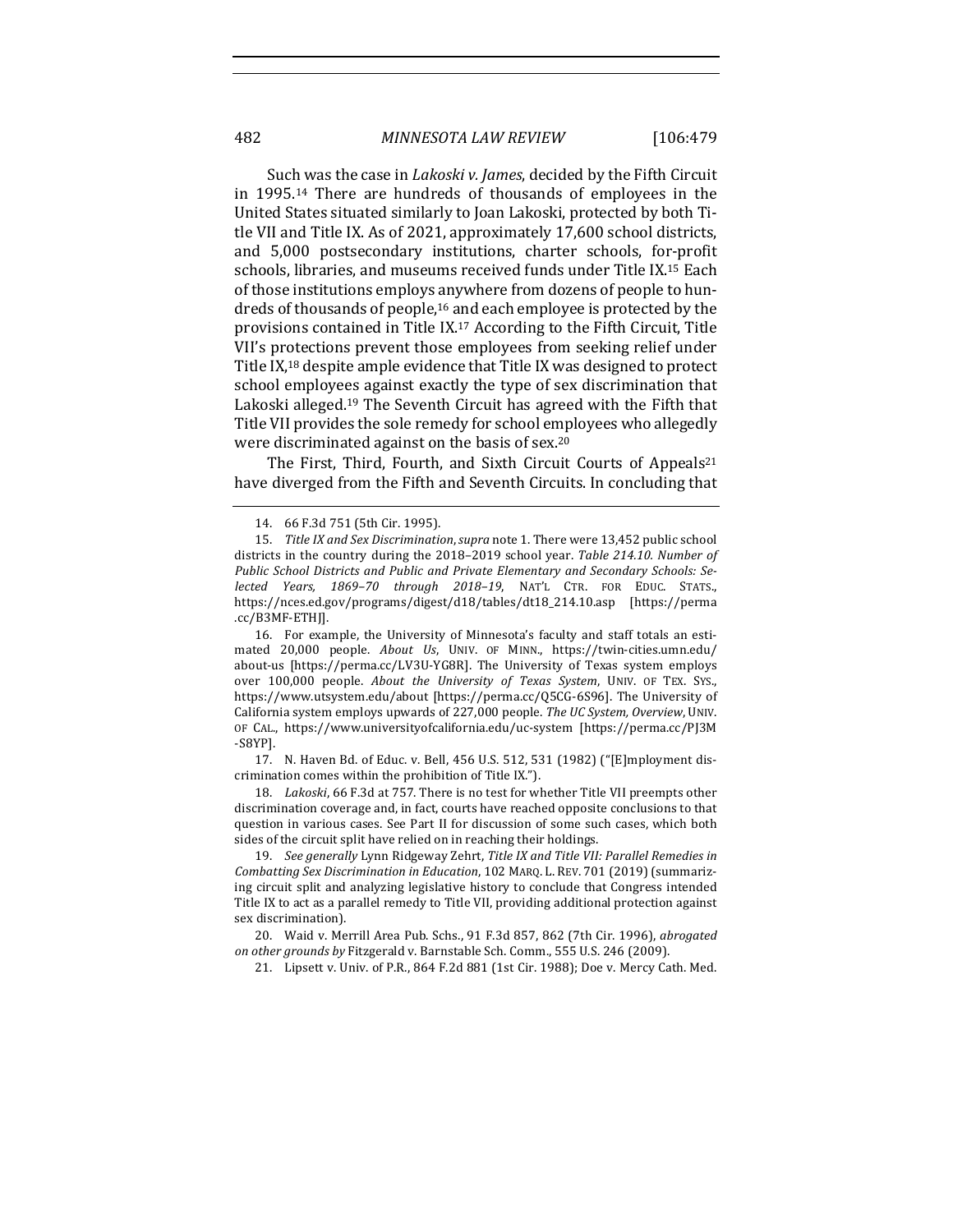employees of educational institutions may take their choice of remedial scheme or litigate concurrently under both Title VII and Title IX, these four circuits have it right. As discussed below, Title VII and Title IX differ in important respects. They impose different prerequisites to filing suit, make available different remedies, and were enacted pursuant to different constitutional powers.<sup>22</sup> These distinctions reveal that Title IX claims are fundamentally different in kind from Title VII claims, and lead to the conclusion that the passage of Title VII should not deprive private litigants of the opportunity to enforce Title IX. Importantly, none of the circuits involved in this split have fully addressed the different legal duties each Title creates. Moreover, allowing concurrent claims in view of these statutory distinctions also comports with the Federal Rules of Civil Procedure (FRCP)<sup>23</sup> and Title VII jurisprudence.<sup>24</sup>

Employment discrimination in schools is also hugely harmful not only to the discriminated-against employees but to the students who witness the discrimination. When students witness differing treatment on the basis of sex, those experiences inform the students' understandings of their own abilities, opportunities, and futures.<sup>25</sup> If a society is concerned with gender equality, there is perhaps no more crucial place to start toward that goal than in schools. Importantly, Congress has acknowledged the risks associated with sex discrimination in schools numerous times, both while passing Title IX and in the decades since, citing the harm sex discrimination causes to the employees as well as the students.<sup>26</sup>

Part I of this Note will provide background on the enactment of Title VII and Title IX, with a focus on the fact that Title IX was passed under the Spending Clause, which creates contractual obligations between the government and recipients of federal financial assistance. Part I will also provide an overview of private rights of action under other Spending Clause legislation and the treatment of private individuals as third-party beneficiaries of Spending Clause contracts. It will establish a framework for thinking of Title IX and Title VII as fundamentally different types of claims; Title IX sounding in contract and Title VII in tort. This Note is the first scholarship to address the circuit

Ctr., 850 F.3d 545 (3d Cir. 2017); Preston v. Virginia. ex rel. New River Cmty. Coll., 31 F.3d 203 (4th Cir. 1994); Ivan v. Kent State Univ., 92 F.3d 1185 (6th Cir. 1996).

<sup>22.</sup> *Infra* notes 53, 86 and accompanying text.

<sup>23.</sup> *Infra* Part I.C.

<sup>24.</sup> *Infra Part II.B.* 

<sup>25.</sup> *Infra Part III.D.* 

<sup>26.</sup> *Infra* Part III.D.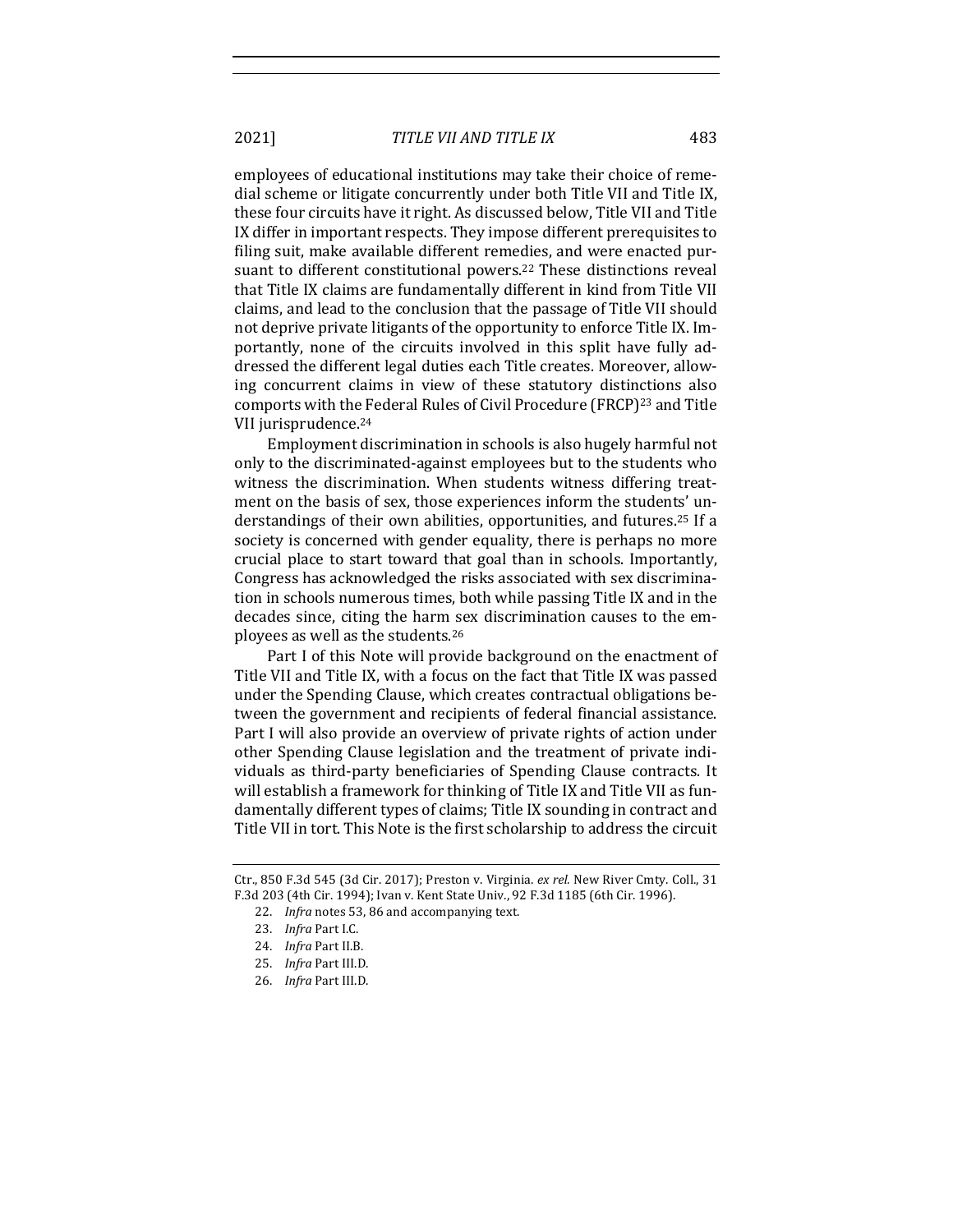split through this framework, and courts have largely ignored this distinction as well. Lastly, Part I will describe the legal system's preference for alternative pleading.

Part II will examine the question at issue in the circuit split: Does Title VII preempt Title IX sex discrimination claims brought by educational institution employees? It will explain the reasoning of the leading opinions on each side of this circuit split. Moreover, Part II will detail Congress's repeated acknowledgment of the pervasive problem of sex discrimination in educational institutions.

Part III will argue that because Title VII and Title IX create distinct legal duties, the Supreme Court should hold that eligible plaintiffs should be allowed to bring concurrent claims under each Title or elect to bring a Title IX claim in lieu of a Title VII claim. This outcome is consistent with the long-standing principle that independent tort and contract duties can arise from the same conduct. It also comports with Spending Clause jurisprudence and with the legal system's preference for alternative pleading. In addition, allowing the pursuit of concurrent Title IX and Title VII claims acknowledges Congress's concerns with sex discrimination in schools while also respecting Congress's constitutional grant of authority to tax and spend.

#### I. TITLE VII AND TITLE IX'S STRUCTURES AND ENFORCEMENT MECHANISMS DIFFER IN KEY RESPECTS

This Part will detail the purposes, protections, and remedies of the two statutory schemes at issue in this circuit split: Title VII and Title IX. It will detail each Titles' enforcement mechanisms and explain that while they may appear similar on their faces, the constitutional power Congress invoked to pass each Title distinguishes the enforcement mechanisms from each other. This Part also explicates the role third-party beneficiaries of Spending Clause contracts play in enforcing those statutes. Lastly, this Part explains the FRCP's preference for alternative pleading.

#### A. TITLE VII'S EXPLICIT PRIVATE RIGHT OF ACTION PROTECTS EMPLOYEES BY IMPOSING A TORT-LIKE DUTY ON EMPLOYERS

Congress enacted the Civil Rights Act of 1964 to advance "equality of ... opportunities and remove [existing] barriers" for African Americans.<sup>27</sup> Title VII of the Act expanded beyond race discrimination by "broadly [striving] to eliminate employment discrimination among

<sup>27.</sup> Griggs v. Duke Power Co., 401 U.S. 424, 429-30 (1971).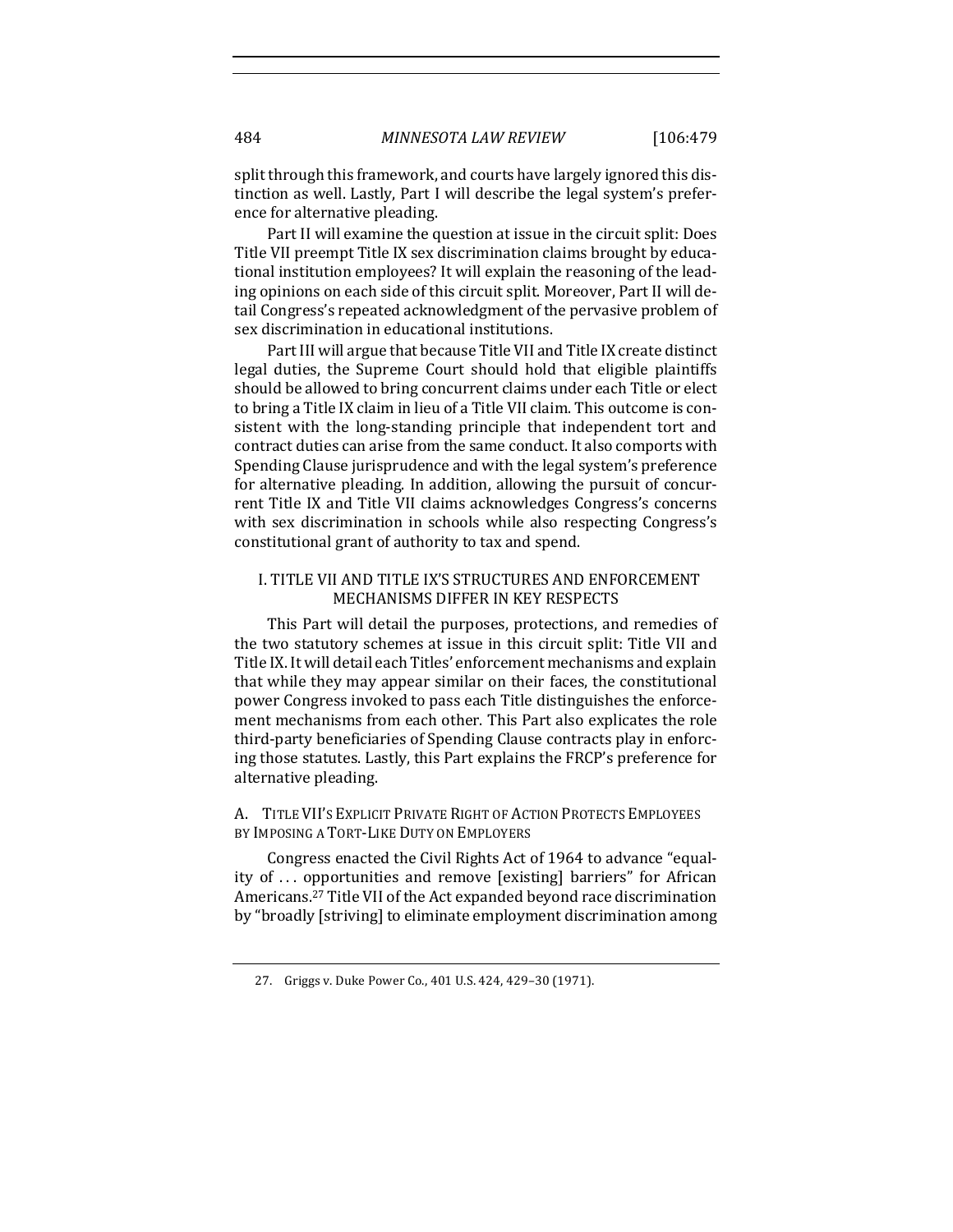2021] *TITLE VII AND TITLE IX* 485

private employers  $\dots$  [and expanding] protection on the basis of national origin, religion, and sex."<sup>28</sup> Discrimination on any of those bases may manifest in hiring and firing decisions, in compensation and other terms of employment,<sup>29</sup> or through classifying employees in a way that results in an adverse effect on an employee's status.<sup>30</sup> Under Title VII, even facially neutral practices or procedures are unlawful "if they operate to 'freeze' the status quo of prior discriminatory employment practices." $31$  Thus, "both intentional discrimination and policies ... having a discriminatory effect may run afoul" of the Act.<sup>32</sup> A complainant may recover for harm under Title VII by proving either disparate treatment which evinces discriminatory intent, $33$  or disparate impact.<sup>34</sup> Disparate impact cases are adjudicated under a burden-shifting regime wherein the employer may ultimately prevail even if its actions have a disparate impact on a certain protected group so long as those actions were taken for a legitimate, nondiscriminatory reason.<sup>35</sup>

The following Subsections will detail Title VII's private right of action and the administrative prerequisites to filing suit under the Title. They will also establish that Title VII imposes a tort-like duty on employers.

#### 1. Enforcing Title VII Through Its Explicit Private Right of Action

Title VII explicitly created a private right of action and established specific requirements for employees seeking relief.<sup>36</sup> It created the Equal Employment Opportunity Commission (EEOC or Commission).<sup>37</sup> Subsequent executive orders and the Equal Employment Opportunity Act of 1972 transferred to the EEOC various enforcement powers formerly administered by other government agencies.<sup>38</sup> Title

35. *See* McDonnell Douglas Corp. v. Green, 411 U.S. 792, 802-03 (1973); 42 U.S.C. § 2000e-2(k)(1)(A).

<sup>28.</sup> Zehrt, supra note 19, at 706 (citing 42 U.S.C. § 2000e et seq).

<sup>29. 42</sup> U.S.C. § 2000e-2(a)(1).

<sup>30.</sup> *Id.* § 2000e-2(a)(2).

<sup>31.</sup> *Griggs*, 401 U.S. at 430.

<sup>32.</sup> Nashville Gas Co. v. Satty, 434 U.S. 136, 141 (1977) (citing *Griggs*, 401 U.S. at 431).

<sup>33.</sup> Int'l Brotherhood of Teamsters v. United States, 431 U.S. 324, 335 n.15 (1977).

<sup>34.</sup> *Griggs*, 401 U.S. at 430-31.

<sup>36. 42</sup> U.S.C. § 2000e-5 (enforcement provisions).

<sup>37.</sup> *Id.* § 2000e-4(a).

<sup>38.</sup> For example, Title VII transferred enforcement and administration of the Fair Labor Standards Act to the EEOC. Reorganization Plan No. 1 of 1978, 3 C.F.R. 321 (1979), reprinted in 5 U.S.C. app. at 237, and in 92 Stat. 3781 (1978), Functions relating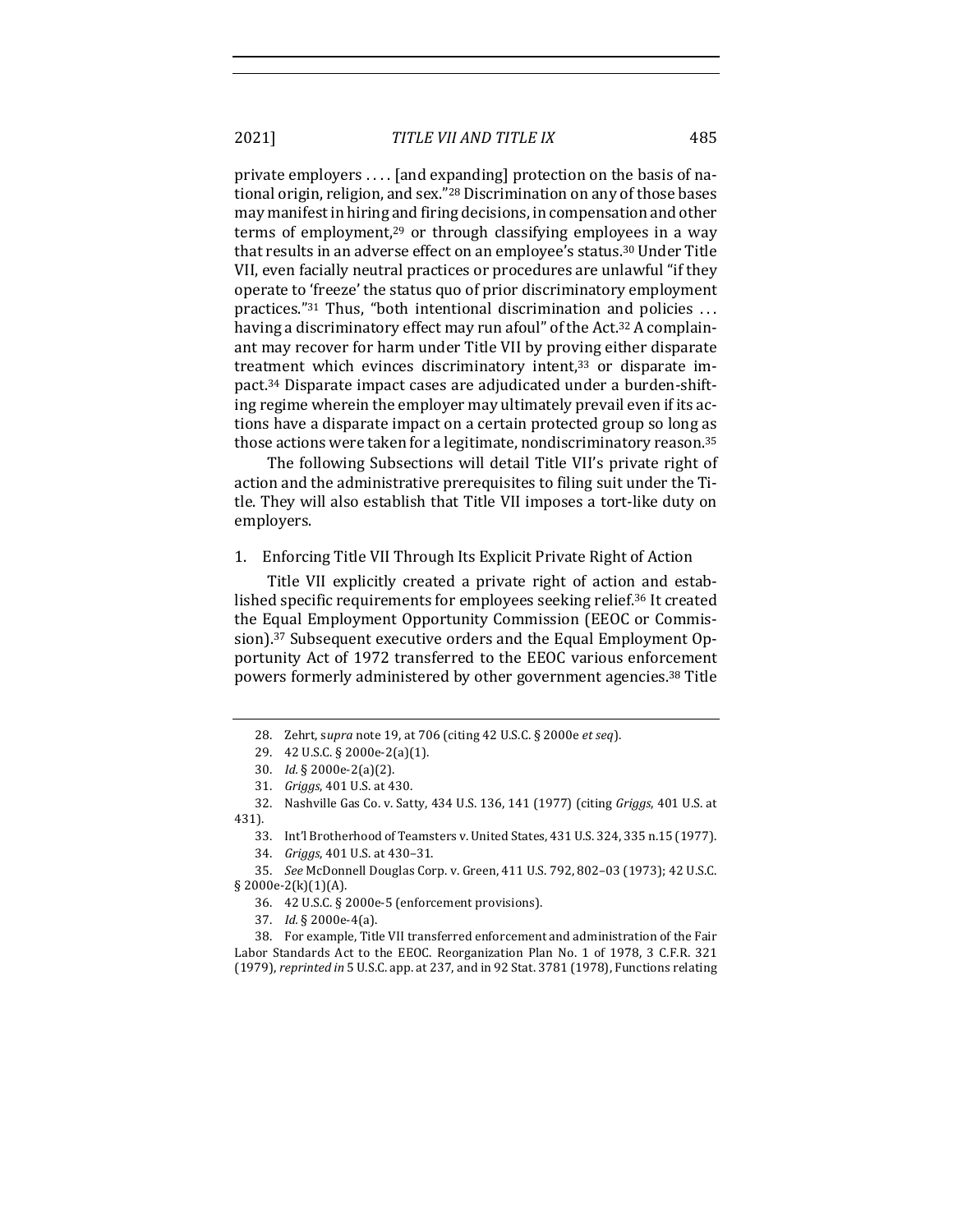VII also consolidated enforcement for private and federal employees.<sup>39</sup> Generally, in order to have standing to file a lawsuit under Title VII, aggrieved employees must file discrimination charges with the Commission within 180 days of the alleged unlawful employment practice.<sup>40</sup> The Commission then serves the employer with notice of the charge<sup>41</sup> and works to reach a conciliation agreement with the employer.<sup>42</sup> If the parties have not reached a conciliation agreement within thirty days, the private employee may commence a civil suit against her employer.<sup>43</sup>

The framework is more burdensome for government employees. In those cases, if no conciliation agreement is reached, the EEOC refers the case to the Attorney General who may commence suit against the government employer.<sup>44</sup> If the Attorney General fails to bring suit within 180 days, the Attorney General must notify the aggrieved employee who then has ninty days to file suit on her own behalf.<sup>45</sup> When Title VII litigants finally reach court, judges may grant a broad range of relief, including back pay, injunctive relief, reinstatement after termination, and other equitable remedies.<sup>46</sup> Punitive damages may be available in cases of intentional discrimination.<sup>47</sup> Caps on damages under Title VII are determined by the size of the employer and range from \$50,000 to \$300,000.48

Title VII claims require proof that the plaintiff:

(i) belongs to a [protected group]; (ii) that [plaintiff] applied and was qualified for a job for which the employer was seeking applicants; (iii) that, despite

44. *Id.* The government employee may intervene on this action. *Id.* 

45. *Id.* Similarly, if the Commission rejects an employee charge, the employee has the right to file suit on their own behalf for ninety days from notice of the rejection. *Id.* 46. *Id.* § 2000e-5(g)(1).

47. *Remedies for Employment Discrimination*, U.S. EQUAL EMP. OPPORTUNITY COMM'N, https://www.eeoc.gov/remedies-employment-discrimination [https:// perma.cc/43PX-592L].

48. *Id.*

to age discrimination enforcement functions were similarly transferred from the Secretary of Labor to the Commission. *Id*. The transfers of authority "reduce[d] . . . the number of Federal agencies having important equal opportunity responsibilities under Title VII" from fifteen down to three. 5 U.S.C. app. at 239.

<sup>39.</sup> *Id.*

<sup>40.</sup> 42 U.S.C. § 2000e-5(e)(1).

<sup>41.</sup> *Id.*

<sup>42.</sup> *Id.* § 2000e-5(f)(1).

<sup>43.</sup> *Id.*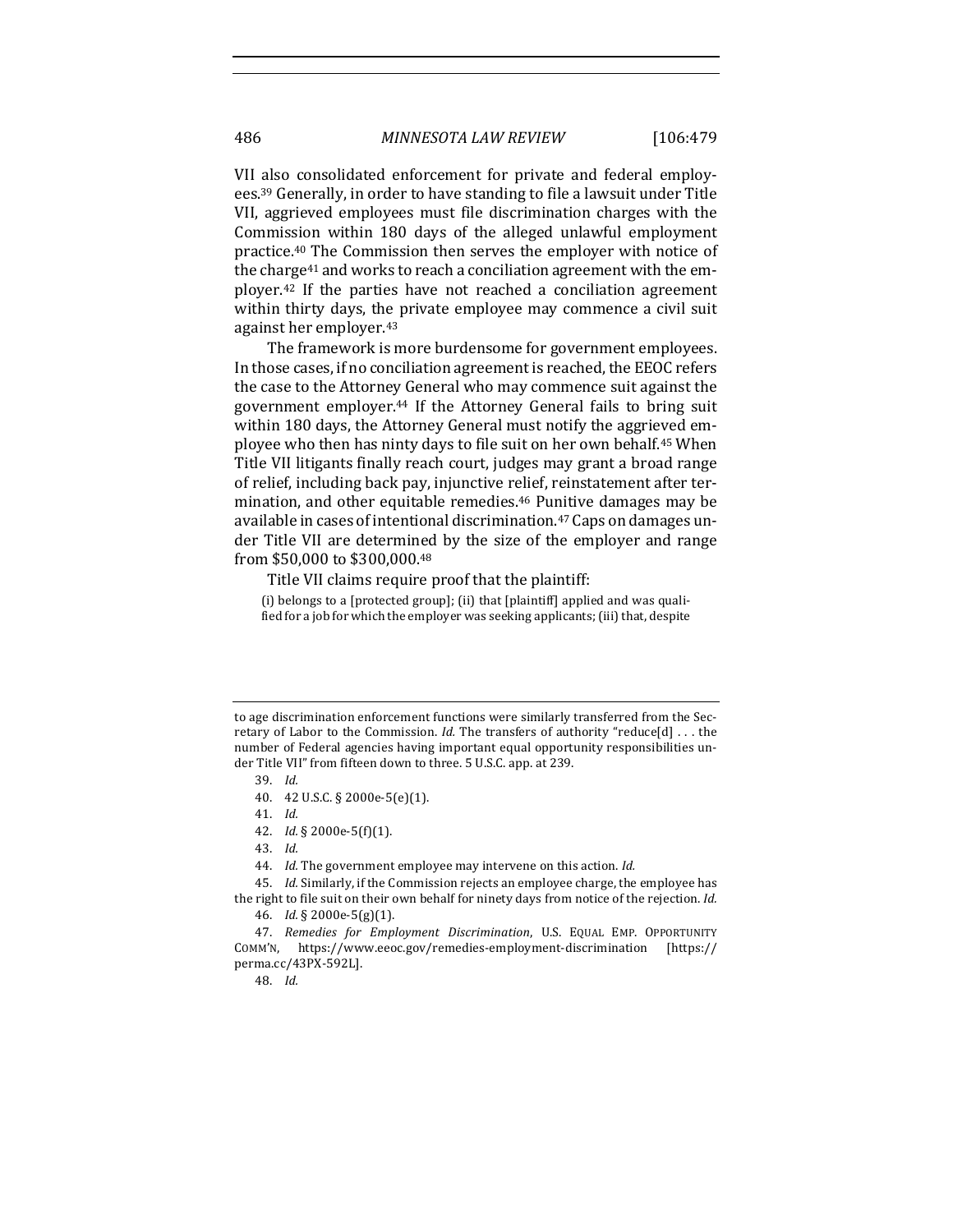[plaintiff's] qualifications, [plaintiff] was rejected; and (iv) that, after [plaintiff's] rejection, the position remained open and the employer continued to seek applicants from persons of complainant's qualifications.<sup>49</sup>

Implicit in Title VII, and made explicit through caselaw, is that employees must exhaust the Title's administrative remedies in order to bring a suit in federal court.<sup>50</sup> The exhaustion of administrative remedies doctrine is premised on the rule that "no one is entitled to judicial relief for a supposed or threatened injury until the prescribed administrative remedy has been exhausted."<sup>51</sup> In other words, if a party wants relief under Title VII, she *must* engage in each step the administrative framework provides. If she fails to engage in any of the steps, a court must dismiss the claim.

Given this exhaustion requirement, Title VII's administrative scheme requires a considerable amount of work and waiting on the part of the aggrieved employee, whether she is a public or private employee. This burden may be too great for some public employees in particular, especially those seeking reinstatement after termination, since they may not have the resources to make ends meet while they wait up to 180 days for the Attorney General to bring suit. These extra burdens on government employees are particularly important for this discussion, as state universities are often considered arms of the state<sup>52</sup> and their employees are thus treated as government employees, subject to Title VII's extra administrative requirements.

<sup>49.</sup> McDonnell Douglas Corp. v. Green, 411 U.S. 792, 802 (1972). These elements change slightly based on the exact type of Title VII claim implicated, but in general they follow this same framework. See Peter Gene Baroni, Background Circumstances: An Elevated Standard of Necessity in Reverse Discrimination Claims Under Title VII, 39 How. L.J. 797, 799 (1996).

<sup>50.</sup> *See, e.g.*, Fort Bend Cnty. v. Davis, 139 S. Ct. 1843, 1851 (2019) ("Title VII's charge-filing provisions speak to a party's procedural obligations." (internal quotations, modifications, and citations omitted)); Lakoski v. James, 66 F.3d 751, 754 (5th Cir. 1995) (holding that "[t]he district court erred in submitting [her claim]  $\dots$  to the jury" because "Title VII provides an administrative procedure in which an aggrieved individual must first pursue administrative remedies before seeking judicial relief" and "Dr. Lakoski chose to circumvent this procedure.").

<sup>51.</sup> Myers v. Bethlehem Shipbuilding Corp., 303 U.S. 41, 50-51 (1938) (footnote omitted).

<sup>52.</sup> *See, e.g.*, EEOC v. Bd. of Regents of Univ. of Wisc. Sys., 288 F.3d 296, 299 (7th Cir. 2002) (noting that the Eleventh Amendment bars suit against Wisconsin, "and therefore the Board of Regents of the state university system"); Goodisman v. Lytle, 724 F.2d 818, 819-21 (9th Cir. 1984) (acknowledging the University of Washington's sovereign immunity); Univ. of Minn. v. Raygor, 620 N.W.2d 680, 683 (Minn. 2001) ("[T]here is no dispute that the University is an 'arm' of the State of Minnesota.").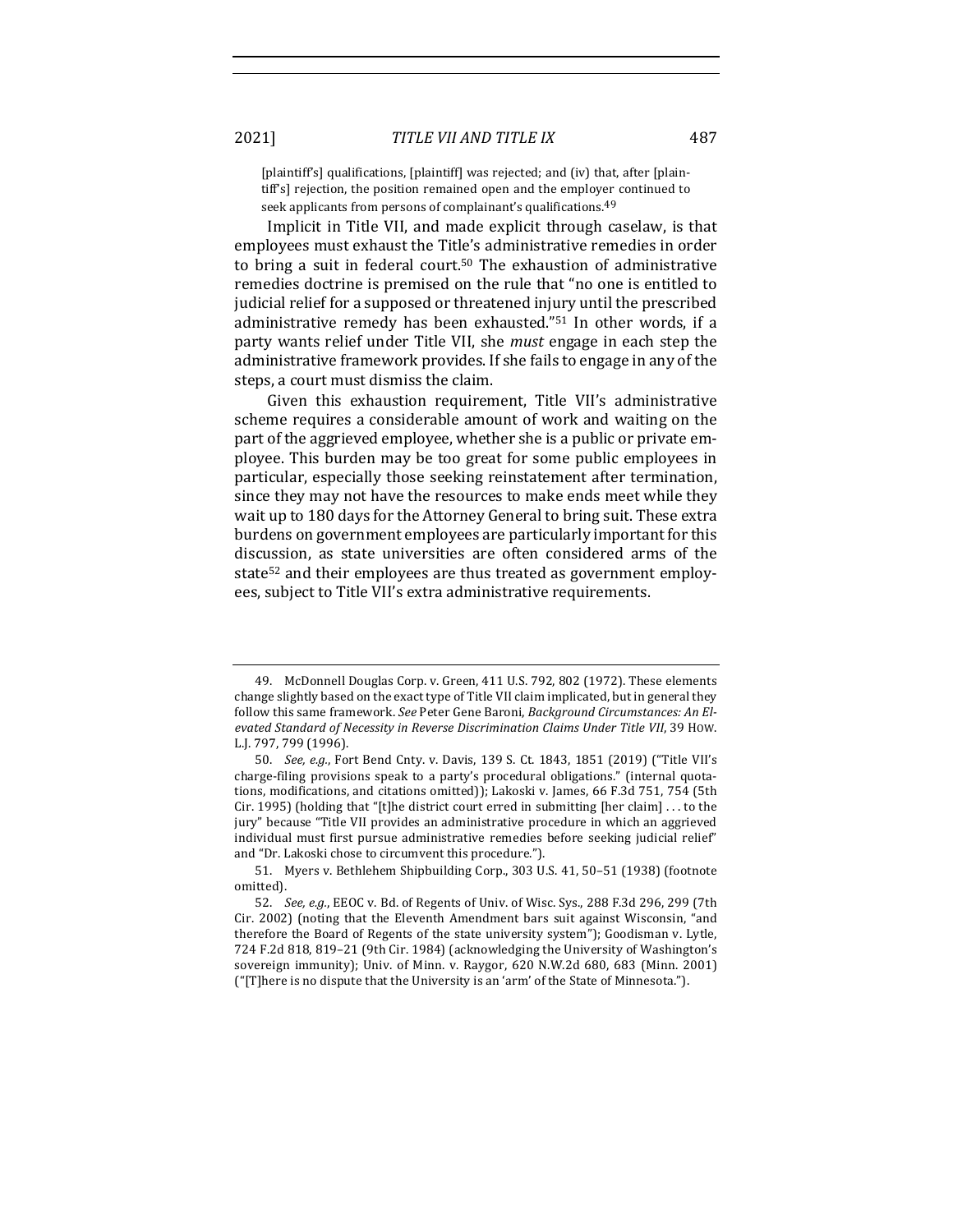Thus, while Title VII's coverage may be comprehensive in that it covers almost all US employers, its enforcement mechanisms may not always be litigant-friendly.

#### 2. Treating Title VII Violations as Torts

Despite what plaintiffs may view as Title VII's shortcomings, its coverage stems from an important social policy in favor of gender equality. This social policy led Congress to impose a tort-like duty on employers not to discriminate against any employee on the basis of sex. Viewing Title VII this way helps distinguish Title VII and Title IX's mandates from each other.

Title VII was passed under Congress's Commerce power.<sup>53</sup> Congress has relied on this power to implement a broad range of policies, from controlling wheat production<sup>54</sup> to regulating the sale of intrastate marijuana.<sup>55</sup> While the Supreme Court has limited this power in recent years,<sup>56</sup> the Commerce Clause allows for expansive Congressional legislation. Other Commerce Clause statutes include administrative requirements similar to Title VII. For example, the Age Discrimination in Employment Act (ADEA) was passed pursuant to the Commerce Clause<sup>57</sup> and similarly requires that aggrieved parties engage with the EEOC and exhaust administrative remedies before filing suit in court.<sup>58</sup>

Claims arising under both Title VII and the ADEA have been described as "federal torts" and courts thus "adopt[] the background of

<sup>53.</sup> Regents of Univ. of Cal. v. Bakke, 438 U.S. 265, 367 (1978) (Brennan, J., concurring in part and dissenting in part) ("Title VII was enacted pursuant to Congress' power under the Commerce Clause."). The Commerce Clause grants Congress the authority "to regulate Commerce with foreign Nations, and among the several States, and with the Indian Tribes." U.S. CONST. art. I,  $\S$  8, cl. 3.

<sup>54.</sup> Wickard v. Filburn, 317 U.S. 111 (1942).

<sup>55.</sup> Gonzales v. Raich, 545 U.S. 1 (2005).

<sup>56.</sup> *E.g.*, United States v. Lopez, 514 U.S. 549 (1995) (holding that guns on school campuses do not have a "substantial relationship" with an economic activity, despite the sale of firearms across state lines); United States v. Morrison, 529 U.S. 598 (2000) (holding that the connection between gender motivated violence and interstate commerce is too attenuated to fall under Congress's commerce power).

<sup>57.</sup> *See* Gregory v. Ashcroft, 501 U.S. 452, 464 (1991) (citing EEOC v. Wyoming, 460 U.S. 226 (1983) (noting that Congress's extension of the ADEA to the states was a valid exercise of its commerce power)). A hallmark of Commerce Clause legislation is that Congress explicitly invokes the burdens and effects a practice or problem has on interstate commerce. In the ADEA, Congress noted that "the existence in industries affecting commerce, of arbitrary discrimination in employment because of age, *burdens commerce and the free flow of goods in commerce*." 29 U.S.C. § 621(a)(4) (emphasis added).

<sup>58.</sup> *See* 29 U.S.C. § 626(d).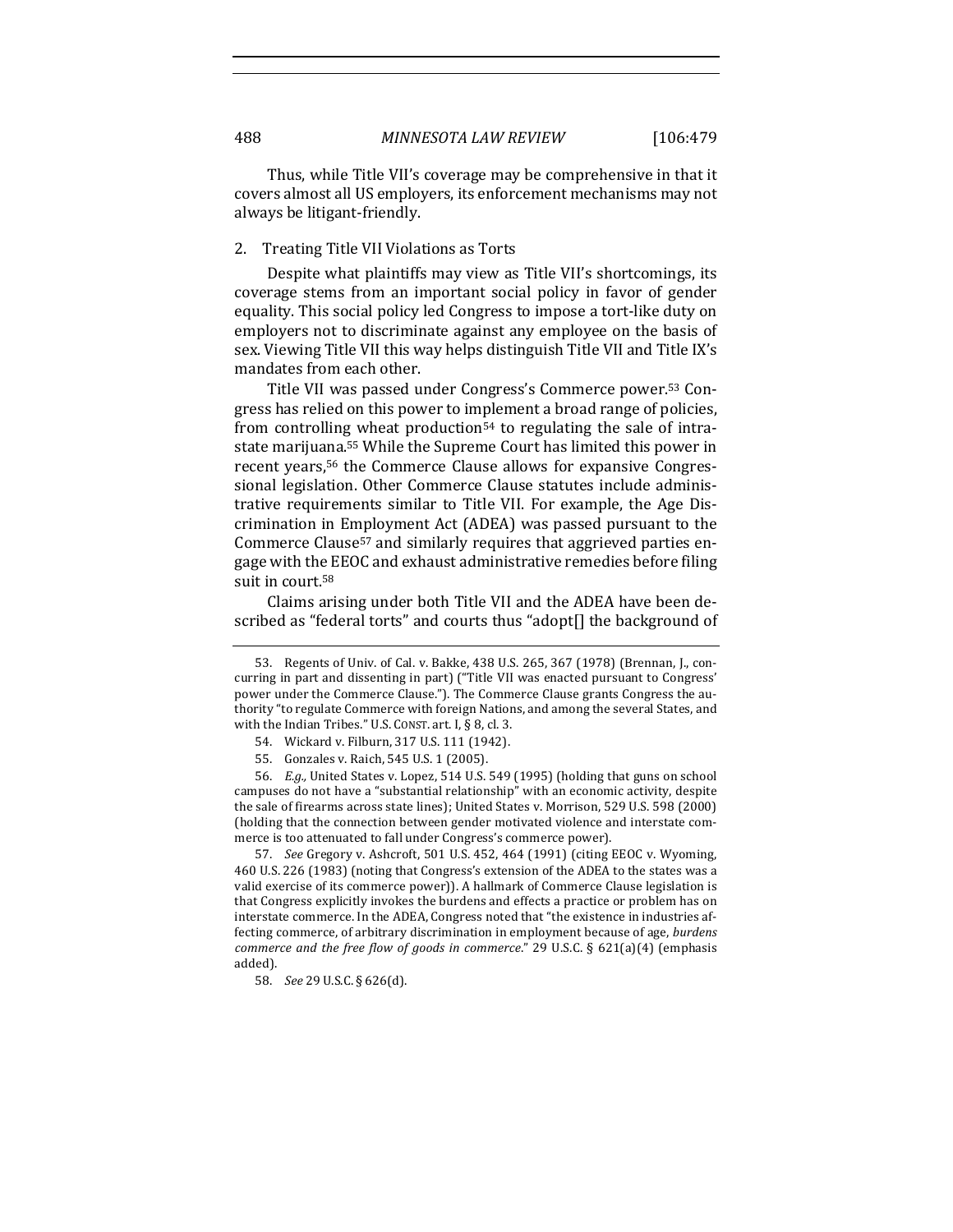general tort law" in assessing those claims.<sup>59</sup> Treating these claims as torts, an analytical posture that has gained prominence over time, $60$ comports with the availability of a common law tort claim arising out of a statutory violation.<sup>61</sup> It is also consistent with the common definition of "tort" since it is safe to say that discrimination is a "civil wrong."<sup>62</sup> Title IX violations do not share Title VII's similarity to tort. Instead, as the next Subsection establishes, Title IX claims much more closely resemble breach of contract actions. This difference is meaningful as it suggests two separate and distinct legal duties and that Title VII's duty should not preempt Title IX's.

B. TITLE IX ACTS AS A CONTRACT BETWEEN THE GOVERNMENT AND FUNDED EDUCATIONAL INSTITUTIONS AND AGGRIEVED EMPLOYEE BENEFICIARIES OF THAT CONTRACT MAY ENFORCE ITS TERMS

Similar to Title VII. Title IX of the Education Amendments of 1972 was enacted to combat discrimination. However, Title IX was more limited than Title VII in that it sought to specifically eliminate only sex discrimination from the education setting.<sup>63</sup> Whereas Title VII extended to almost all public and private employers,<sup>64</sup> Title IX applies only to recipients of federal education funding.<sup>65</sup>

<sup>59.</sup> Staub v. Proctor Hosp., 562 U.S. 411, 416 (2011). While Staub assessed the Uniformed Services Employment and Reemployment Rights Act (USERRA), lower courts have applied the holding to Title VII litigation "because the Supreme Court emphasized the similarities between USERRA and Title VII in [that] decision." Sandra F. Sperino, *Let's Pretend Discrimination Is a Tort*, 75 OHIO ST. L.J. 1107, 1112 (2014).

<sup>60.</sup> For a full discussion of the "tortification" of discrimination statutes, see Sperino, *supra* note 59, at 1109-15. While there are arguments against treating violations of discrimination statutes as torts, see, for example, Sandra F. Sperino, The Tort Label, 66 FLA. L. REV. 1051 (2014), the Supreme Court has adopted that framework repeatedly over the past decade. Sperino, *supra* note 59.

<sup>61.</sup> *See* RESTATEMENT (SECOND) OF TORTS § 286 (AM. L. INST. 1965) ("The court may adopt as the standard of conduct of a reasonable man the requirements of a legislative enactment or an administrative regulation whose purpose is found to be exclusively or in part (a) to protect a class of persons which includes the one whose interest is invaded, and  $(b)$  to protect the particular interest which is invaded, and  $(c)$  to protect that interest against the kind of harm which has resulted, and (d) to protect that interest against the particular hazard from which the harm results.").

<sup>62.</sup> *Tort*, BLACK'S LAW DICTIONARY (11th ed. 2019).

<sup>63.</sup> Zehrt, *supra* note 19, at 710 (citing 118 CONG. REC. 5803).

<sup>64.</sup> *See* Reorganization Plan No. 1 of 1978, *supra* note 38. In order to be bound by Title VII, employers need employ only fifteen people. *Coverage*, U.S. EQUAL EMP. OPPOR-TUNITY COMM'N, https://www.eeoc.gov/coverage [https://perma.cc/SUF5-C4BE].

<sup>65.</sup> 20 U.S.C. § 1681(a).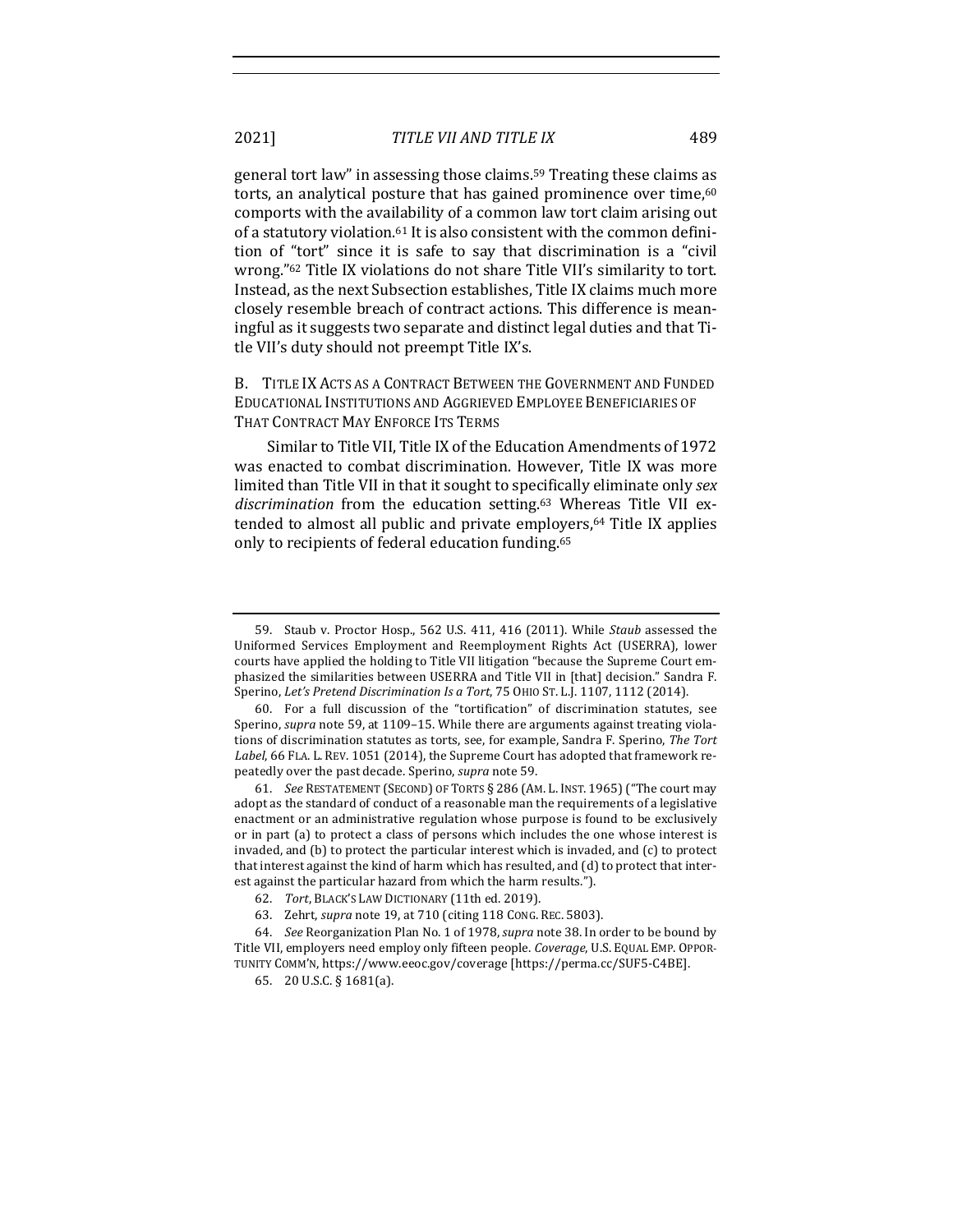Title IX is perhaps best known for its guarantees of equality in collegiate sports,<sup>66</sup> but its reach is much greater. The key language in Title IX reads: "No person in the United States shall, on the basis of sex, be excluded from participation in, be denied the benefits of, or be subjected to discrimination under any education program or activity receiving Federal financial assistance."<sup>67</sup> Causes of action under Title IX range from sexual harassment to retaliation to deliberate indifference and more.<sup>68</sup>

While sex discrimination in employment is not explicitly listed in the statutory text, courts have consistently held that it falls under Title IX's ambit.<sup>69</sup> The Supreme Court first acknowledged Title IX's protection for employees in *North Haven Board of Education v. Bell*.<sup>70</sup> In that case, the Court analyzed in-depth Title IX's language, legislative history, and purpose in holding that "Congress<sup>[]</sup> desire<sup>[d]</sup> to ban employment discrimination in federally financed education programs."71 The *North Haven* court also highlighted Title IX's similarities to Title VI of

<sup>66.</sup> *See, e.g., Title IX Frequently Asked Questions, supra note 6; see also Murray, Slot*kin Lead Colleagues in Honoring Anniversary of Title IX, Landmark Civil Rights Law Pro*hibiting Discrimination on the Basis of Sex in Education*, U.S. SENATE COMM. ON HEALTH, EDUC., LAB. & PENSIONS (June 24, 2019) [hereinafter *Murray, Slotkin Lead Colleagues*], https://www.help.senate.gov/ranking/newsroom/press/murray-slotkin-lead-colleagues-in-honoring-anniversary-of-title-ix-landmark-civil-rights-law-prohibiting -discrimination-on-the-basis-of-sex-in-education [https://perma.cc/WAE5-S7EE] (stating that women and girls' participation in athletics has increased 500% in colleges and 1000% in high schools since 1972); *Title IX: Fast Facts*, NAT'L CTR. FOR EDUC. STAT., https://nces.ed.gov/fastfacts/ display.asp?id=93 [https://perma.cc/KJ32-PCY6] (noting that while girls' participation in sports has never reached the same level as boys' participation, athletic opportunities for both boys and girls have increased every year since Title IX's passage).

<sup>67.</sup> 20 U.S.C. § 1681(a).

<sup>68.</sup> See infra notes 74-84 and accompanying text. For example, a sexual harassment claim consists of four elements: (1) the educational institution receives federal funds;  $(2)$  plaintiff faced harassment based on her sex;  $(3)$  "the harassment was sufficiently severe or pervasive to create a hostile (or abusive) environment"; and  $(4)$  there is a causal link between the harassment and the institution. Feminist Majority Found. v. Hurley, 911 F.3d 674, 686 (4th Cir. 2018) (citing Jennings v. Univ. of N.C., 482 F.3d 686, 695 (4th Cir. 2007) (en banc)).

<sup>69.</sup> E.g., N. Haven Bd. of Educ. v. Bell, 456 U.S. 512 (1982).

<sup>70.</sup> *Id.*

<sup>71.</sup> *Id.* at 531.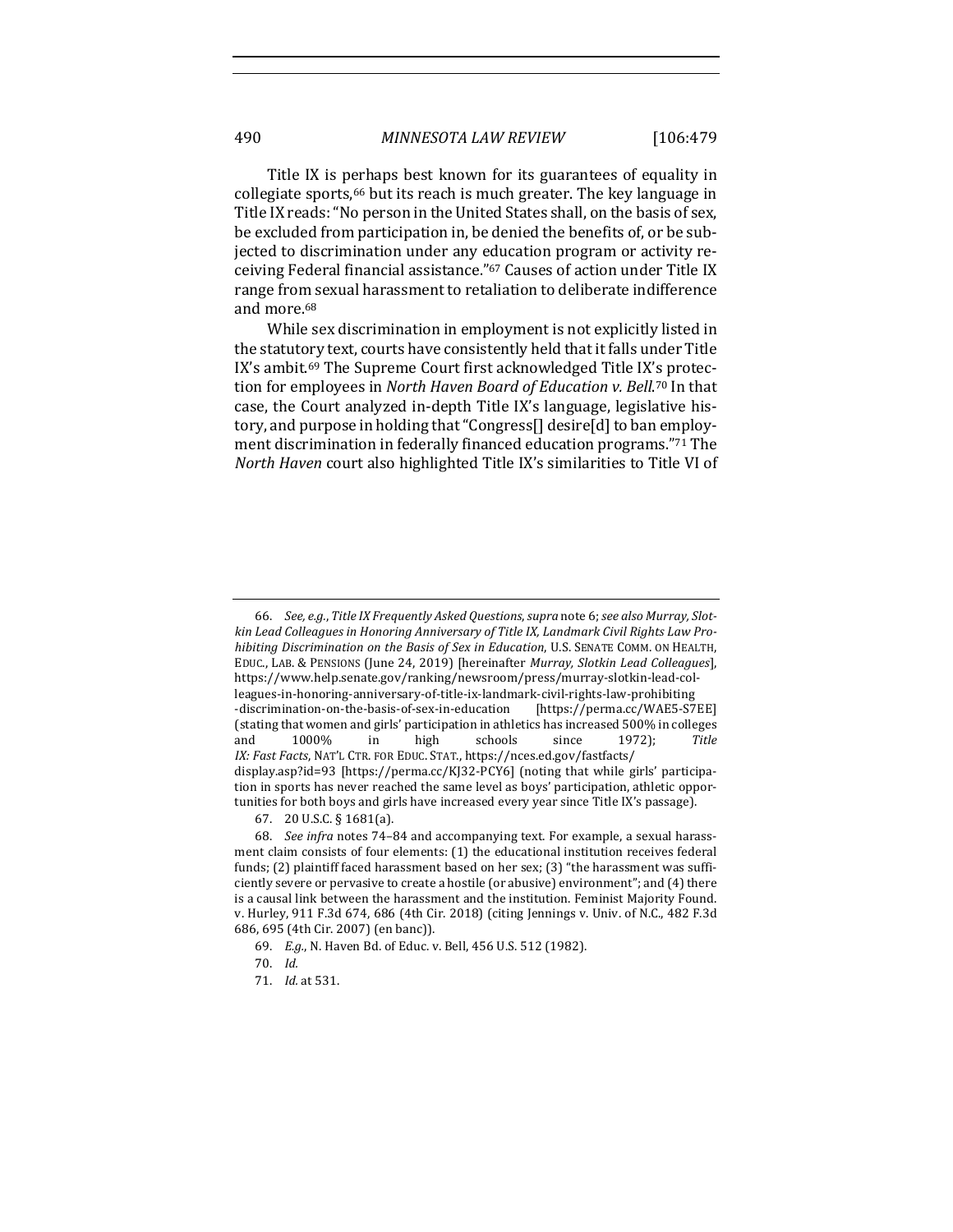the Civil Rights Act of 1964, which courts continue to rely on in analyzing Title IX's meaning and purpose.<sup>72</sup> Since that decision, courts have repeatedly acknowledged Title IX's protection for employees.<sup>73</sup>

1. Enforcing Title IX Through the Department of Education and Implied Private Right of Action

While Title IX, unlike Title VII, contains no explicit private right of action, the Supreme Court recognized an implied private right of action under Title IX in 1979.<sup>74</sup> In *Cannon v. University of Chicago*, a female medical school applicant sued two private universities for sex discrimination alleging she was denied admission on the basis of her sex.<sup>75</sup> Reversing the lower courts, the Supreme Court held that "[n]ot only the words and history of Title IX, but also its subject matter and underlying purposes, counsel implication of a cause of action in favor of private victims of discrimination."76

The Court further extended Title IX's reach in *Jackson v. Birming*ham Board of Education.<sup>77</sup> In that case, the Court held that the Title protected against retaliation, even though the statutory language did not address that type of claim.<sup>78</sup> It grounded this holding in its previous Title IX caselaw which the Court said had "defined the contours of

<sup>72.</sup> *Id.* Title VI was aimed at ending race discrimination in education, and Title IX's statutory design was modeled after Title VI. Zehrt, *supra* note 19, at 712–15. Title IX's text is, in fact, almost identical to Title VI's. While Title VI requires that "[n]o person in the United States shall, on the ground of race, color, or national origin ... be subjected to discrimination under any program or activity receiving Federal financial assistance," 42 U.S.C. § 2000d, Title IX requires that "[n]o person in the United States shall, on the basis of sex  $\dots$  be subjected to discrimination under any education program or activity receiving Federal financial assistance." 20 U.S.C.  $\S$  1681(a). Moreover, because Title VI also explicitly provides for protection from discrimination in the education employment context, the Department of Health, Education, and Welfare acknowledged Title IX's protection for education employees in 1975. Zehrt, *supra* note 19, at 714.

<sup>73.</sup> *E.g.*, Doe v. Brown Univ., 896 F.3d 127, 130 (1st Cir. 2018) ("[T]he Court has recognized this right of action extends to student employees  $\dots$ "); Le Strange v. Consol. Rail Corp., 687 F.2d 767, 769-70 (3d Cir. 1982) (applying the *North Haven* holding to the Rehabilitation Act in holding that Act also covers employment discrimination); see also Jackson v. Birmingham Bd. of Educ., 544 U.S. 167, 171 (2005) (extending Title IX protection to a high school teacher/coach).

<sup>74.</sup> *See* Cannon v. Univ. of Chi., 441 U.S. 677 (1979).

<sup>75.</sup> *Id.* at 680.

<sup>76.</sup> *Id.* at 709.

<sup>77. 544</sup> U.S. at 171.

<sup>78.</sup> *Id.* at 183.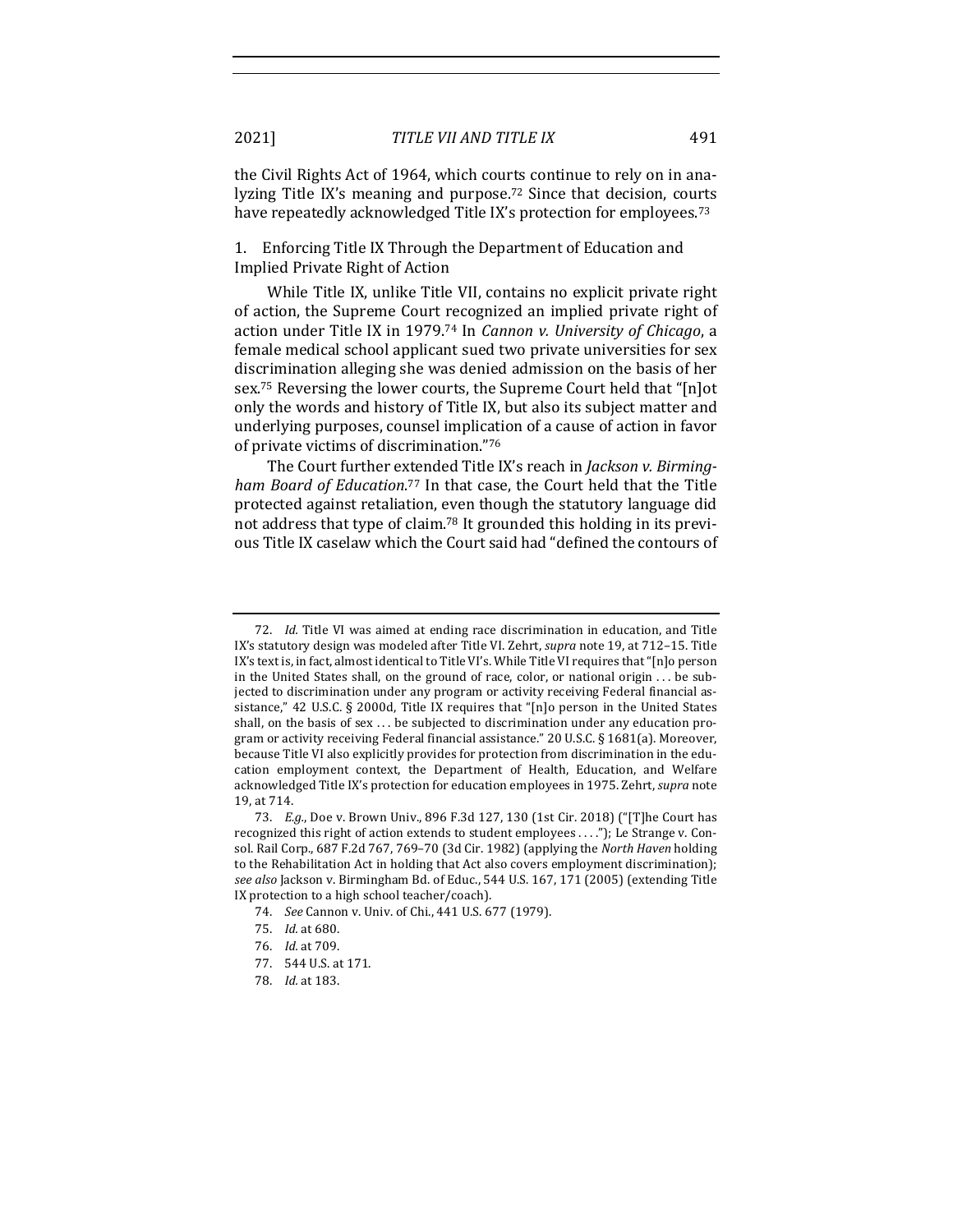[Title IX's] right of action."<sup>79</sup> The Court cited *Cannon*, as well as *Frank*lin v. Gwinnet County Public Schools,<sup>80</sup> which authorized monetary damages as a private remedy;<sup>81</sup> Gebser v. Lago Vista Independent School District,<sup>82</sup> which acknowledged deliberate indifference as the basis for a cause of action under the Title; and *Davis v. Monroe County* Board of Education,<sup>83</sup> which brought sexual harassment by a student under Title IX's purview. $84$  Because this right of action was implied, not explicit, it follows that unlike Title VII, Title IX does not include a requirement that private litigants exhaust administrative remedies before filing a lawsuit in court.<sup>85</sup> Title IX suits are thus friendlier to plaintiffs, who may bring suit in court without jumping through various hoops or withstanding long waiting periods, as required under Title VII.

#### 2. Title IX's Relationship with the Spending Clause

The lack of an explicit private right of action in Title IX's text follows given its passage under Congress's spending power.<sup>86</sup> The Spending Clause provides that "[t]he Congress shall have the Power To lay and collect Taxes, Duties, Imposts and Excises, to pay the Debts and provide for the Common Defense and general welfare of the United States."87 While today the spending power is thought of as one of Congress's enumerated powers, $88$  the Founders disagreed about whether that was the case. Famous rivals Alexander Hamilton and James Madison disagreed over the limits of Congress's spending power.<sup>89</sup> Madison argued that the power was limited by Congress's

85. *E.g.,* Cannon v. Univ. of Chi., 441 U.S. 677, 707 n.41 (1979) ("[I]ndividual suits are [not] inappropriate in advance of exhaustion of administrative remedies."); Fitzgerald v. Barnstable Sch. Comm.,  $555$  U.S. 246, 255 (2009) ("Title IX has no administrative exhaustion requirement . . . .").

88. *See* David E. Engdahl, *The Spending Power*, 44 DUKE L.J. 1, 10, 16 (1994) (detailing the extent of the spending power).

89. *See* David E. Engdahl, *The Contract Thesis of the Federal Spending Power*, 52 S.D. L. REV. 496, 500 (2007) (summarizing Madison and Hamilton's disagreement and citing Congressional testimony, reports, and personal letters).

<sup>79.</sup> *Id.* at 173.

<sup>80. 503</sup> U.S. 60 (1992).

<sup>81.</sup> Punitive damages are generally unavailable under Title IX, consistent with contract damages and Title VI caselaw holding the same. See Barnes v. Gorman, 536 U.S. 181, 187-90 (2002).

<sup>82. 524</sup> U.S. 274, 277 (1998).

<sup>83. 526</sup> U.S. 629, 633 (1999).

<sup>84.</sup> Jackson v. Birmingham Bd. of Educ., 544 U.S. 167, 173 (2005).

<sup>86.</sup> *See Jackson*, 544 U.S. at 181.

<sup>87.</sup> U.S. CONST. art. I, § 8, cl. 1.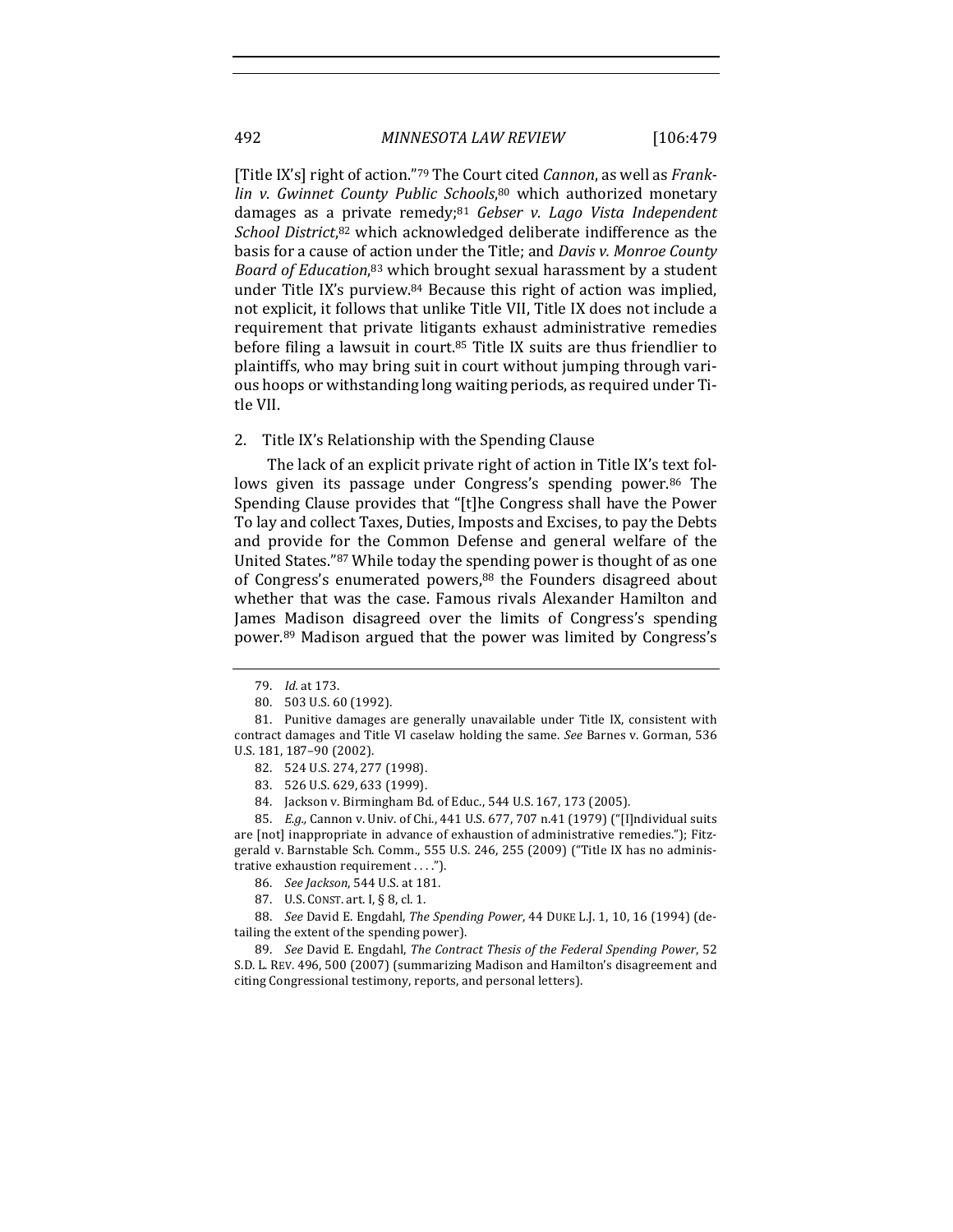2021] *TITLE VII AND TITLE IX* 493

other enumerated powers, meaning Congress could use its power of the purse only to advance initiatives made possible by some other Constitutional grant of authority.<sup>90</sup> This interpretation would have limited the Spending Clause's leverage considerably. Hamilton, on the other hand, argued the Spending Clause constituted an enumerated power all its own, giving Congress the ability to regulate broadly, so long as it did so through its distribution of federal funding.<sup>91</sup>

Hamilton's position formed the basis for the "contract thesis" of the Spending Clause,  $92$  a viewpoint that has now been widely adopted.<sup>93</sup> Spending Clause legislation generally conditions the receipt of federal funds on some specific actions or requirements on the part of the funded party.<sup>94</sup> The contract thesis thus posits that this relationship between the government and the funded party is contractual in nature and the Supreme Court has held that "legislation enacted pursuant to the spending power is much in the nature of a contract: in return for federal funds, the States agree to comply with federally imposed conditions." $95$  It further clarified that "Congress may fix terms on which it shall disburse federal money to the States."<sup>96</sup>

The spending power is not unlimited, however. In *South Dakota v.* Dole, the Supreme Court established four requirements for valid Spending Clause legislation<sup>97</sup>: (1) it "must be in pursuit of the general

<sup>90.</sup> *Id.*

<sup>91.</sup> *Id.*

<sup>92.</sup> *Id.*

<sup>93.</sup> *See e.g.*, Massachusetts v. Mellon, 262 U.S. 447, 480 (1923) (noting that the State of Massachusetts was not harmed by congressional appropriations which states could accept or reject as they pleased); Helvering v. Davis, 301 U.S. 619, 640 (1937) ("The conception of the spending power advocated by Hamilton  $\dots$  has prevailed over that of Madison  $\dots$ "); South Dakota v. Dole, 483 U.S. 203, 206 (1987) (holding that Congress could use its spending power to regulate underage alcohol consumption); Barnes v. Gorman, 536 U.S. 181, 186-87 (2002) (summarizing the Court's history of construing Spending Clause legislation as contractual in nature).

<sup>94.</sup> Pennhurst State Sch. & Hosp. v. Halderman, 451 U.S. 1, 17 (1981).

<sup>95.</sup> *Id.*

<sup>96.</sup> *Id.*

<sup>97.</sup> In Pennhurst, the court had begun to enumerate limits on Congress's spending power, though the test is now more commonly associated with *South Dakota v. Dole*. *See Pennhurst*, 451 U.S. at 25 ("The crucial inquiry . . . is . . . whether Congress spoke so clearly that we can fairly say that the State could make an informed choice.").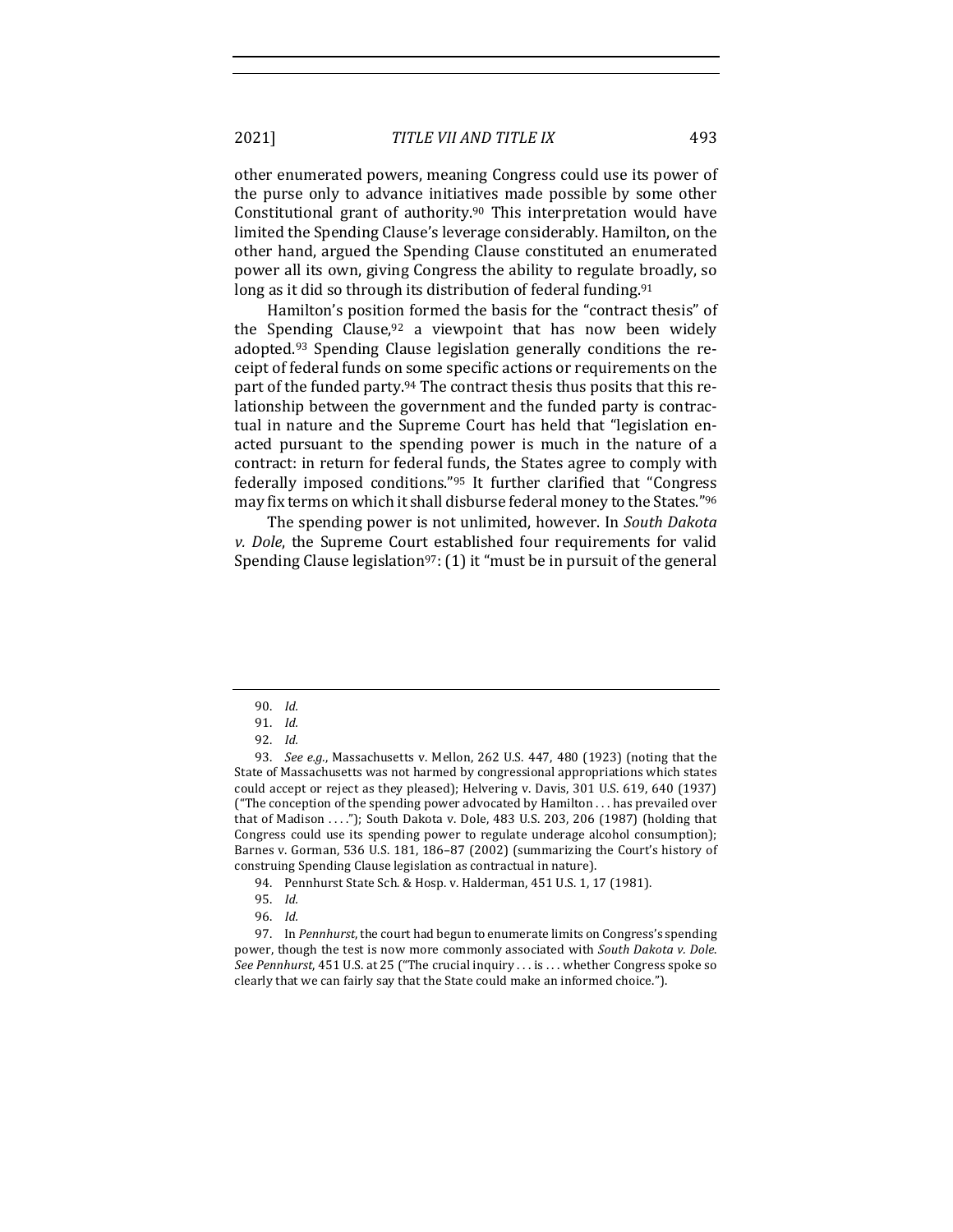welfare;" $98$  (2) its conditions must be unambiguous, so states are "cognizant of the consequences of their participation;"<sup>99</sup> (3) it must be related or "germane" to the federal interest in the program;<sup>100</sup> and  $(4)$  it must not be barred by any other constitutional provision.<sup>101</sup> So long as the *Dole* test is met, Congress may create policy broadly for the "objects of government."<sup>102</sup>

Title IX's statutory enforcement mechanism also evidences its contractual nature. Title IX expressly adopted procedural provisions from Title VI, the legislation on which Title IX was based.<sup>103</sup> Those provisions require funded parties to keep certain compliance reports and provide information to Department of Education officials and the Title's beneficiaries.<sup>104</sup> Students and employees may file a charge of discrimination with the Department of Education within 180 days of the alleged discriminatory  $act.^{105}$  The Department then investigates the charge<sup>106</sup> and attempts to resolve the matter through "informal means."<sup>107</sup> If resolution through informal means is impossible, the Department may suspend or terminate the federal funding.<sup>108</sup> This enforcement mechanism thus resembles the dissolution of a contractual relationship: the funded party has breached the agreement by engaging in prohibited conduct (by discriminating on the basis of sex) and the funding party thus discontinues performance (by withdrawing funding) as well. Title VII's duty does not share these same contractlike conditions—instead the employer *must* abide by Title VII's requirements or be liable to its employees.<sup>109</sup>

Even when suing under the implied private right of action, Title IX's character as a Spending Clause contract is still evident, as courts have interpreted *Dole's* notice requirement to be relevant to damages

101. *Id.* The court has also alluded to a fifth requirement: in order to be enforceable, the scheme must not be coercive. See id. at 211.

- 106. *Id.* § 100.7(c).
- 107. *Id.* § 100.7(d).

<sup>98.</sup> Dole, 483 U.S. at 207.

<sup>99.</sup> *Id.*

<sup>100.</sup> *Id.*

<sup>102.</sup> *See* Engdahl, *supra* note 88.

<sup>103. 34</sup> C.F.R. § 106.81 (2020) ("The procedural provisions applicable to title VI of the Civil Rights Act of 1964 are hereby adopted and incorporated herein by reference.").

<sup>104. 34</sup> C.F.R. § 100.6(a)-(d) (2020).

<sup>105.</sup> *Id.* § 100.7(b).

<sup>108.</sup> *Id.* § 100.8(a).

<sup>109.</sup> *See* 42 U.S.C. § 2000e-5(b)–(g).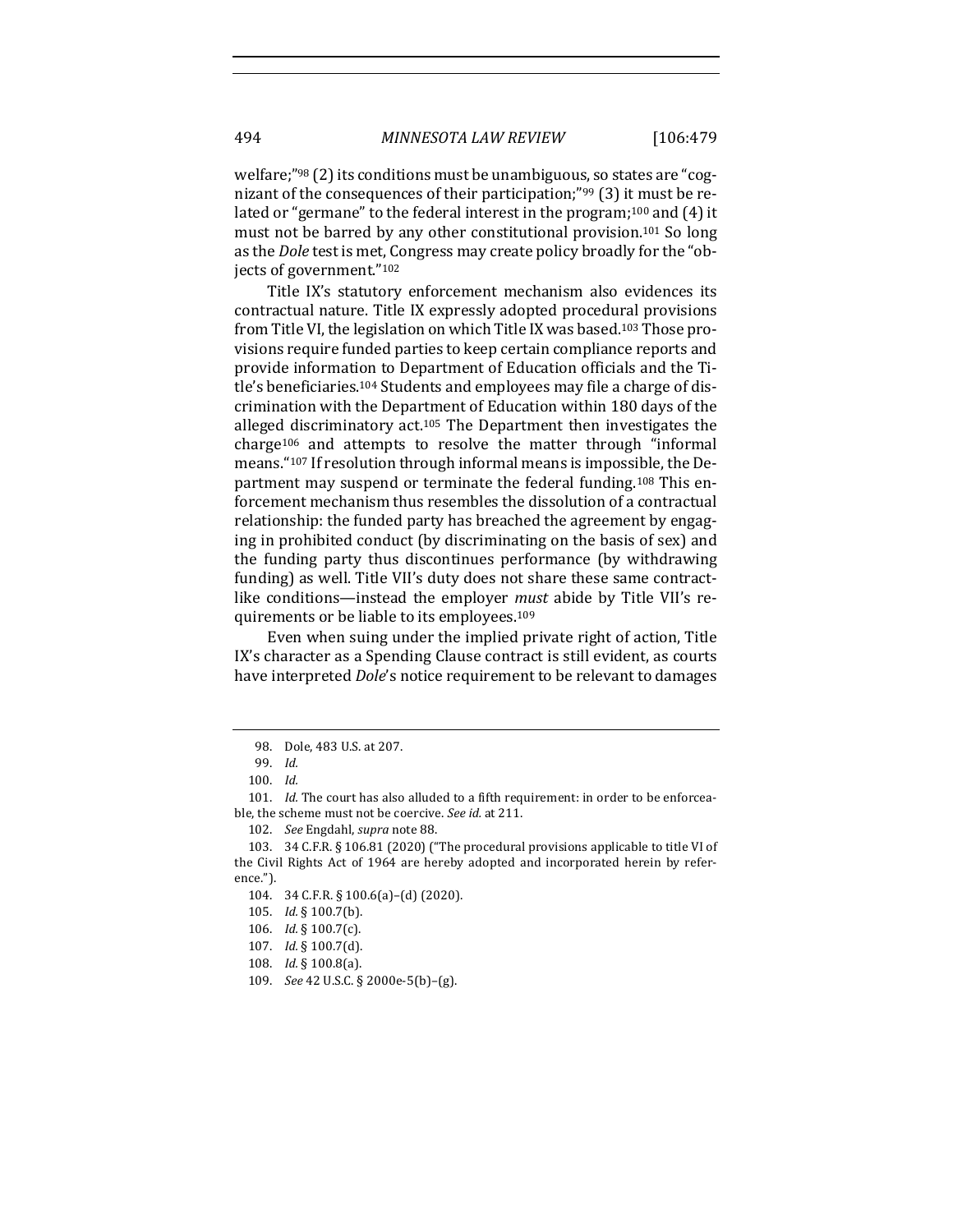awards for individual litigants.<sup>110</sup> Because a funding recipient understands its obligations under the Act, any violations are considered intentional.<sup>111</sup> The fact that violations are considered intentional opens the door to greater damages awards than are available to private litigants under Title VII.<sup>112</sup> In contrast with Title VII, where a litigant may recover for both intentional discrimination and discrimination caused by disparate impact,<sup>113</sup> monetary recovery for unintentional discrimination is difficult if not impossible under Title IX.<sup>114</sup> And again, because a court has never held that a private Title IX litigant must exhaust her administrative remedies, she could sue prior to the conclusion of the Department of Education investigation, or even prior to filing a charge with the department at all.<sup>115</sup>

## 3. Third-Party Beneficiaries May Enforce Spending Clause **Contracts**

As noted above, the Supreme Court has consistently treated Spending Clause statutes as contracts with funded parties.<sup>116</sup> This application of contract doctrine has extended to treating beneficiaries of the federal funding as third-party beneficiaries of those contractual relationships.<sup>117</sup> This acknowledgment demonstrates that the Court

113. *See supra* notes 32-35 (outlining Title VII's recovery for intentional discrimination and disparate impact).

<sup>110.</sup> Gebser v. Lago Vista Indep. Sch. Dist., 524 U.S. 274, 287 (1998).

<sup>111.</sup> *Id.* at 287 ("[W]here discrimination is unintentional, 'it is surely not obvious that the grantee was aware that it was administering the program in violation of the [condition]."" (quoting Guardians Ass'n v. Civ. Serv. Comm'n, 463 U.S. 582, 598 (1983))).

<sup>112.</sup> Franklin v. Gwinnett Cnty. Pub. Schs., 503 U.S. 60, 74 (1992) ("[R]emedies were limited under [] Spending Clause statutes when the alleged violation was *unin*tentional. Respondents and the United States maintain that this presumption should apply equally to *intentional* violations. We disagree. The point of not permitting monetary damages for an unintentional violation is that the receiving entity of federal funds lacks notice that it will be liable for a monetary award." (citing Pennhurst State Sch. & Hosp. v. Halderman, 451 U.S. 1, 17 (1981))).

<sup>114.</sup> *Franklin*, 503 U.S. at 74 ("The point of not permitting monetary damages for an unintentional violation is that the receiving entity of federal funds lacks notice that it will be liable for a monetary award." (citing *Pennhurst State Sch. & Hosp.*, 451 U.S. at 17)).

<sup>115.</sup> *Cf.* Cannon v. Univ. of Chi., 441 U.S. 677, 707-08 n.41 (1979) ("[W]e are not persuaded that individual suits are inappropriate in advance of exhaustion of administrative remedies. Because the individual complainants cannot assure themselves that the administrative process will reach a decision on their complaints within a reasonable time, it makes little sense to require exhaustion.").

<sup>116.</sup> *Supra* notes 89-96.

<sup>117.</sup> *E.g.*, Miree v. DeKalb Cnty., 433 U.S. 25, 32-33 (1977); *Cannon*, 441 U.S. 677.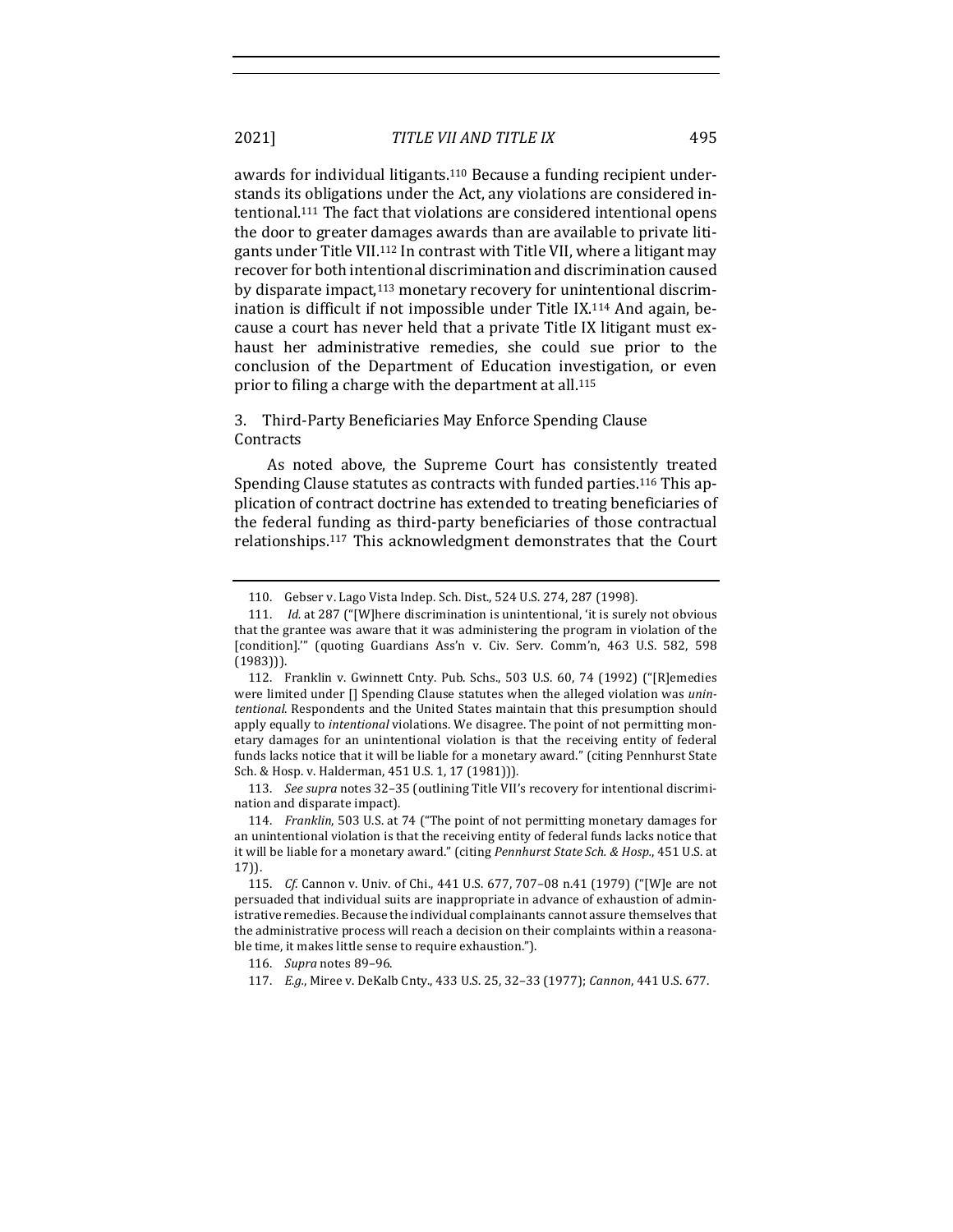sees private enforcement of Spending Clause contracts as integral to their success and third-party beneficiary enforcement of Title IX should be no exception.

The Supreme Court first acknowledged purported third-party beneficiaries' interests in enforcing Spending Clause laws in Miree v. DeKalb County.<sup>118</sup> Shortly after that decision, the Court engaged in a robust analysis of whether private litigants may enforce Title IX's contract as third-party beneficiaries in *Cannon v. University of Chicago*.<sup>119</sup> In recognizing Title IX's implied right of action, the *Cannon* Court applied an existing test for whether Congress intended a private remedy.<sup>120</sup> Originating in *Cort v. Ash*, the test asks:

(1) "whether the statute was enacted for the benefit of a special class of which the plaintiff is a member<sup>"121</sup> (2) whether there is any indication of legislative intent to create a private remedy<sup>122</sup> (3) whether implication of such a remedy is consistent with the underlying purposes of the legislative scheme,  $123$ and  $(4)$  "whether implying a federal remedy is inappropriate because the subject matter involves an area basically of concern to the States."<sup>124</sup>

In applying the test's fourth factor, the Court arguably dispensed with the issue over which Hamilton and Madison had disagreed.<sup>125</sup> The Court held that the factor was satisfied because the federal government had been protecting citizens from discrimination since the Civil War and that this was not a State or extraneous matter because "expenditure of federal funds  $\Box$  provides the justification for  $\Box$  itle  $IX$ ].<sup>126</sup> As to the first factor, the Court expressed no doubt that the plaintiff was "clearly a member of that class for whose special benefit the statute was enacted." $127$  Critically, this aligns with the common law in most states, which provides that "[t]he test of the third party's rights is  $\iint$  whether the parties to the contract intended that a third person should receive a benefit enforceable by the courts."<sup>128</sup>

124. *Id.* at 708 (citing Cort v. Ash, 422 U.S. 66, 80-85 (1975), *distinguished on other* grounds by Transamerica Mortg. Advisors, Inc. v. Lewis, 44 U.S. 242 (1979)).

125. See id. at 708-09; see also supra notes 89-92 and accompanying text (explaining the different historical views on the Spending Clause).

126. *Cannon*, 433 U.S. at 678.

127. *Id.* at 694.

<sup>118. 433</sup> U.S. at 32-33.

<sup>119. 441</sup> U.S. at 694-99.

<sup>120.</sup> *Id.* at 677.

<sup>121.</sup> *Id.* at 689.

<sup>122.</sup> *Id.* at 694.

<sup>123.</sup> *Id.* at 703.

<sup>128.</sup> 16 AM. JUR. 2d *Proof of Facts* § 55 (2020).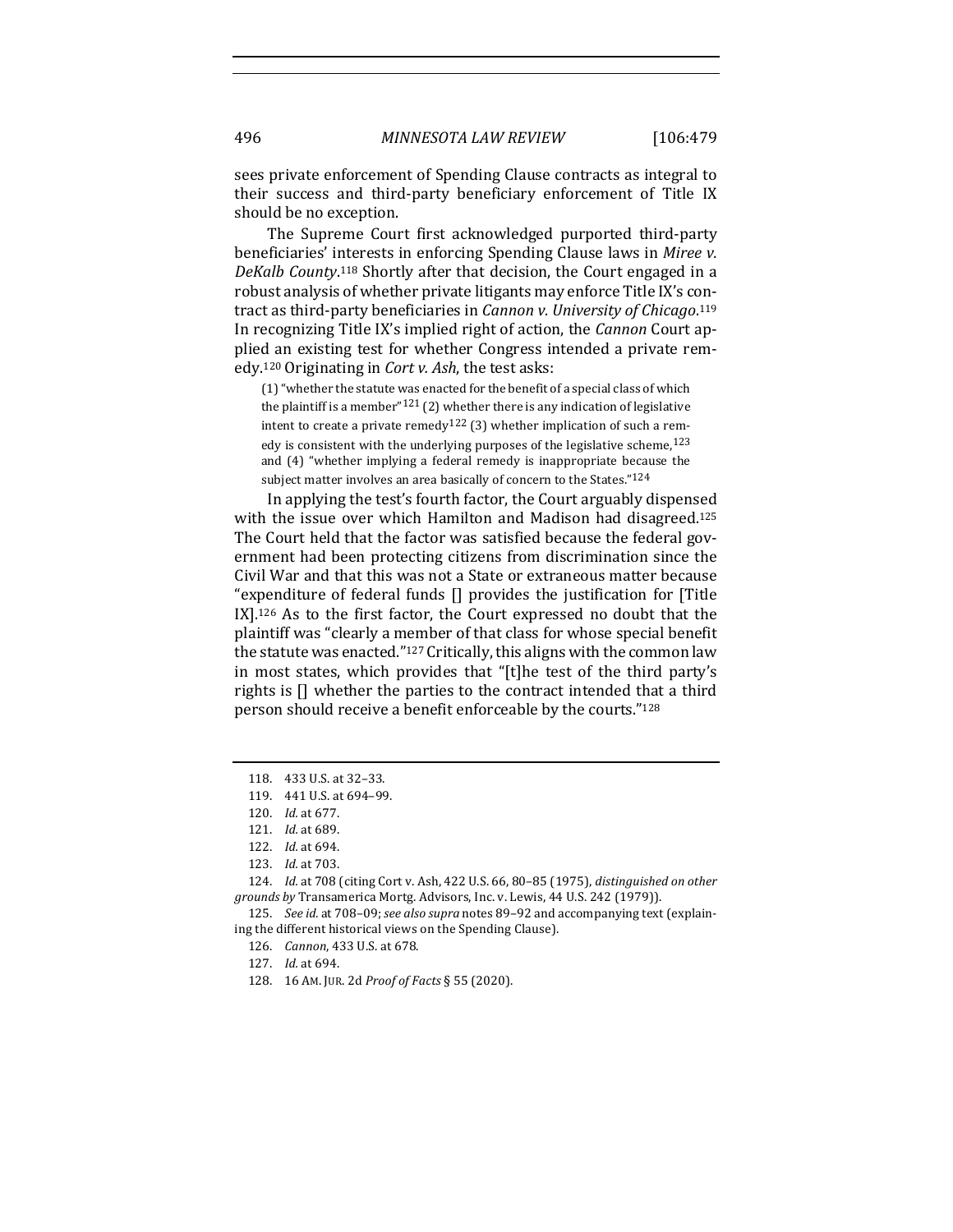2021] *TITLE VII AND TITLE IX* 497

Furthermore, the Supreme Court's statement that the plaintiff in *Cannon* was "clearly" a beneficiary of Title IX follows closely from the Title's text which explicitly references the Act's beneficiaries.<sup>129</sup> The procedural safeguards for the Title require funding recipients to "make available to participants, beneficiaries, and other interested persons" information about the funding received."<sup>130</sup> Thus, the funded party and the beneficiary are not necessarily one and the same. Similarly, the key language most often cited explaining Title IX's mandate does not center on the monetary benefit for the funded party. Rather it centers on the protection Title IX affords participants in federally funded education programs or activities.<sup>131</sup>

The Supreme Court further demonstrated the important role of third-party beneficiaries in Spending Clause contracts in *Blessing v. Freestone*. <sup>132</sup> Justice Scalia clarified:

The State promises to provide certain services to private individuals, in exchange for which the Federal Government promises to give the State funds. In contract law, when such an arrangement is made  $(A \text{ promises to pay } B)$ money, in exchange for which B promises to provide services to  $C$ ), the person who receives the benefit of the exchange of promises between two others (C) is called a third-party beneficiary. $133$ 

In *Blessing*, the Court addressed whether one section of the Social Security Act gave rise to "individually-enforceable rights," such that a litigant could sue under 42 U.S.C. § 1983 based on deprivation of Social Security benefits.<sup>134</sup> While the Court declined to hold one way or the other in that instance,<sup>135</sup> it highlighted that the focus falls on Congressional intent and suggested it would be difficult to show "that allowing  $\S$  1983 actions to go forward ... would be inconsistent with Congress' carefully tailored scheme."136

<sup>129.</sup> *Cannon*, 433 U.S. at 694; 20 U.S.C. § 1681(a).

<sup>130. 34</sup> C.F.R. § 100.6 (2020). Recall that Title IX regulations incorporated Title IV's procedural provisions by reference. *Id*. § 106.81 (2020).

<sup>131. 20</sup> U.S.C. § 1681(a).

<sup>132. 520</sup> U.S. 329 (1997). *Blessing* concerned the Social Security Act, which was passed pursuant to the spending power. See id. at 332-35; Helvering v. Davis, 301 U.S. 619, 640 (1937) (noting that Congress bears the discretion to distinguish between aims under the Spending Clause).

<sup>133.</sup> *Blessing*, 520 U.S. at 349 (Scalia, J., concurring).

<sup>134.</sup> *Id.* at 346-48.

<sup>135.</sup> The Ninth Circuit below held that the provision of the act in question, Title IV-D, created "enforceable right[s]." *See id.* at 338-39 (citing Blessing v. Freestone, 68 F.3d 1141 (1995)). But the Supreme Court explained that such a finding was "paint[ed] with too broad a brush." *Id.* at 342. The Court held that the alleged rights must be "identif[ied] with particularity." *Id.* Based on the Ninth Circuit's lacking analysis and other factors, the Supreme Court vacated the judgment and remanded the case. *Id.* at 349.

<sup>136.</sup> *Id.* at 346 (internal citations and quotation marks omitted).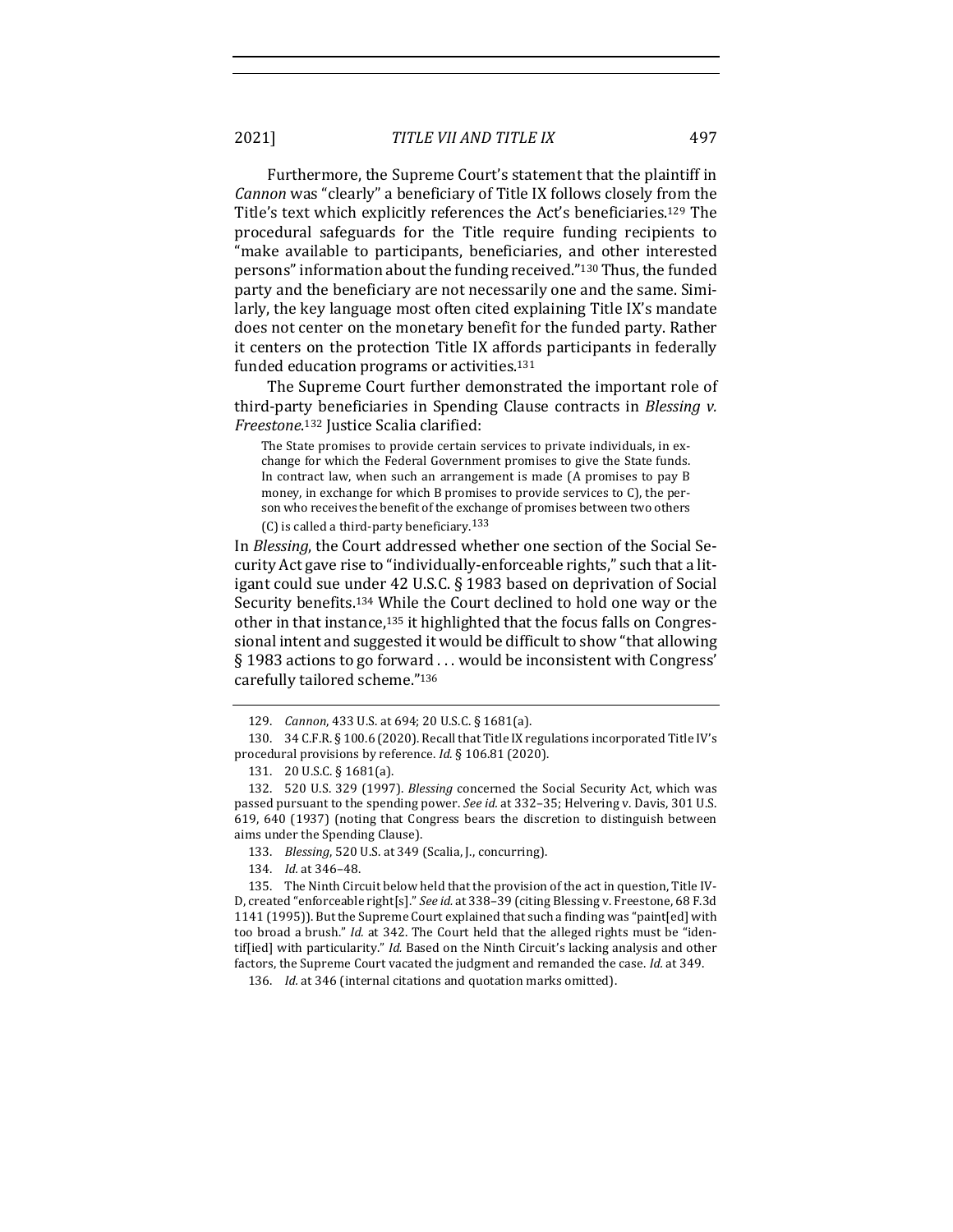Other examples help illustrate this focus on Congressional intent in defining the role of third-party enforcement of Spending Clause funding law. For example, the Medicaid program was passed pursuant to Congress's spending power and includes an enforcement mechanism similar to Title IX's.<sup>137</sup> Although Medicaid's text does not include an explicit private right of action, courts recognize private litigants' right to enforce its compliance through claims brought under 42 U.S.C.  $\S$  1983.<sup>138</sup> In assessing whether private enforcement was appropriate, the Sixth Circuit asked whether "the statutory section was intended to benefit the putative plaintiff."<sup>139</sup> Because Medicaid is designed to benefit individuals, the court reasoned that those individuals had a cognizable interest in Medicaid's enforcement and, thus, had standing to sue.<sup>140</sup> While Spending Clause contracts bind only the funded party and the federal government, certain individuals' interests in those contracts are strong enough that they may be considered third-parties to the agreements. Such a vested interest in a contract also justifies those beneficiaries' ability to enforce the contracts.

Given Title IX's clear purpose of protecting all persons in educational institution settings, it follows that those persons should be able to enforce Title IX's provisions, just as Medicaid beneficiaries may enforce its provisions. This status as third-party beneficiaries to Title IX's contract is distinct from any similar protective status educational institution employees enjoy through Title VII's coverage, a difference that none of the courts implicated in the circuit split have adequately analyzed. Given the two separate types of duty owed to those employees, they should be allowed to enforce both duties and hold their employers to account under all Congressionally created and mandated means. 

<sup>137. 42</sup> U.S.C. § 1396b(a) ("[T]he Secretary ... shall pay to each State ...."). Even though Medicaid legislation was passed as *part* of the Social Security Act, see *id.* § 1396(a), this example still helps to illustrate how courts grapple with the question of third-party beneficiaries.

<sup>138.</sup> While the Supreme Court in *Blessing* said the Ninth Circuit's general finding of an enforceable right in Title IV-D of the Social Security Act was inadequate, 520 U.S. at 348, in *Wilder v. Virginia Hospital Ass'n*, the Court found a specific enforceable right that the states will "provide reimbursement for the 'reasonable cost' of hospital services actually provided." 496 U.S. 498, 505, 512 (1990) (quoting Medicaid Act, Pub. L. No. 89-97, § 1902(13)(B), 79 Stat. 286, 345-6 (1965)); see also Westside Mothers v. Haveman, 289 F.3d 852, 863 (6th Cir. 2002) (finding privately enforceable right).

<sup>139.</sup> *Westside Mothers*, 289 F.3d at 862 (citing *Blessing*, 520 U.S. at 341).

<sup>140.</sup> *Id.* at 863 ("First, the provisions were clearly intended to benefit the putative plaintiffs, children who are eligible for the screening and treatment services.").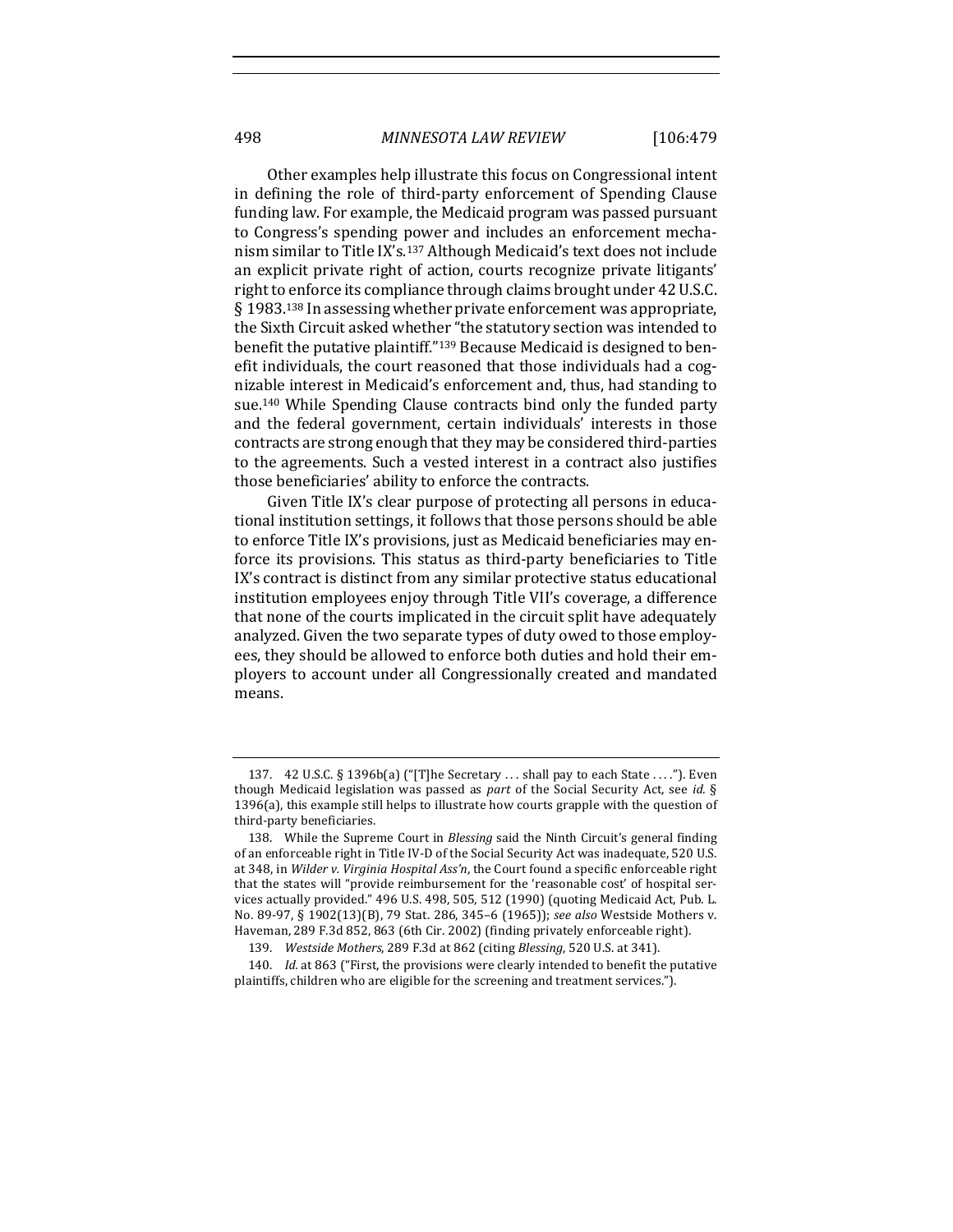#### C. THE LIBERAL RULES OF ALTERNATIVE PLEADING

The Federal Rules of Civil Procedure (FRCP) favor bringing concurrent claims in a single lawsuit,<sup>141</sup> a preference which many states' rules also share.<sup>142</sup> Rule  $8(d)(2)$  states that a plaintiff may state two or more claims alternatively or hypothetically and that if either claim is sufficient, the pleading itself is sufficient.<sup>143</sup> The rule goes on to indicate that the claims may be inconsistent with one another.<sup>144</sup> Rule 8 further makes clear that complaints may seek multiple different types of relief, including alternative relief<sup>145</sup> and U.S. courts have acknowledged the abolition of the election of remedies doctrine.<sup>146</sup>

The FRCP's liberal pleading rules are a departure from historical common law pleading standards, which typically required plaintiffs to proceed on a single theory of recovery.<sup>147</sup> Today's more relaxed standards help promote efficiency since a single lawsuit can address multiple theories, as well as fairness, as plaintiffs do not automatically lose their day in court just because they bring an erroneous legal theory for their claim.<sup>148</sup> Rule  $8(d)(2)'$ s explicit acceptance of both alternative and *hypothetical* pleading also demonstrates the drafters' desire to make the legal system accessible even before a party knows all of the facts required to prevail on a claim.<sup>149</sup>

- 144. *Id.* at 8(d)(3).
- 145. *Id.* at 8(a)(3).

146. The election of remedies doctrine provided that a party must choose between conflicting remedies, waiving the right to sue for the other. See *Election of Remedies*, BLACK'S LAW DICTIONARY (11th ed. 2019). See also sources cited infra note 147.

147. *See* 5 ARTHUR R. MILLER, MARY KAY KANE, & A. BENJAMIN SPENCER, FEDERAL PRAC-TICE AND PROCEDURE § 1282 (3d ed. 2021); Olympia Hotels Corp. v. Johnson Wax Dev. Corp., 908 F.2d 1363, 1371 (7th Cir 1990) ("It was essential [at common law] that a party be forbidden to plead in the alternative, for that would generate two or more issues for trial. He must therefore elect his remedy  $\dots$  Common law pleading was superseded long ago, however—in the federal courts by the Federal Rules of Civil Procedure, which expressly abolish election of remedies." (citing FED. R. CIV. P. 8(e)(2)).

148. MILLER ET AL., *supra* note 147.

149. It follows that where the facts are lacking, claims may be "hypothetical" in that there simply is not enough evidence yet to prove the elements of the claim. *C.H. Robin*son Worldwide, Inc. v. Lobrano, suggests that failing to plead a hypothetical alternative claim may result in claim preclusion later on. 695 F.3d 758, 765 (8th Cir. 2012) ("Federal Rule of Civil Procedure  $8(d)$  explicitly contemplates this type of hypothetical alternative pleading .... [Plaintiff] needed to recognize the very real possibility that the

<sup>141.</sup> *See infra* notes 143-45 and accompanying text.

<sup>142.</sup> *See* Roy W. McDonald, *Alternative Pleading in the United States: I*, 52 COLUM. L. REV. 443, 445-47 (1952) (detailing states with similar alternative pleading rules and practices).

<sup>143.</sup> FED. R. CIV. P. 8(d)(2).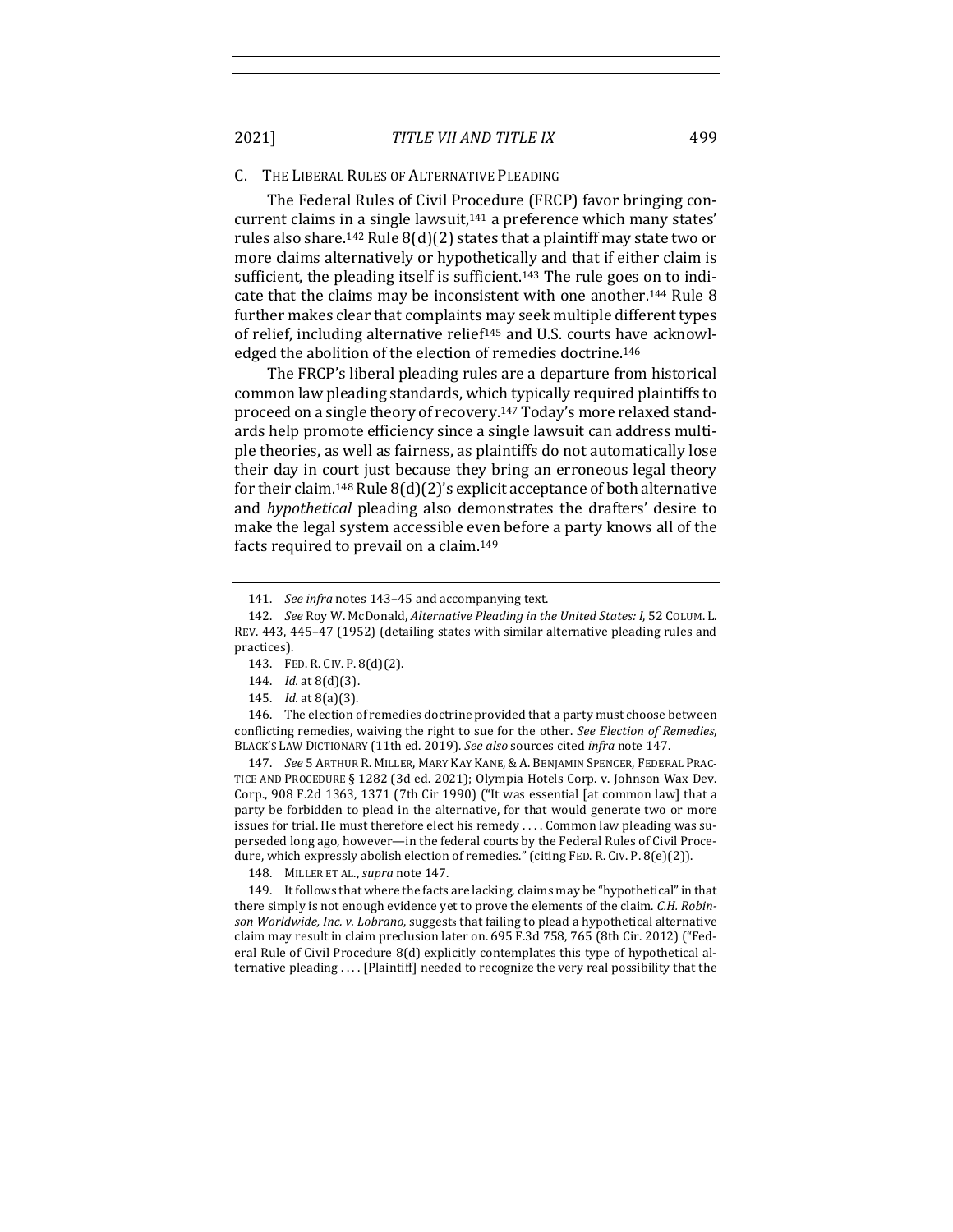Furthermore, the Supreme Court has explicitly held that "the distinctly separate nature of  $[]$  contractual and statutory rights is not vitiated merely because both were violated as a result of the same factual occurrence."<sup>150</sup> Allowing each type of claim to be concurrently pursued in the same action comports with the FRCP.<sup>151</sup>

Ultimately, the differences between Title VII and Title IX are significant despite both laws' aiming at similar ends. While Title VII requires exhausting administrative remedies, a process that may take several months for public employees to complete, Title IX includes no such requirement. In addition, Title IX's passage under Congress's spending power sets it apart from Title VII. Title IX's contractual nature provides an important analytical framework to employ when addressing whether Title VII, the foremost employment discrimination law, preempts Title IX's protection of educational institution employees. These differences indicate that eligible employees should be allowed to take advantage of the legal system's preference for alternative pleading and file both claims in a single suit if they choose.

## II. THE CIRCUIT SPLIT CAUSES CONFUSION DESPITE CONGRESS'S CLEAR INTENTION TO BROADLY ADDRESS SEX DISCRIMINATION IN EDUCATIONAL INSTITUTIONS

Despite the differences between Title VII and Title IX, the Federal Circuits have split about whether an aggrieved employee of a Title IXfunded institution must remediate her grievance through Title VII or if she may do so through Title IX instead.<sup>152</sup> While the Fifth and Seventh Circuits, covered in Subsection A, have held that her only remedial avenue is a Title VII claim,<sup>153</sup> the First, Third, Fourth, and Sixth

covenants would be declared unenforceable and plead accordingly [at the time of pleading its other claims].").

<sup>150.</sup> Alexander v. Gardner-Denver Co., 415 U.S. 36, 50 (1974) (addressing a union member's concurrent claims: a contract claim arising under a collective bargaining agreement and a Title VII discrimination claim).

<sup>151.</sup> *See* FED. R. CIV. P. 8(d)(2); *infra* Part III.A.1.

<sup>152.</sup> The relevant circuit court cases are Lipsett v. Univ. of P.R., 864 F.2d 881 (1st) Cir. 1988); Doe v. Mercy Cath. Med. Ctr., 850 F.3d 545 (3d Cir. 2017); Preston v. Virginia ex rel. New River Cmty. Coll., 31 F.3d 203 (4th Cir. 1994); Lakoski v. James, 66 F.3d 751 (5th Cir. 1995); Ivan v. Kent State Univ., No. 93.00779, 1996 WL 422496, at \*2 (6th Cir. July 26, 1996); Waid v. Merrill Area Pub. Schs., 91 F.3d 857 (7th Cir. 1996), *abrogated on other grounds by* Fitzgerald v. Barnstable Sch. Comm., 555 U.S. 246 (2009).

<sup>153.</sup> Lakoski, 66 F.3d 751; Waid, 91 F.3d 857.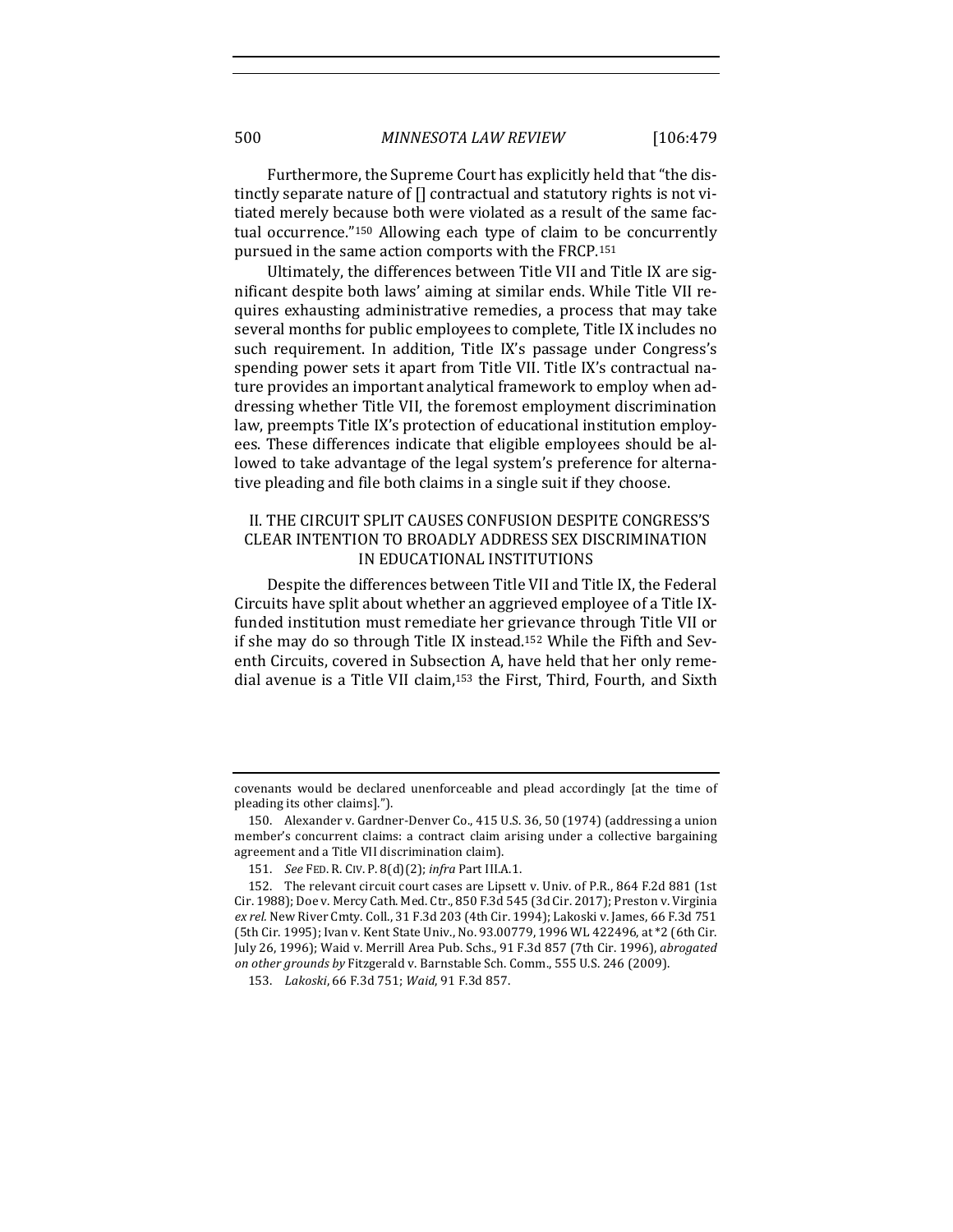Circuits, covered in Subsection B, have each held that such an employee may choose to sue under Title VII, Title IX, or both.<sup>154</sup> Subsection C establishes that this circuit split is particularly consequential because of the huge number of employees who fall under the purview of both Title VII and Title IX,<sup>155</sup> and because Congress has repeatedly acknowledged the importance of ending sex discrimination in education, a problem that has persisted over the decades between Title IX's passage and the present day.<sup>156</sup>

#### A. CIRCUITS HOLDING THAT TITLE VII PREEMPTS TITLE IX IGNORE IMPORTANT TITLE IX PRECEDENT

The Fifth Circuit was the first to decide that Title VII preempts Title IX in *Lakoski v. James*.<sup>157</sup> As noted earlier, Lakoski alleged that her repeated denial of tenure amounted to sex discrimination, and she sued under Title  $IX^{158}$  The Fifth Circuit held that Title VII was Lakoski's only avenue for relief and dismissed her claim.<sup>159</sup> The court based its decision on: (1) Title IX's lack of administrative scheme required for bringing claims; (2) prior Title VII caselaw; and (3) Title VII's legislative history.<sup>160</sup>

The Fifth Circuit attached great weight to the fact that Title VII included detailed administrative requirements for litigants to bring claims under the statute,<sup>161</sup> while Title IX did not.<sup>162</sup> The court reasoned that the lack of such an administrative mechanism indicated that Congress did not create Title IX to remediate private wrongs.<sup>163</sup> Instead, the court found that allowing employment discrimination claims under Title IX "would disrupt a carefully balanced remedial

<sup>154.</sup> *Lipsett*, 864 F.2d 881; *Mercy Cath.*, 850 F.3d 545; *Preston*, 31 F.3d 203; *Ivan*, 1996 WL 422496.

<sup>155.</sup> See supra notes 15-17 and accompanying text.

<sup>156.</sup> See infra Part II.C.

<sup>157. 66</sup> F.3d 751 (5th Cir. 1995).

<sup>158.</sup> See supra note 15 and accompanying text.

<sup>159.</sup> 66 F.3d at 754–57.

<sup>160.</sup> *Id.*

<sup>161.</sup> *Id.* at 753.

<sup>162.</sup> *Id.*; *see also supra* note 85 and accompanying text. While complainants under Title IX *may* notify the Department of Education of the alleged discrimination, it is not required. *Supra* note 85.

<sup>163.</sup> *Lakoski*, 66 F.3d at 754-55. While the *Lakoski* court did admit that the Supreme Court had found private rights of action under Title IX, it nevertheless suggested that cases like *Franklin* and *Cannon* were inapposite because those cases do not "add up to an implied private right of action for damages under Title IX for employment discrimination." *Id.* at 754.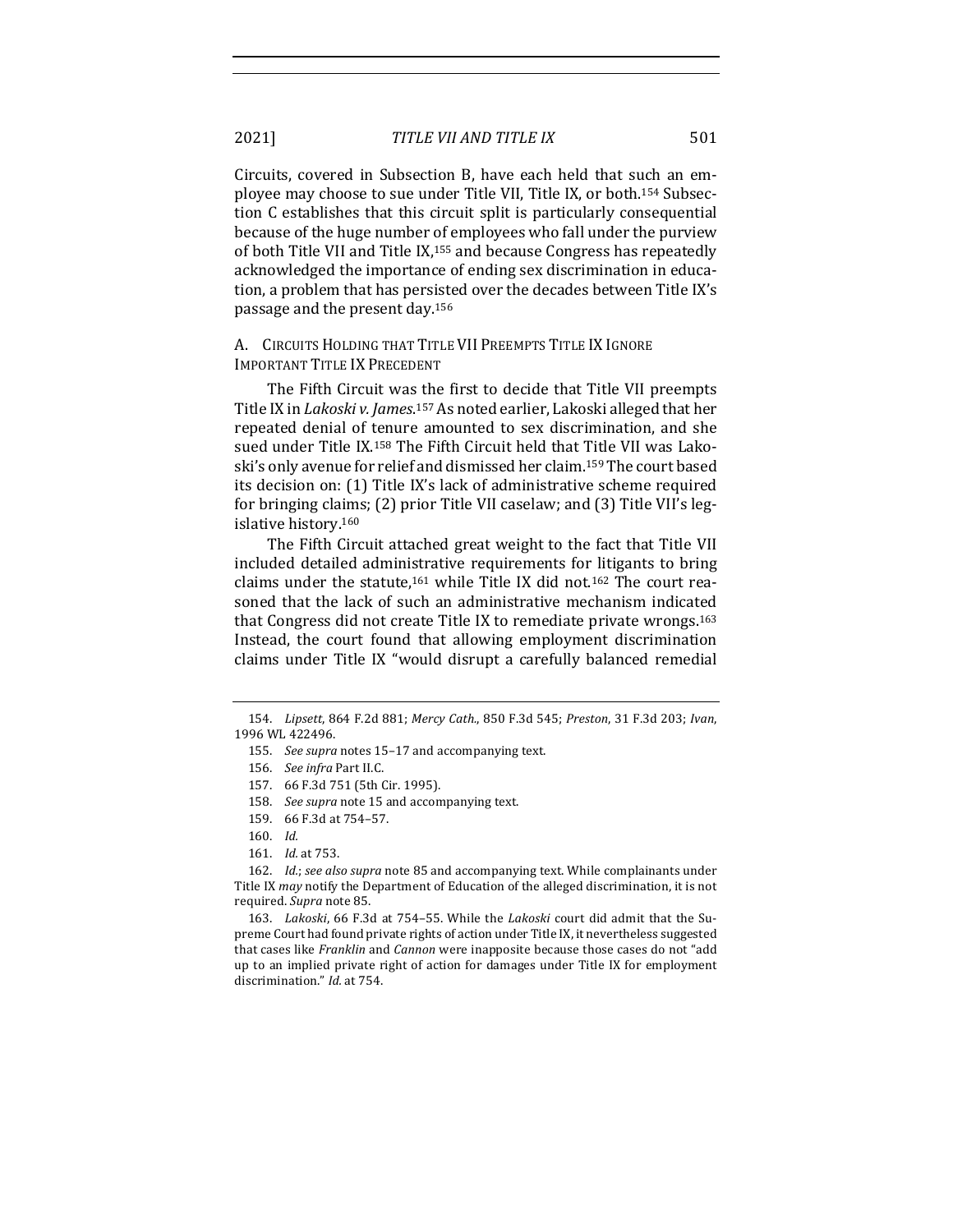scheme for redressing employment discrimination by employers" like the "congressionally mandated procedures of Title VII."164

The *Lakoski* court also relied on prior Title VII caselaw in deciding that Congress did not intend for Title IX to provide an avenue for employees to bypass Title VII's administrative requirements.<sup>165</sup> For example, in *Novotny*, the Supreme Court held that Title VII preempted 42 U.S.C.  $\S$  1985 claims because "[i]f a violation of Title VII could be asserted through § 1985[], a complainant could  $\ldots$  bypass the administrative process."<sup>166</sup> The *Lakoski* court found that the same logic dictates that Title VII should preempt Title IX claims in the context of a sex discrimination claim.<sup>167</sup>

The Fifth Circuit also explained that only a few months before Congress passed Title IX, Congress closed a loophole in Title VII which had exempted educational institutions from its coverage.<sup>168</sup> The court thus concluded that because educational institutions were no longer exempt from Title VII by the time Title IX was passed, Title IX was no longer necessary to address sex discrimination against educational institution employees.<sup>169</sup>

Interestingly, the *Lakoski* decision did tacitly acknowledge the difference in the type of claims each Title created.<sup>170</sup> While the court maintained that the rights protected by Titles VII and IX were the same, it acknowledged that the remedies were different, with Title VII providing "administrative and judicial redress for employment discrimination" and Title IX allowing for termination of funding.<sup>171</sup> This suggests the court was at least aware that the Titles bind educational institution employers to two different types of legal duties. Still, the

167. Lakoski, 66 F.3d at 755. The Seventh Circuit saw *Novotny* the same way. *Waid*, 91 F.3d at 862.

<sup>164.</sup> *Id.* at 754.

<sup>165.</sup> *Id.* at 755-58. The court in *Waid v. Merrill Area Public Schools* relied on similar reasoning in holding that Title VII preempted a Title IX employment discrimination claim. 91 F.3d 857 (7th Cir. 1996), *abrogated on other grounds by* Fitzgerald v. Barnstable Sch. Comm., 555 U.S. 246 (2009).

<sup>166.</sup> Lakoski, 66 F.3d at 755 (quoting Great Am. Fed. Sav. & Loan Ass'n v. Novotny, 442 U.S. 366, 375-76 (1979)); see also Brown v. Gen. Servs. Admin., 425 U.S. 820, 828-35 (1976) (holding that Title VII is the exclusive judicial remedy for discrimination claims brought by federal employees).

<sup>168.</sup> Lakoski, 66 F.3d at 757.

<sup>169.</sup> *Id.* ("The passage of the Equal Employment Opportunity Act of 1972, which removed Title VII's exemption for educational institutions as well as extending Title VII's coverage to state and local government employees, obviated the need for the Education Amendments to close the loophole in Title VII.").

<sup>170.</sup> *Id.*

<sup>171.</sup> *Id.*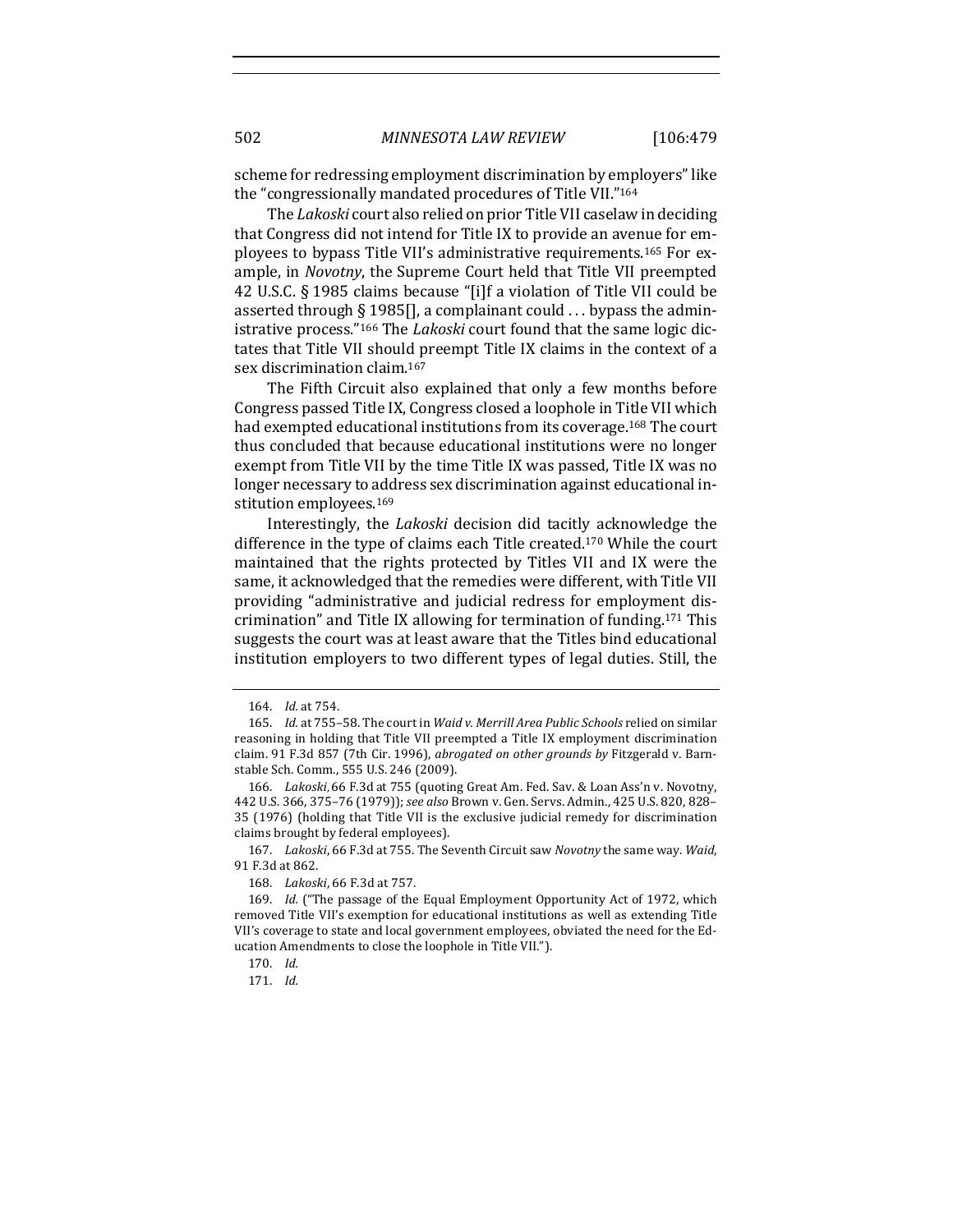Lakoski court effectively ignored the large body of Title IX caselaw that established individual enforcement,<sup>172</sup> cases like *Cannon*,<sup>173</sup> Jack*son*, <sup>174</sup> *Franklin*, <sup>175</sup> and *Davis*. 176

The Seventh Circuit also addressed this question in *Waid v. Mer*rill Area Public Schools.<sup>177</sup> The court relied in part on *Lakoski*<sup>178</sup> in holding that "if Congress intended that one of the statutory schemes should be the exclusive way to vindicate a right, then plaintiffs are required to sue only under that statute."<sup>179</sup> The court went on to note that "Title VII provides a comprehensive statutory scheme for protecting rights against discrimination in employment."<sup>180</sup> But the court did not address how "comprehensive" automatically indicates "exclusive."<sup>181</sup> The next Subsection will address the Fifth and Seventh Circuits' opposition on this question, as four sister circuits have disagreed about Title VII's exclusivity.

## B. DESPITE REACHING THE CORRECT OUTCOME, CIRCUITS ALLOWING CONCURRENT TITLE VII AND TITLE IX CLAIMS FAIL TO ADDRESS THE WAYS TITLE VII AND TITLE IX CLAIMS DIFFER IN KIND

As noted above, the First, Third, Fourth, and Sixth Circuit Courts have held that Title VII is not the sole remedy available to employees of Title IX-funded institutions complaining of sex discrimination.<sup>182</sup> Those Circuits have held that these employees may choose to bring a Title IX claim instead, or to simultaneously bring claims under both Titles. The Third Circuit's decision in *Mercy Catholic* provides the most

<sup>172.</sup> See supra note 163 and accompanying text.

<sup>173.</sup> Cannon v. Univ. of Chi., 441 U.S. 677 (1979) (allowing private enforcement of Title IX by a student denied admission on the basis of sex).

<sup>174.</sup> Jackson v. Birmingham Bd. of Educ., 544 U.S. 167 (2005) (finding individual enforcement of retaliation actionable under Title IX).

<sup>175.</sup> Franklin v. Gwinnett Cnty. Pub. Schs., 503 U.S. 60 (1992) (authorizing monetary damages to private litigants under Title IX).

<sup>176.</sup> Davis v. Monroe Cnty. Bd. of Educ., 526 U.S. 629 (1999) (allowing private enforcement of sexual harassment under Title IX).

<sup>177. 91</sup> F.3d 857 (7th Cir. 1996), *abrogated on other grounds by* Fitzgerald v. Barnstable Sch. Comm., 555 U.S. 246 (2009).

<sup>178.</sup> *Id.* at 861.

<sup>179.</sup> *Id.* at 861 (citing Great Am. Fed. Sav. & Loan Ass'n v. Novotny, 442 U.S. 366, 378 (1979)).

<sup>180.</sup> *Waid*, 91 F.3d at 861-62.

<sup>181.</sup> *Id.* at 861. Presumably the *Waid* court believed the same as the *Lakoski* court, namely that Title VII's complicated administrative requirements indicated Congress intended such exclusivity. See, e.g., Novotny, 442 U.S. at 372-77.

<sup>182.</sup> Supra note 154 and accompanying text.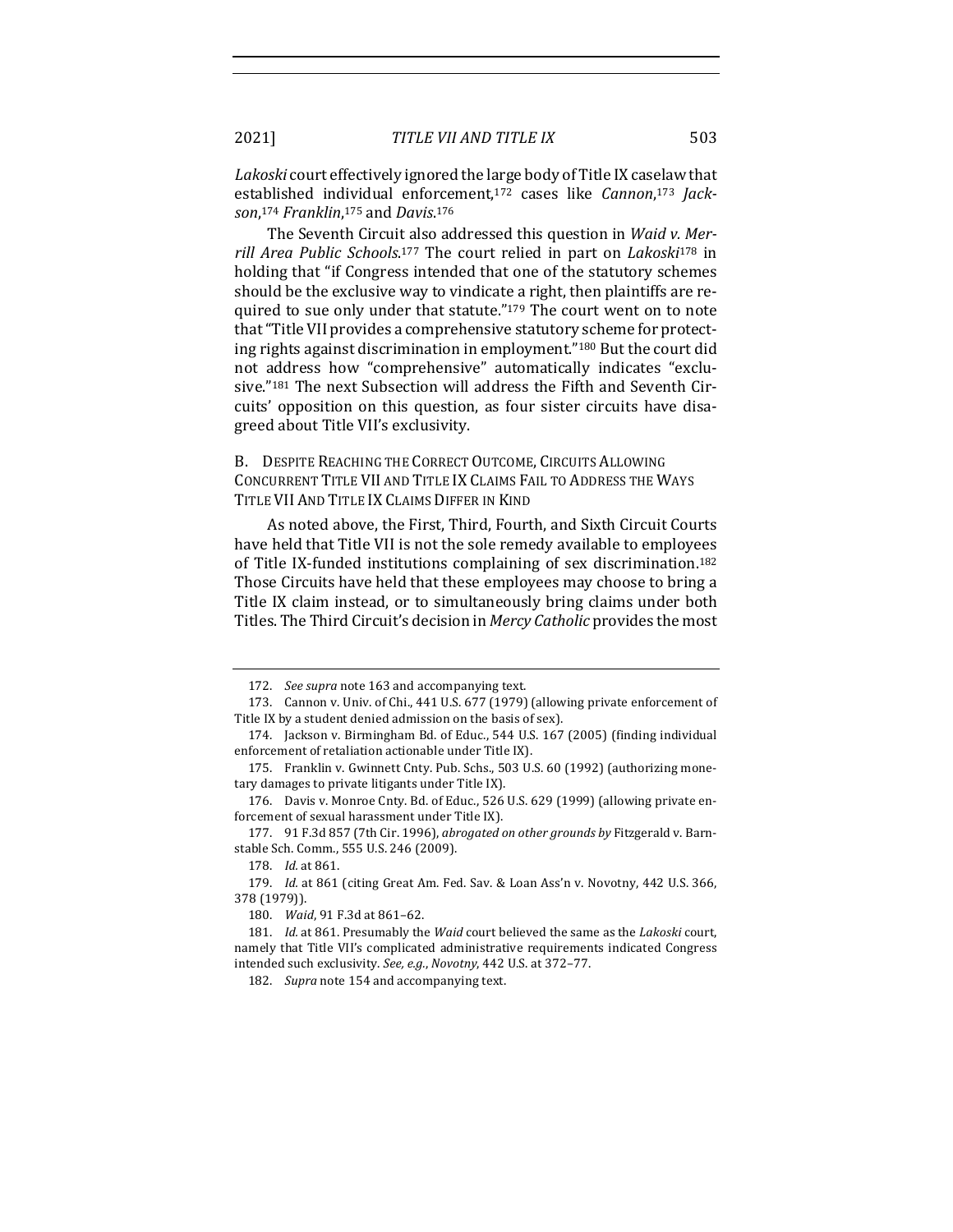robust analysis of this question, relying heavily on caselaw interpreting Title VII and Title IX.<sup>183</sup>

The *Mercy Catholic* decision found that an individual employee may seek redress under Title IX.<sup>184</sup> The court focused on key Title IX Supreme Court cases including *Cannon*, *North Haven*, *Franklin*, and *Jackson* in finding that Title IX covered the defendant teaching hospi $tal<sup>185</sup>$  and in holding that a private right of action under Title IX claim was available to the plaintiff.<sup>186</sup> Citing *North Haven*, the Third Circuit explained that Congress was silent as to whether Title IX could provide an alternative to Title VII for relief from employment discrimination.<sup>187</sup> Thus, the court concluded private recovery under Title IX was not barred.<sup>188</sup>

The Mercy Catholic court argued in addition that Title VII caselaw bolstered this conclusion. In *Johnson v. Railway Express Agency, Inc.*, the Supreme Court held that a plaintiff with a cognizable Title VII claim could likewise bring the claim under  $42$  U.S.C. § 1981.<sup>189</sup> The *Mercy Catholic* Court stated that "despite Title VII's 'range' and 'design

184. *Mercy Cath.*, 850 F.3d at 560-63.

185. The plaintiff in *Mercy Catholic* was a medical student completing her residency at defendant hospital. *Id.* at 550. Because of medical residents' somewhat unique status as both medical students and employee-doctors, defendant argued that it was not liable under Title IX. *Id.* at 552.

186. *Id.* at 562-63 (citing *North Haven* and *Jackson* in arguing that Title IX covers persons, a broad term that must include employees).

187. *Id.* at 562.

189. 421 U.S. 454, 455 (1975).

<sup>183.</sup> *Doe v. Mercy Catholic Medical Center* provides the best survey of arguments on this side of the circuit split. See 850 F.3d 545, 555 (3d Cir. 2017). In *Ivan*, the Sixth Circuit dealt with a slightly different application of the question. Ivan v. Kent State Univ., No. 93.00779, 1996 WL 422496, at \*1 (6th Cir. July 26, 1996). There, the plaintiff was a PhD candidate and alleged sex discrimination as an employee under Title VII, and as a student under Title IX. *Id.* It seems the court thus viewed the claims as sufficiently different, despite applying the same substantive standards to the claims, that it did not engage deeply with the real question at issue in this circuit split. *See id.* at \*2. The Lipsett and Preston decisions actually predate the real start of this disagreement among the circuits. See Lipsett v. Univ. of P.R., 864 F.2d 881 (1st Cir. 1988); Preston v. Virginia ex rel. New River Cmty. Coll., 31 F.3d 203 (4th Cir. 1994). Nevertheless, both decisions are still relevant and cited in discussions of the split because each circuit allowed a Title IX employment discrimination claim in lieu of or in addition to a Title VII claim, tacitly acknowledging that Title VII does not preempt employment claims brought under Title IX. See Lipsett, 864 F.2d at 914-15; Preston, 31 F.3d at 208.

<sup>188.</sup> *Id.*; N. Haven Bd. of Educ. v. Bell, 456 U.S. 512, 536 n.26 (1982) ("[Concurrent enforcement was a] policy consideration  $[]$  for Congress to weigh, and we cannot ignore the language and history of Title IX even were we to disagree with the legislative choice.").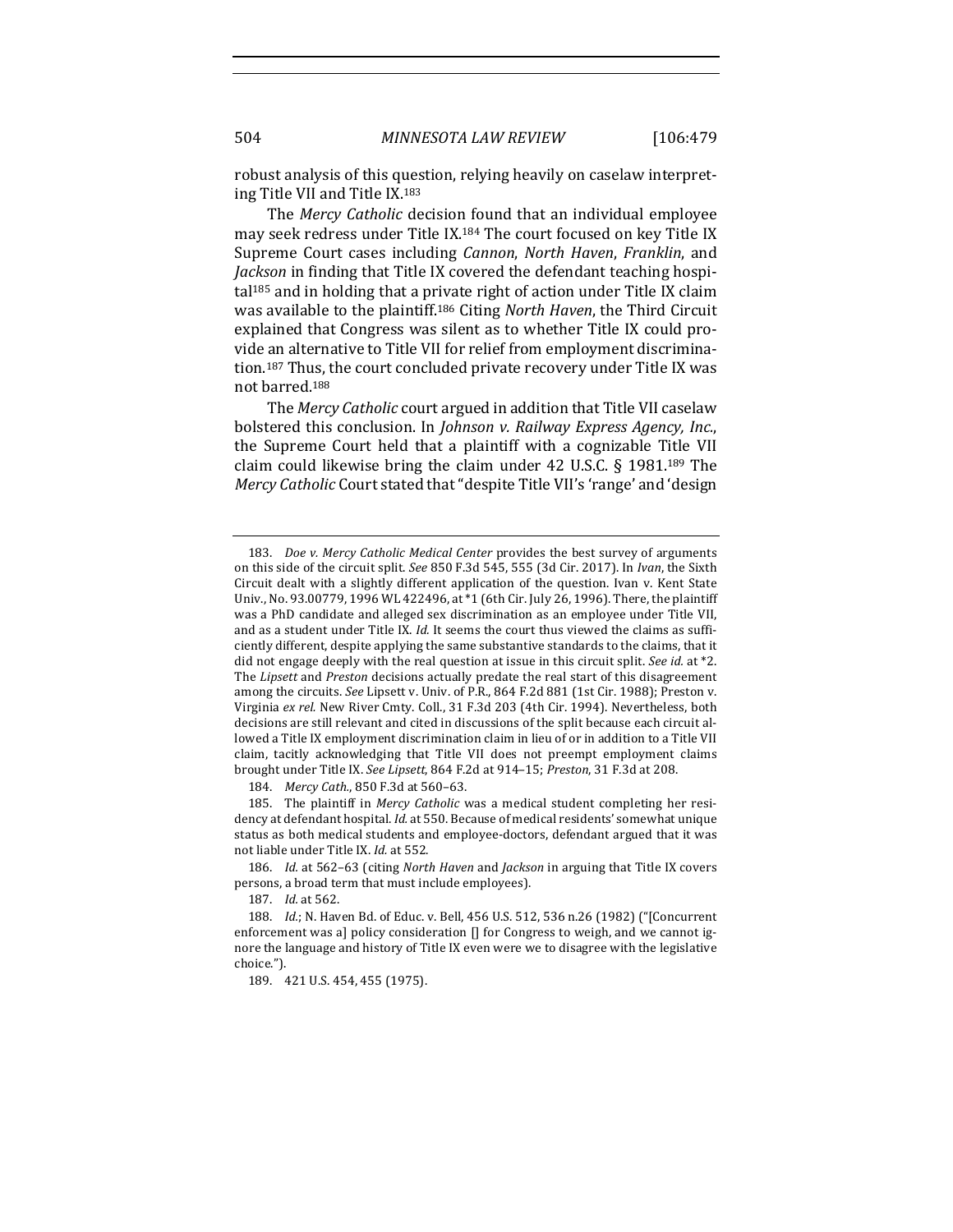2021] *TITLE VII AND TITLE IX* 505

as a comprehensive solution' for 'invidious discrimination in employment'... a private-sector employee 'clearly is not deprived of other remedies' and isn't 'limited to Title VII in his search for relief."<sup>190</sup> Similarly, the Court stated that "Title VII 'manifests a congressional intent to allow an individual to pursue independently his rights under both Title VII and other applicable' federal statutes."<sup>191</sup> Taken as a whole, the court argued that Title VII did not preempt Title IX employment discrimination claims and that courts on the other side of the split had failed to follow governing Title VII and IX caselaw.<sup>192</sup> Still, the court did not fully address the fact that the two Titles differ fundamentally in kind.

While the Third Circuit did discuss Title IX's character as Spending Clause legislation, it did not fully engage with how or whether that authority should impact its analysis.<sup>193</sup> Nevertheless, the court thought it important to mention Title IX's contractual nature and its express enforcement through funding withdrawal or reduction,<sup>194</sup> perhaps to emphasize the evolution of the law to include private enforcement.<sup>195</sup> Thus, while the Fifth and Seventh Circuits thought Title VII was plainly the only remedy for sex discrimination in employment, the *Mercy Catholic* court provided careful analysis to refute that holding. While *Mercy Catholic* included in-depth discussion of Title VII's intent when it came to rights to relief, a closer look at Congress's purpose behind enacting Title IX provides further aid in settling this split and suggests allowing choice of claims or simultaneous claims under both Titles will better achieve Congress's goals.

#### C. CONGRESSIONAL ACKNOWLEDGMENT OF SEX DISCRIMINATION IN EDUCATIONAL INSTITUTIONS

This circuit split is of particular circumstance both because of the vast numbers of people it affects, but also because Congress has explicitly acknowledged the problem of sex discrimination in educational institutions. Employment discrimination in schools also has

<sup>190.</sup> *Mercy Cath.*, 850 F.3d at 560 (quoting *Johnson*, 421 U.S. at 459). Note that contrary to the Fifth and Seventh Circuits suggestion that "comprehensive" means "exclusive," *supra* notes 180-81, the *Mercy Catholic* and *Johnson* courts held the opposite way.

<sup>191.</sup> *See Mercy Cath.*, 850 F.3d at 560 (quoting Alexander v. Gardner-Denver Co., 415 U.S. 36, 48 (1974)).

<sup>192.</sup> *Id.* at 563.

<sup>193.</sup> *Id.* at 552.

<sup>194.</sup> *Id.*

<sup>195.</sup> *See supra* Part I.B.1 (detailing the expansion of a private right of action in Title IX claims).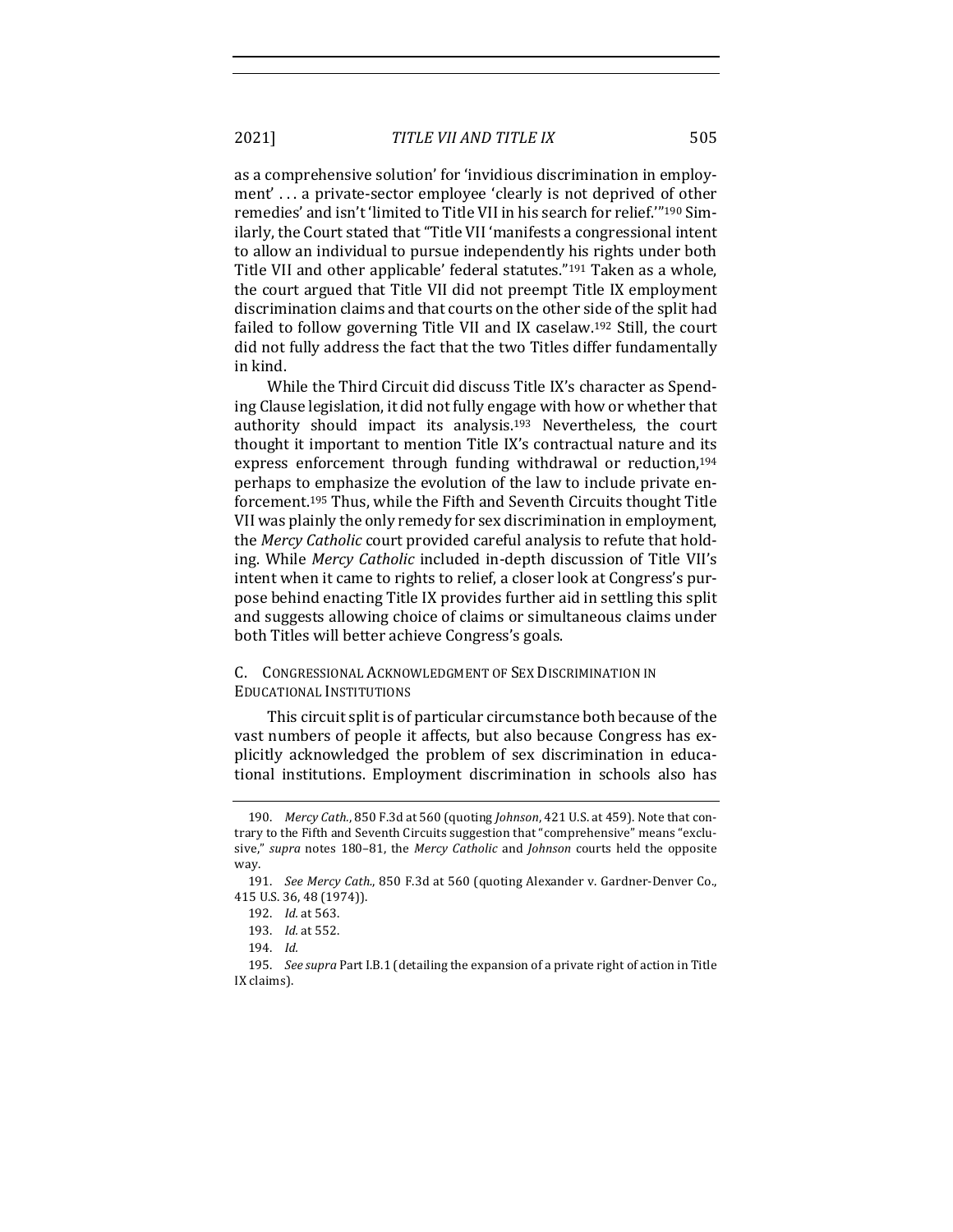506 *MINNESOTA LAW REVIEW* [106:479

snowballing effects, harming both the discriminated-against employee as well as the student bystanders.<sup>196</sup> During Congressional hearings about House Resolution 16098,<sup>197</sup> widely understood to be the precursor to Title IX, "testimony documented widespread sex discrimination in the employment of women in educational institutions."<sup>198</sup> In addition, the testimony included "statistical evidence documenting a disparity among women in professional occupations, as well as a disparity in salary and rank among faculty at universities."<sup>199</sup> The hearings also demonstrated that women tended to hold lowerpaying, non-tenured positions, while men tended to hold more prestigious roles.<sup>200</sup> Advocates for sex discrimination legislation feared that this discrepancy would signal "to children that the teaching of younger children is for women, but that leadership in education and training of older youth and adults is for men."<sup>201</sup> This observation is particularly important because it suggests that sex discrimination in education causes multiple harms; harm to the discriminated-against employee, and harm to students' understanding of their place in society. While the legislative history of Title IX itself is relatively scant,<sup>202</sup> the history that does exist similarly demonstrates Congress's concern about sex discrimination in educational settings in particular.<sup>203</sup>

Congress has repeatedly acknowledged Title IX's role in advancing equity in the educational setting while making clear that the problem it was enacted to address is far from solved. In 1997, on the twenty-fifth anniversary of Title IX's passage, sixty-one congresspeople cosponsored a resolution to acknowledge the Title's importance in

<sup>196.</sup> *Infra* notes 200-01 and accompanying text.

<sup>197.</sup> H.R. 16098 was introduced as an amendment to Title VI, designed to expand that Title to outlaw sex discrimination in any federally funded program. 143 CONG. REC. 11,874-75 (1997) (statement of Rep. Bonior).

<sup>198.</sup> Zehrt, *supra* note 19, at 733 (citing Discrimination Against Women: Hearings on Section 805 of H.R. 16098 Before Spec. Subcomm. on Educ. of the H. Comm. on Educ. and Lab., 91st Cong. 1 (1970)).

<sup>199.</sup> *Id.*

<sup>200.</sup> *Id.*

<sup>201.</sup> *Id.* at 734 (internal quotations omitted).

<sup>202.</sup> Title IX was enacted as a floor amendment to the Education Amendments Act of 1972, and thus produced no committee hearings or reports. See Zehrt, *supra* note 19, at 741. For a detailed discussion of Title IX and H.R. 16098's legislative history, see Zehrt, supra note 19.

<sup>203.</sup> *Id.* at 742 (noting Title IX's sponsor's reporting on the number of discrimination claims filed against colleges and universities); see also 143 CONG. REC. 11,874-76 (1997) (statement of Rep. Bonior) (detailing the various attempts at sex-discrimination legislation that led to Title IX).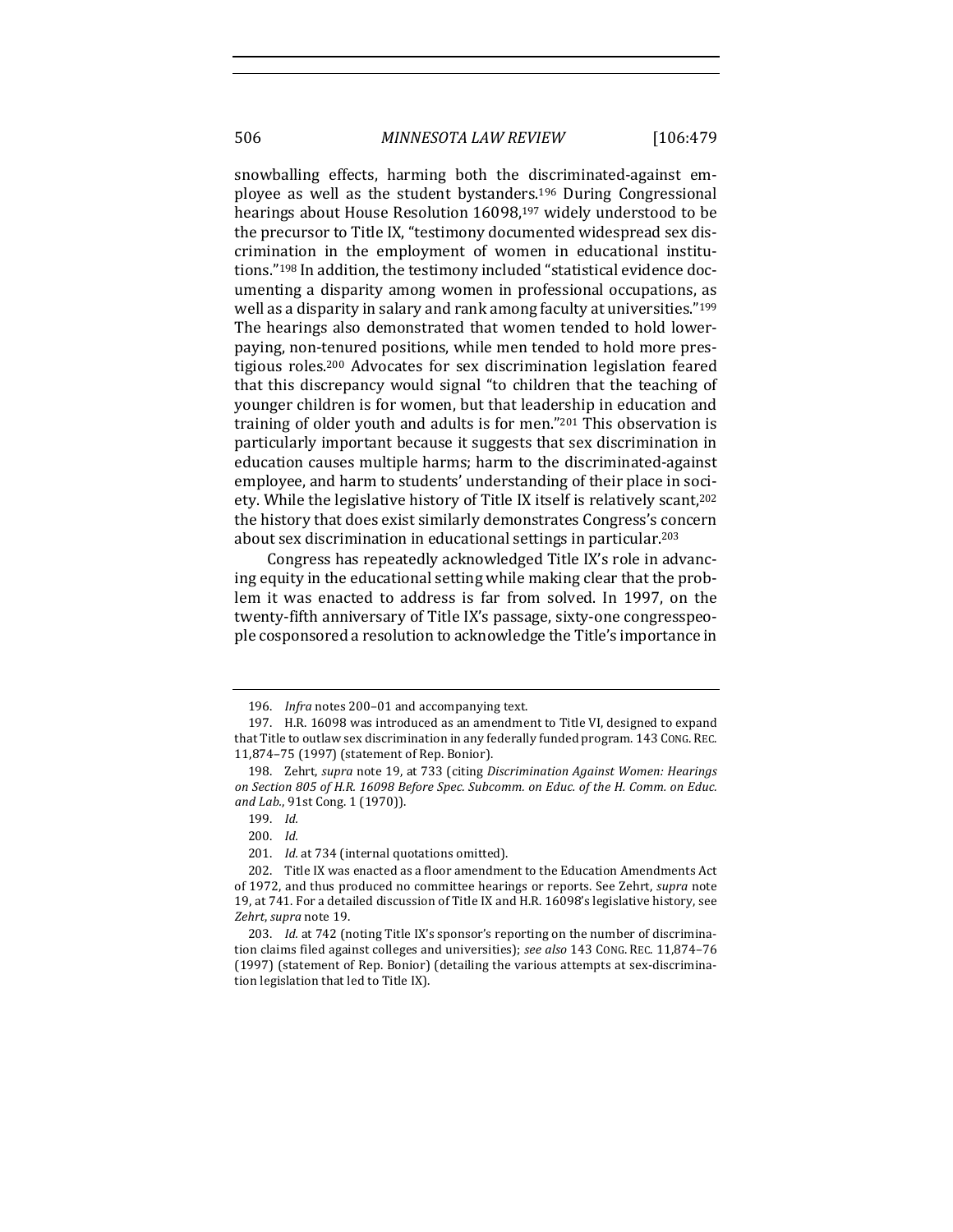2021] *TITLE VII AND TITLE IX* 507

making significant progress toward equity in the educational arena.<sup>204</sup> Representative Bonior's remarks highlighted that Title IX was intended to help "establish a norm" that girls and women knew they could "be doctors and lawyers and Presidents of the United States."205 Yet despite progress towards this goal, Title IX remains unenforced in some places,<sup>206</sup> and "there is still much work to be done if the promise of [T]itle IX is to be fulfilled."207

More than twenty years after that resolution, sex discrimination in education continues. In 2019, thirty-four senators and four congresspeople cosponsored a resolution reaffirming Title IX's importance in ending sex discrimination in federally funded educational institutions.<sup>208</sup> The resolution highlighted numerous disparities in education outcomes, as well as employment-related issues in education including that while "44 percent of all National Collegiate Athletic Association Division I, Division II, and Division III student athletes are women ... only 11 percent of the athletic directors of Division I sports are women."209 The resolution seemed to draw on similar concerns raised during committee hearings for H.R. 16098: that sex disparities in educational institutions have some causal relationship with disparities in other fields as well, perhaps because of a lack of role modeling or representation for girls and women. The resolution cited specific disparities in STEM<sup>210</sup> fields, including that "women earn only  $\dots$  19 percent of computing degrees; ... 20 percent of engineering degrees; and  $\dots$  42 percent of mathematics degrees."<sup>211</sup> It further noted that although women constitute fifty percent of law school graduates since 1998, they account for less than twenty-three percent of partners at major law firms.<sup>212</sup> The resolution flatly stated that "women continue to experience sexual harassment and assault . . . in the workplace."213

<sup>204. 143</sup> CONG. REC. 11,874 (1997) (statement of Rep. Bonior).

<sup>205.</sup> *Id.* at 11,869.

<sup>206.</sup> *Id.*; see also Maggie Mertens, The Title IX Loophole That Hurts NCAA Women's *Teams*, ATLANTIC (Apr. 1, 2021), https://www.theatlantic.com/culture/archive/ 2021/04/march-madness-could-spark-title-ix-reckoning/618483 [https://perma.cc/ G572-FTWC] (noting what amounts to a loophole for the NCAA itself to sidestep Title IX's coverage).

<sup>207.</sup> 143 CONG. REC. 11,876 (1997).

<sup>208.</sup> *Murray, Slotkin Lead Colleagues, supra* note 66.

<sup>209.</sup> *Id.*

<sup>210.</sup> STEM stands for Science, Technology, Engineering, and Math. See Science, Technology, Engineering, and Math, Including Computer Science, U.S. DEPT. OF EDUC., https://www.ed.gov/stem [https://perma.cc/9ZQ3-85QM].

<sup>211.</sup> Murray, Slotkin Lead Colleagues, supra note 66.

<sup>212.</sup> *Id.*

<sup>213.</sup> *Id.*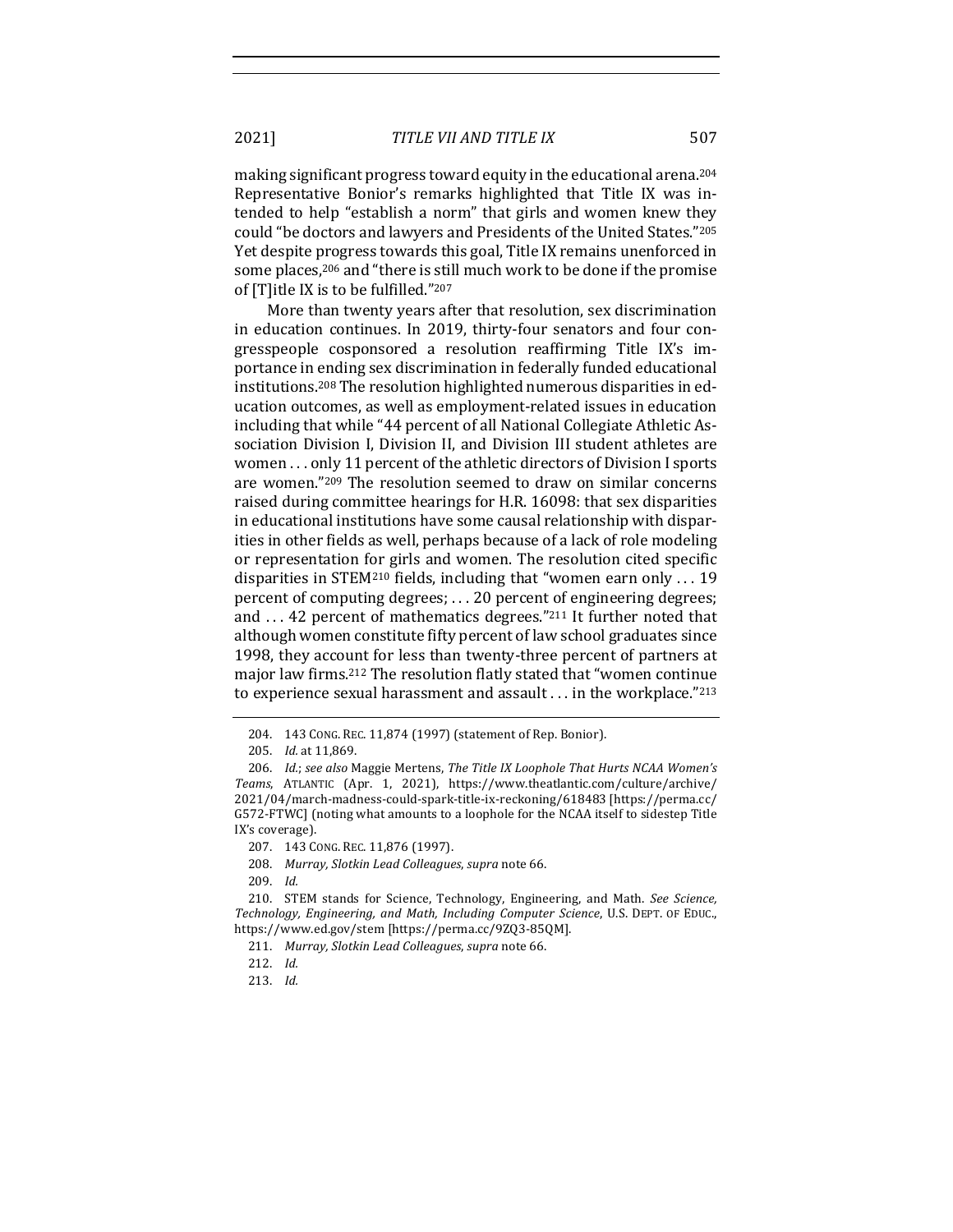These statistics are not significant merely for their raw numbers, but also for the broader reality that educational environments send all kinds of signals to students about who or what they are capable of being and doing in the future. $214$ 

The resolution also emphasized a twelve percent increase in reports of sexual harassment and assault between 2017 and 2018,<sup>215</sup> as well as a fifty percent increase in Equal Employment Opportunity Commission (EEOC) lawsuits in  $2018<sup>216</sup>$  Lastly, the resolution returned to Title IX's original, broad language, repeating that "no federally funded educational institution shall discriminate against *any per*son on the basis of sex"<sup>217</sup> again highlighting that Title IX protects students and employees, consistent with its goal to reduce sex discrimination in educational environments. Holding that Title VII preempts Title IX's employment coverage is antithetical to Congress's clear concern about the effects of sex discrimination in schools.

The courts implicated in the circuit split have, thus far, failed to fully address Congress's intent behind enacting Title IX. Instead, they have focused more on what Congress intended for Title VII, and in the process have reached contradictory results. This contradiction is troubling because Congress has clearly remained concerned about sex discrimination in the intervening years since Title IX's passage. Yet the Lakoski and *Waid* decisions<sup>218</sup> give that concern short shrift, holding that Title VII is sufficient to address it. The following Part will establish why eligible litigants should be able to choose Title IX instead of Title VII, or both concurrently, in seeking redress for sex discrimination. This solution is consistent with the differing legal duties each Title created, the legal system's treatment of multiple claims arising from the same conduct, and it also acknowledges Congress's deep apprehension over sex discrimination in schools.

## III. EMPLOYEES OF FEDERALLY FUNDED EDUCATIONAL INSTITUTIONS SHOULD BE ABLE TO FILE SUIT ALLEGING SEX DISCRIMINATION UNDER EITHER TITLE IX, TITLE VII, OR BOTH SIMULTANEOUSLY

<sup>214.</sup> *Infra* Part III.D.

<sup>215.</sup> Murray, Slotkin Lead Colleagues, supra note 66.

<sup>216.</sup> *Id.*

<sup>217.</sup> *Id.* (emphasis added).

<sup>218.</sup> The *Lakoski* and *Waid* courts both held that Title VII preempts Title IX's coverage for educational institution employees. Lakoski v. James, 66 F.3d 751, 755 (5th Cir. 1995); Waid v. Merrill Area Pub. Schs., 91 F.3d 857, 862 (7th Cir. 1996), abrogated on other grounds by Fitzgerald v. Barnstable Sch. Comm., 555 U.S. 246 (2009).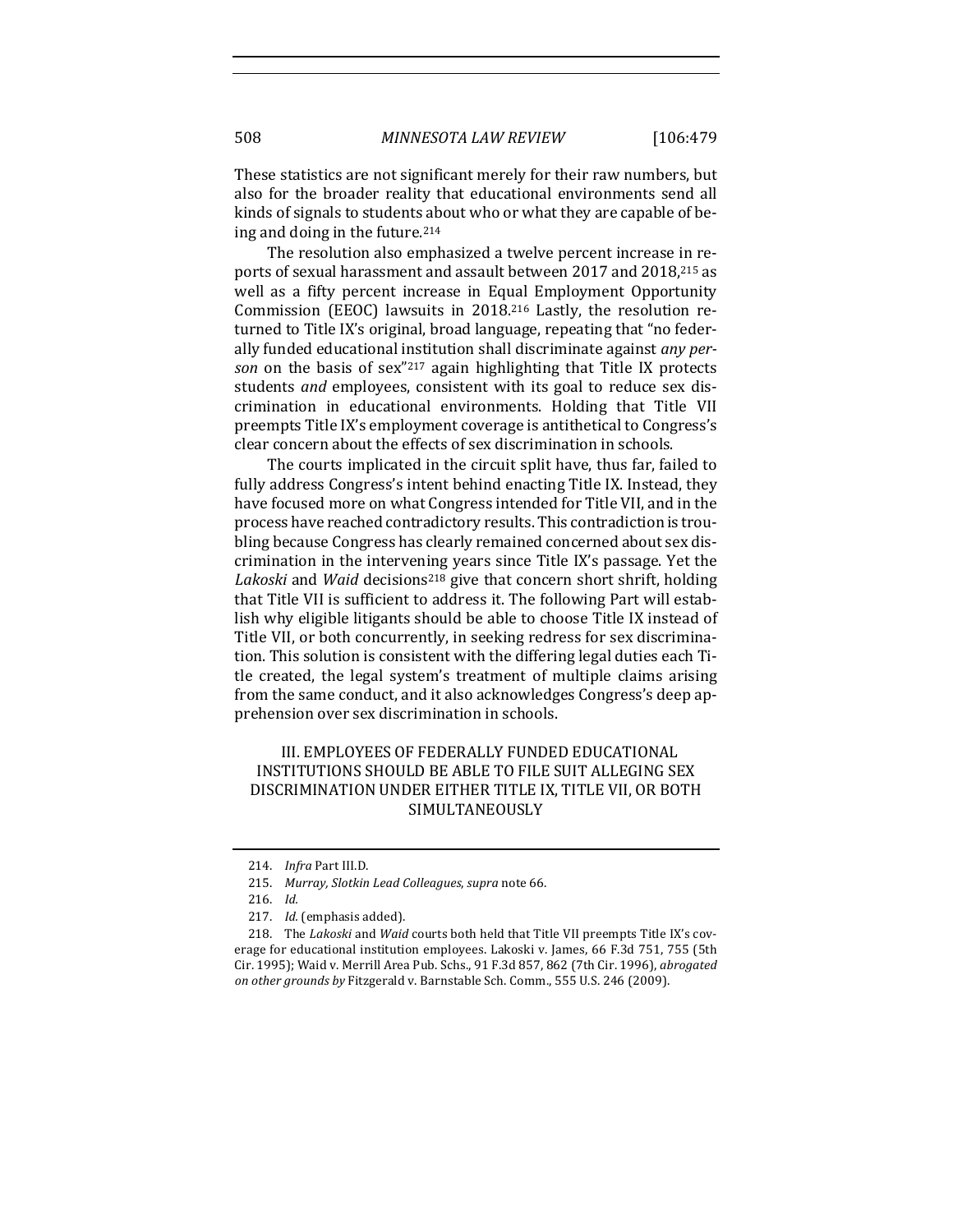2021] *TITLE VII AND TITLE IX* 509

The Supreme Court should settle this circuit split<sup>219</sup> by holding that Title VII does not preempt Title IX, allowing eligible litigants to choose their preferred remedial avenue or file suit concurrently under both Titles. This solution acknowledges that Title VII and Title IX claims differ significantly in kind, the former sounding in tort, the latter sounding in contract. In addition, the Court has already acknowledged private enforcement of Spending Clause contracts under other statutes, holding that certain parties are third-party beneficiaries of those contracts.<sup>220</sup> Allowing for concurrent claims also aligns with how rules of civil procedure encourage the simultaneous pleading of contract and tort claims arising from the same conduct.

This Part will also argue that allowing suit under Title IX is especially important because of Congress's continued acknowledgement of sex discrimination in educational institutions and the outsized importance that those institutions play in shaping students' visions of themselves.

A. BECAUSE TITLE VII AND TITLE IX CLAIMS DIFFER IN KIND, EDUCATIONAL INSTITUTION EMPLOYEES SHOULD BE ALLOWED TO CHOOSE TO SUE UNDER EITHER TITLE OR BOTH CONCURRENTLY

Title VII and Title IX impose upon federally funded educational institutions two independent legal obligations not to discriminate on the basis of sex. Thus, claims under these statutes arise out of breaches of different legal duties. Consistent with common law tort and contract jurisprudence, as well as Spending Clause jurisprudence, sex discrimination plaintiffs should be allowed to pursue claims under both laws.

<sup>219.</sup> Notably, the Supreme Court denied certiorari in *Lakoski*. Lakoski v. Univ. Tex. Med. Branch, 519 U.S. 947 (1996). That said, the more frequently this issue arises, and the more circuits are forced to weigh in, the more likely the Court may be to address it. Nevertheless, it seems unlikely that the average litigant would appeal to the Supreme Court given the cost and time associated with doing so. The average litigant looking for recovery is probably more likely to accept a lower court's holding, take whatever relief she can get, and cease further appeals related to this issue. Thus, it may take a special plaintiff, one whose damages are significantly greater than what Title VII's limits allow in recovery, to return this issue to the Court.

Alternatively, while Congress could certainly do away with this circuit split through legislation, Congress has already spoken on this issue numerous times over the decades. See Part II.C., examining Congress's commitment to gender equality in schools. Thus, the Court should settle the split consistent with Congress's clear intentions for Title IX's purpose and scope.

<sup>220.</sup> *Supra* Part I.B.3.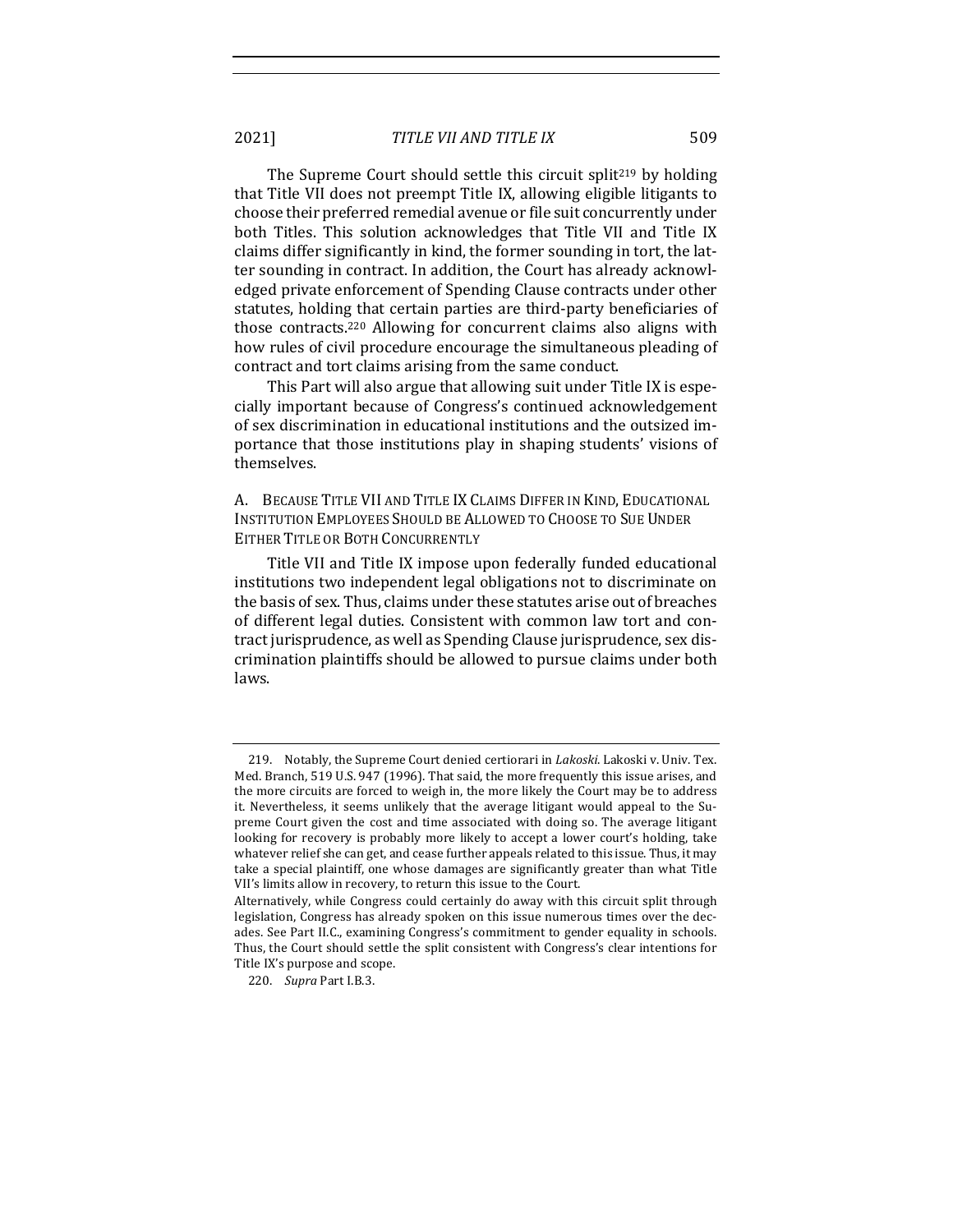1. The Statutes Impose Different Legal Duties on Employers, and Thus Plaintiffs Should be Allowed to Enforce Both Duties Consistent with Caselaw Governing Concurrent Contract and Tort Claims

As discussed in Part I, Title VII violations give rise to liability in tort, while Title IX violations amount to breaches of contract.<sup>221</sup> This difference is a key reason why an aggrieved employee of an educational institution should be allowed to bring both claims in the same suit, or to choose between them at her will. The remedies available under each Title also differ. While both schemes may provide compensatory damages, Title VII damages are capped, but Title IX damages are not.<sup>222</sup> The fact that the same conduct might trigger claims under both laws does not indicate they are duplicative. In fact, the texts of each statute are typically not read in concert with one another, indicating their differences.<sup>223</sup> Thus, while the claims may appear similar, Title IX is interpreted as being the progeny of Title VI, not Title VII.<sup>224</sup> The Supreme Court has expressly acknowledged the differences between both Title IX and Title VII,<sup>225</sup> as well as Title VI and Title VII.<sup>226</sup>

The law has long recognized that putative plaintiffs may file both tort and contract actions arising from the same set of facts. The Supreme Court acknowledged that "the remedy upon the contract does not exclude an alternative remedy built upon the tort  $\dots$  [A putative plaintiff] may sue for breach of contract if he will, but also at his election in trespass on the case."227 The Tenth Circuit acknowledged the

<sup>221.</sup> *Supra* Parts I.A.2, I.B.2.

<sup>222.</sup> Moreover, while punitive damages are available for certain types of Title VII claims, they are generally unavailable for Title IX claims. See supra note 81; *supra* Parts I.A.1, I.B.1.

<sup>223.</sup> Jackson v. Birmingham Bd. of Educ.,  $544$  U.S.  $167$ ,  $168$  (2005) (referring to Title IX and Title VII as "vastly different statute[s]").

<sup>224.</sup> *See supra* note 72 and accompanying text; see also Cannon v. Univ. of Chi., 441 U.S. 677, 694-95 (1979) ("Title IX was patterned after Title VI of the Civil Rights Act of 1964 .... [T]he two statutes use identical language to describe the benefited class.").

<sup>225.</sup> *Jackson*, 544 U.S. at 168 (referring to Title IX and Title VII as "vastly different statute[s]").

<sup>226.</sup> United Steelworkers of Am. v. Weber, 443 U.S. 193, 206 n.6 (1979) ("Title VII and Title VI, therefore, cannot be read *in pari materia*.").

<sup>227.</sup> Cortes v. Balt. Insular Line, Inc., 287 U.S. 367, 372 (1932), *superseded on other grounds by statute*, 41 Stat. 1007, *as recognized in* Miles v. Apex Marine Corp., 498 U.S. 19 (1990). Similarly, in 1893 a New York court addressed a tort case arising out of a contract between plaintiff and defendant, wherein plaintiff paid defendant to build a drainage ditch. Unfortunately for plaintiff, the ditch was poorly constructed and instead of draining water, his property remained flooded with water. Plaintiff brought a tort claim, alleging the work had been completed negligently. Defendant objected, arguing that plaintiff was required to bring a claim sounding in contract. The court held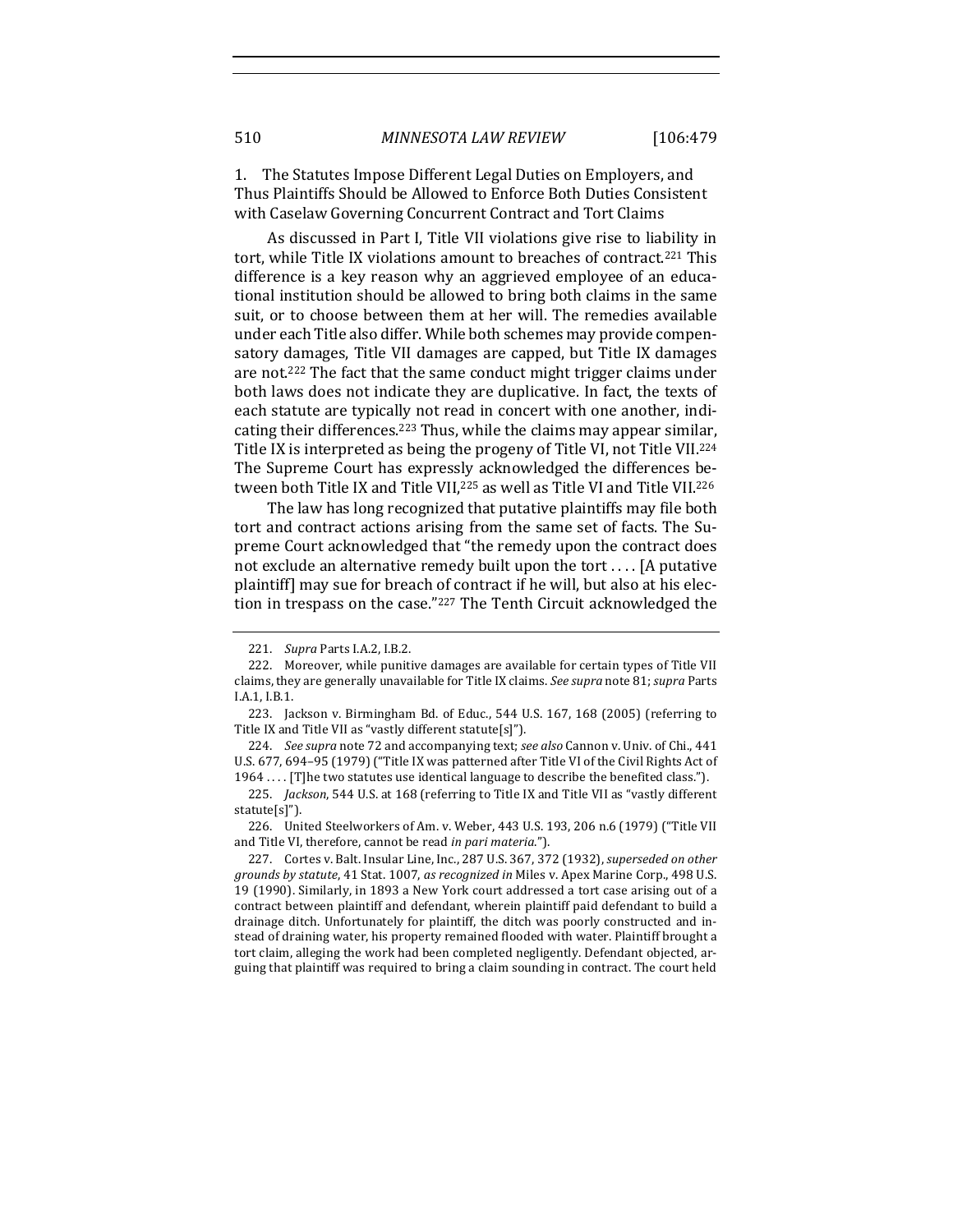same in *SCO Group, Inc. v. International Business Machines Corp.*<sup>228</sup> In *SCO*, the court was asked whether the existence of a contract precluded tort actions arising from conduct already contemplated by that contract.<sup>229</sup> The defendant in *SCO* alleged that the tort claim was precluded by the independent tort doctrine, but the Tenth Circuit disagreed.<sup>230</sup> While the independent tort doctrine holds that a breach of contract does not give rise to a tort claim "unless a legal duty independent of the contract itself has been violated,"<sup>231</sup> if a "societal policy or law ... gives rise to a duty of care," then an independent tort claim is allowed.<sup>232</sup>

In its analysis of this issue, the *SCO* court highlighted other cases wherein a plaintiff was allowed to bring a tort claim even though the wrongful conduct was already covered by a contract provision. One such example, *Sidney Frank Importing Co. v. Beam Inc.*, involved a whiskey distributor who was allowed to bring a tortious interference with business relations claim even though tortious interference was contemplated by an applicable contract.<sup>233</sup> The *Sidney Frank* court plainly stated that "a contracting party may be charged with a separate tort liability arising from a breach of duty distinct from, or in addition to, the breach of contract."<sup>234</sup> The Tenth Circuit also mentioned Cargill, Inc. v. Sears Petroleum & Transportation Corp.,<sup>235</sup> wherein "a misappropriation claim survived alongside a breach of contract claim when the breached agreement specifically governed the use of confidentially shared information . . . "236

233. Sidney Frank Importing Co. v. Beam Inc., 998 F. Supp. 2d 193, 210 (S.D.N.Y. 2014).

234. *Id.* (quoting Meyers v. Waverly Fabrics, 479 N.E.2d 236, 239 n.2 (1985) (per curiam)).

235. 388 F. Supp. 2d 37, 65 (N.D.N.Y. 2005).

236. *SCO Grp., Inc.*, 879 F.3d at 1077. While the Title IX/Title VII circuit split presents the problem as if a tort action (Title VII claim) *certainly* exists and a contract

for plaintiff, stating: "Plaintiff's right of action did not depend on the existence of a contract between himself and the defendant, but upon the fact that the defendant wrongfully and negligently did an act which injured the plaintiff's property. Defendant owed a duty to the plaintiff not to injure his property by any wrongful or negligent act of his, while performing the contract. That duty did not necessarily depend upon or grow out of the contract." Fromm v. Ide, 23 N.Y.S. 56, 58 (N.Y. Gen. Term. 1893) (citations omitted).

<sup>228. 879</sup> F.3d 1062, 1077 (10th Cir. 2018).

<sup>229.</sup> *Id.*

<sup>230.</sup> *Id.* at  $1076 - 78$ .

<sup>231.</sup> *Id.* at 1076 (quoting Clark-Fitzpatrick, Inc. v. Long Island R.R. Co., 516 N.E.2d 190, 193 (1987)).

<sup>232.</sup> *Id.*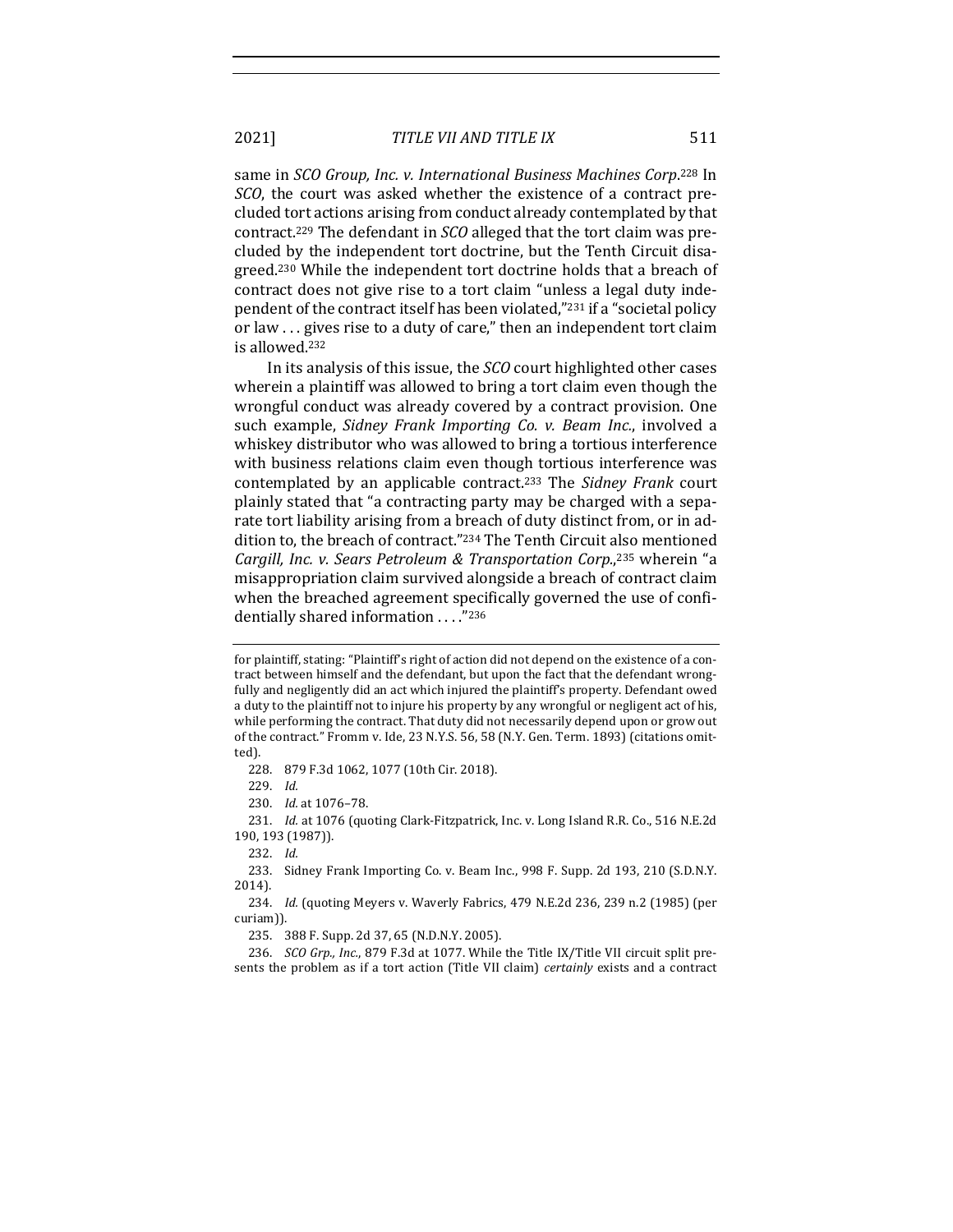In holding that the plaintiff could recover under both contract and tort theories, the *Cargill* court noted that while the two claims were "interrelated and to some degree mutually dependent" they were distinct enough to coexist.<sup>237</sup> The *Cargill* court highlighted that the causes of action each serve to protect different interests: the confidentiality agreement in question protected unauthorized disclosure of information, whereas the misappropriation of trade secrets action protected the company's commercial assets (its trade secrets).<sup>238</sup> The Tenth Circuit stated:

The focus is not  $\dots$  on whether the tortious conduct is separate and distinct from the defendants' breach of contractual duties .... Rather, the focus is on whether a noncontractual duty was violated; a duty imposed on individuals as a matter of social policy, as opposed to those imposed consensually as a matter of contractual agreement.<sup>239</sup>

This same logic applies to Title IX and Title VII. While Title IX gives rise to a contractual duty "imposed consensually"<sup>240</sup> to protect its beneficiaries—students and employees—from discriminatory practices under the agreement, Title VII gives rise to a tort-like duty, imposed "as a matter of social policy,"<sup>241</sup> generally protecting the population from discriminatory employment practices. The fact that the two claims may be "interrelated" or "mutually dependent,"<sup>242</sup> or that they may be triggered by the same conduct, does not dictate that one should supersede or preempt the other. Unlike the problem contemplated by the independent tort doctrine, a putative plaintiff implicated in this circuit split is not merely "seeking enforcement of the bargain."<sup>243</sup> Instead, she is seeking enforcement of her employer's Title IX contractual duty not to use federal funds to discriminate, *as well as* her employer's Title VII tort duty not to discriminate based on sex as a

- 241. *Id.* (emphasis omitted); *supra* Part I.A.2.
- 242. *Cargill*, 388 F. Supp. 2d at 65.

243. *SCO Grp., Inc.,* 879 F.3d at 1076 (quoting Sommer v. Fed. Signal Corp., 593 N.E.2d 1365, 1369 (N.Y. 1992)).

action (Title IX claim) *may* exist, these cases present the inverse question: the contract claim is undisputed and the tort claim remains in contention. This makes sense given the relative ease of recovering punitive damages in tort actions compared to doing the same in contract actions, representing a potential advantage to the plaintiff. See Brown *v. Coates*, 253 F.2d 36, 39 (D.C. Cir. 1958) ("For breaches of contract standing alone, punitive damages are generally not recoverable."). Nevertheless, the same reasoning for supporting concurrent contract-cum-tort claims supports the opposite as well.

<sup>237.</sup> *SCO Grp., Inc.*, 879 F.3d at 1077.

<sup>238.</sup> *Cargill*, 388 F. Supp. 2d at 65.

<sup>239.</sup> *SCO Grp.*, 879 F.3d at 1076 (emphasis omitted) (quoting Apple Recs., Inc. v. Capitol Recs., Inc., 529 N.Y.S.2d 279, 281-82 (N.Y. App. Div. 1988)).

<sup>240.</sup> *Id.*; see also supra Part I.B.1.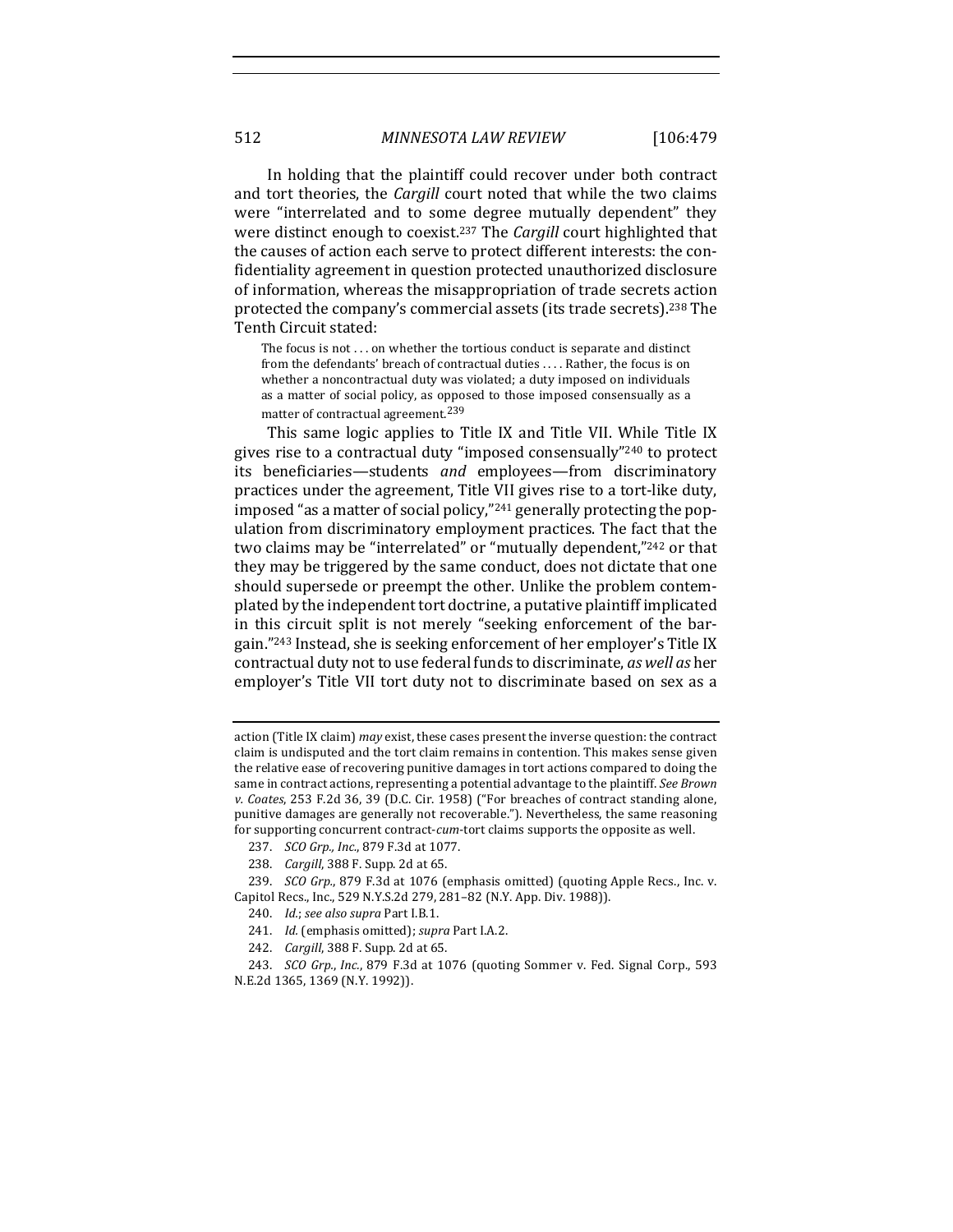matter of social policy. Despite their apparent interrelatedness, each cause of action represents a distinct obligation on the part of an educational employer, and plaintiff should not be forced to forego her rights under either law, nor should courts waive employers' legal obligations under those laws merely because they have similar goals and are triggered by similar facts.

Despite the fact that the claims arising under each Title may clearly coexist because they represent two separate legal duties, the courts involved in this circuit split have either only given this a cursory mention or have failed to address it at all. Given enough thought, this difference could indeed be dispositive of the controversy in the split, and courts should resolve it in favor of litigants' ability to bring concurrent claims.

2. Treating the Claims as Different in Kind Is Consistent with Courts' Treatment of Certain Individuals as Third-Party Beneficiaries of Spending Clause Contracts

Treating the claims as different in kind is consistent with existing caselaw. This Note has referenced numerous cases where courts acknowledged the contractual nature of Spending Clause legislation.<sup>244</sup> This is true not only when the government enforces the contracts through withdrawal of funding, but also when third-party beneficiaries of the contracts enforce them in court.<sup>245</sup> Title IX should be no different. 

The Family Educational Rights and Privacy Act (FERPA) provides meaningful contrast to Title IX and Medicaid. Medicaid's text, detailed in Part I, focuses on the states' ability to provide medical assistance "on behalf of families."<sup>246</sup> Courts have relied upon that text in holding that third-party beneficiaries (those individuals Medicaid is designed

<sup>244.</sup> *See, e.g.*, Massachusetts v. Mellon, 262 U.S. 447 (1923) (assessing the Maternity Act); Helvering v. Davis, 301 U.S. 619 (1937) (assessing the Social Security Act); South Dakota v. Dole, 483 U.S. 203 (1987) (assessing National Minimum Drinking Age law); Pennhurst State Sch. & Hosp. v. Halderman, 451 U.S. 1 (1981) (assessing the Developmentally Disabled Assistance and Bill of Rights Act of 1975); Barnes v. Gorman, 536 U.S. 181, 185 (2002) (reading the Americans with Disabilities Act's remedies as coextensive of those available under Title VI).

<sup>245.</sup> *E.g.*, Wilder v. Va. Hosp. Ass'n, 496 U.S. 498, 512 (1990) (regarding Medicaid); Westside Mothers v. Haveman, 289 F.3d 852, 864 (6th Cir. 2002) (regarding Medicaid); Cannon v. Univ. of Chi., 441 U.S. 677, 688-89 (1979) (finding a private cause of action in Title IX).

<sup>246.</sup>  $\,$  42 U.S.C. § 1396-1 ("For the purpose of enabling each State ... to furnish (1) medical assistance *on behalf of families* . . . .") (emphasis added).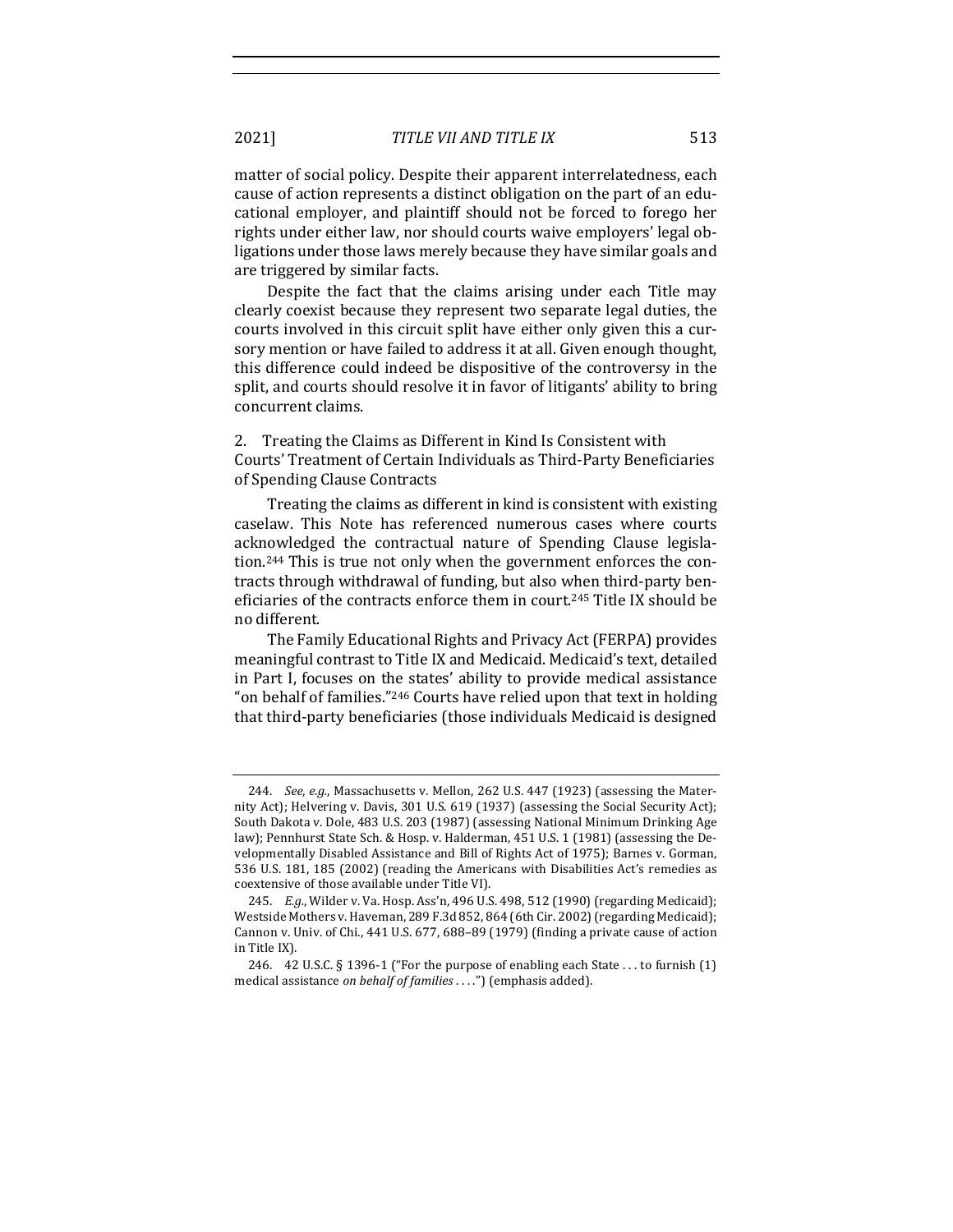to support) may enforce Medicaid's mandates.<sup>247</sup> Similarly, Title IX's text focuses on the protected party, not the funded institution.<sup>248</sup> While FERPA was also passed pursuant to the Spending Clause and conditions federal funding on compliance with the  $Act,249$  its text focuses on the regulated party, rather than the protected individuals.<sup>250</sup> This difference is not merely semantic. Rather, it helps illuminate the reasoning behind why courts have generally disallowed private enforcement of FERPA but have repeatedly allowed private enforcement of Title IX. Because FERPA's language "createls] 'no implication of an intent to confer rights on a particular class of persons,"251 but Title IX's does, private litigants may not enforce the former but may enforce the latter.<sup>252</sup> This focus on protected individuals also comports with Title VI jurisprudence, where the Court has highlighted again and again that the people Title VI seeks to protect are considered thirdparty beneficiaries of the Title VI contract.<sup>253</sup>

Title IX's text clearly indicates that the educational institution is not the sole beneficiary of the law, and perhaps not even its prime beneficiary.<sup>254</sup> Without recourse for its violation, Title IX cannot protect its beneficiaries as intended. Treating educational institution employees as third-party beneficiaries is consistent not only with the way the Court has treated similarly situated individuals under other spending power legislation, but also with the Court's own Title IX jurisprudence.

It makes little sense for the Court to acknowledge third-party beneficiaries under other Spending Clause contracts,<sup>255</sup> and yet deny

<sup>247.</sup> *Supra* Part I.B.3.

<sup>248. 20</sup> U.S.C. § 1681(a) ("No person in the United States shall, on the basis of sex, be excluded  $\dots$ .").

<sup>249.</sup> Gonzaga Univ. v. Doe, 536 U.S. 273, 278-79 (2002).

<sup>250. 20</sup> U.S.C. §  $1232(g)(a)(1)(A)$  ("No funds shall be made available ... to any educational agency  $\dots$ ").

<sup>251.</sup> *Gonzaga*, 536 U.S. at 287 (quoting California v. Sierra Club, 451 U.S. 287, 294 (1981)).

<sup>252.</sup> *Cf.* Alexander v. Sandoval, 532 U.S. 275, 289 (2001) (noting that private litigants may enforce Title VI, after which Title IX was patterned).

<sup>253.</sup> Barnes v. Gorman, 536 U.S. 181, 189 (2002) ("When a federal-funds recipient violates conditions of Spending Clause legislation, the wrong done is the failure to provide what the contractual obligation requires; and that wrong is 'made good' when the recipient compensates the Federal Government or a third-party beneficiary (as in this case) for the loss caused by that failure." (emphasis omitted)); Guardians Ass'n v. Civ. Serv. Comm'n, 463 U.S. 582, 633 (1983) (Marshall, J., dissenting) ("Because Title VI is intended to ensure that 'no person' is subject to discrimination in federally assisted programs, private parties function as third-party beneficiaries to these contracts.").

<sup>254. 20</sup> U.S.C. § 1681(a).

<sup>255.</sup> For example, Medicaid. See Part I.B.3.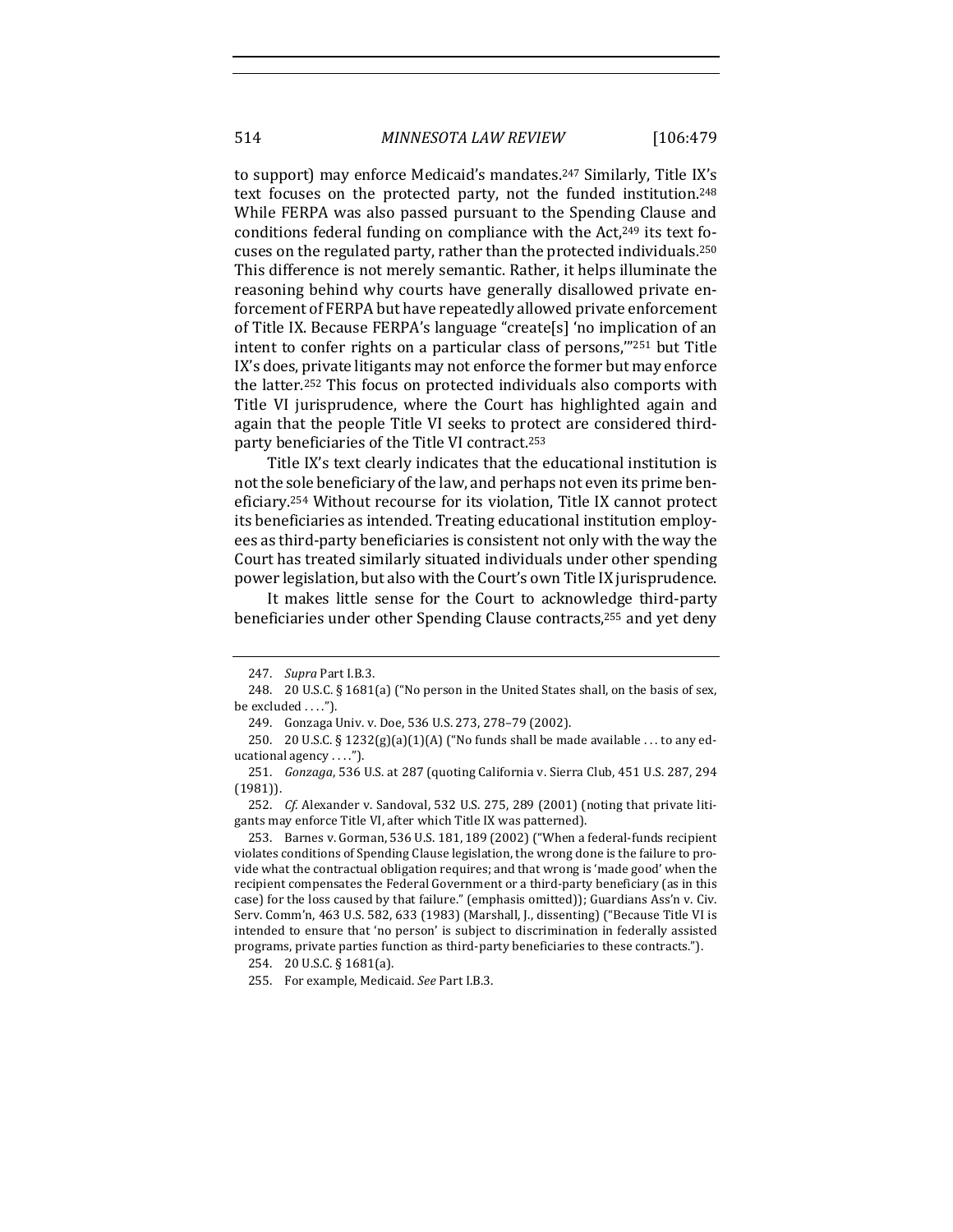that same recognition to educational employees under Title IX. This would essentially amount to the Court needlessly overturning some of its own precedent, by removing educational employees from Title IX's purview as acknowledged in *North Haven*,<sup>256</sup> and partially voiding its implied private right of action as acknowledged in *Cannon*.<sup>257</sup> That outcome is neither viable nor just.

Because Title VII and Title IX give rise to distinct legal duties, the Supreme Court should resolve this split by allowing aggrieved educational institution employees to file suit under both schemes. This is consistent with Spending Clause jurisprudence and a long history of allowing concurrent tort and contract claims at common law. Moreover, as discussed in the next Subsection, the Federal Rules of Civil Procedure prefer for litigants to bring concurrent claims in a single suit.

B. THE FEDERAL RULES OF CIVIL PROCEDURE FAVOR ALTERNATIVE AND HYPOTHETICAL PLEADING OF MULTIPLE CLAIMS IN THE SAME SUIT

This Subsection will establish that allowing litigants to plead violation of multiple legal duties is consistent with the Federal Rules of Civil Procedure, which prefer litigants bring concurrent claims in a single suit. In addition, this preference is not merely theoretical or ideological—it appears in lawsuits all the time and courts have no trouble dealing with dual claims arising from the same conduct.

1. Consistent with the FRCP, Aggrieved Employees Should Be Allowed to Sue Under Both Titles in the Same Lawsuit

As discussed in Part I, Rule  $8(d)(2)$  of the FRCP states the rules' preference for alternative and hypothetical pleading.<sup>258</sup> This is particularly important when addressing Titles VII and IX because while each statute may seek to ameliorate the same problem, the elements of the causes of action are different. Because Title IX meets the Spending Clause contract requirements set out in *Dole*,<sup>259</sup> the educational institution is considered to have notice of its obligation not to discriminate.<sup>260</sup> Because of this notice requirement, in order to succeed on a claim for monetary damages under Title IX, litigants may only plead

<sup>256.</sup> N. Haven Bd. of Educ. v. Bell, 456 U.S. 512, 530 (1982).

<sup>257.</sup> Cannon v. Univ. of Chi., 441 U.S. 677, 680 (1979). This holding could also effectively overturn the body of caselaw interpreting Title IX as consistent with Title VI, a change that could result in further confusion about what Title IX really means. See supra note 69-76 and accompanying text.

<sup>258.</sup> FED. R. CIV. P. 8(d)(2).

<sup>259.</sup> South Dakota v. Dole, 483 U.S. 203, 206-07 (1987).

<sup>260.</sup> Franklin v. Gwinnett Cnty. Pub. Schs., 503 U.S. 60, 75 (1992).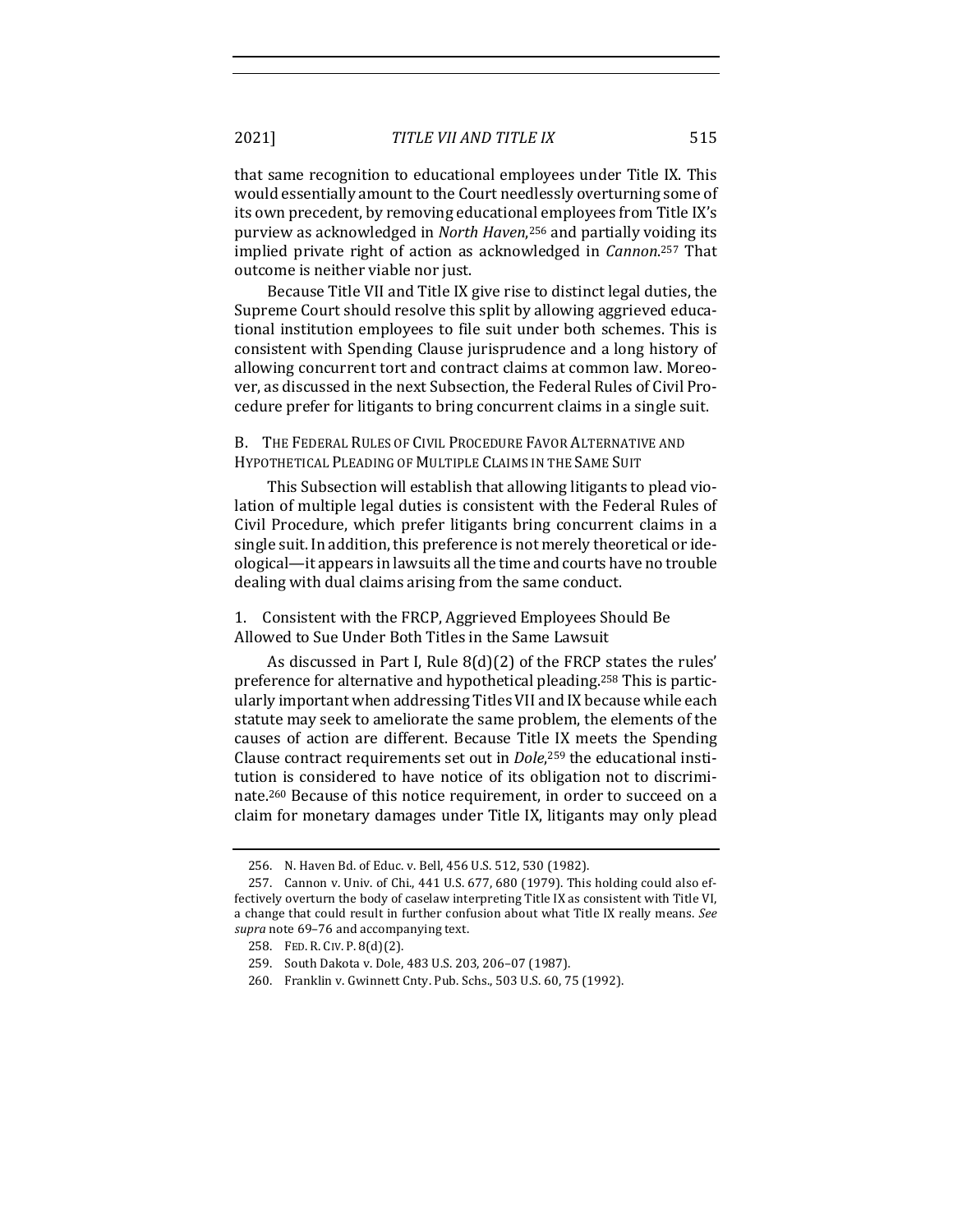and prevail on a claim of intentional discrimination.<sup>261</sup> Contrast this with Title VII, where a litigant need not rely on pleading intentional discrimination. Instead, a plaintiff may allege discrimination resulting in a disparate impact. $262$ 

Thus, Title IX and Title VII may in some situations truly be alternative, in the sense that a plaintiff may not know all of the facts at the pleading stage to be able to determine whether she will prevail on an intentional discrimination theory under Title IX or if she should instead rely on a disparate impact claim<sup>263</sup> arising under Title VII. This situation also ties into Rule 8's requirement that even "hypothetical" claims be pled together.<sup>264</sup> Where facts are still unknown, causes of action may still be hypothetical, given that the pleading stage does not require *proving* all of the elements of a claim, but rather only requires that the facts *plausibly allege* the elements of the claim.<sup>265</sup> It follows that where a plaintiff believes in good faith that her employer has violated the terms of its Title IX contract but does not have the facts needed to prove *Dole's* notice requirement,<sup>266</sup> she should be allowed to plausibly allege disparate impact, for which she must rely on Title VII instead.<sup>267</sup> Alternative pleading also enhances efficiency, since a litigant is expected to bring all related claims in one suit, cutting down on duplicative lawsuits in the future.<sup>268</sup>

The ability to plead both claims is consistent with the abolition of the election of remedies doctrine. The doctrine was a product of common law pleading rules, which were concerned less with access to the

265. Bell Atl. Corp. v. Twombly, 550 U.S. 544, 570 (2007); Ashcroft v. Iqbal, 556 U.S. 662, 679, 685 (2009).

<sup>261.</sup> *Id.*

<sup>262.</sup> Supra Part I.A.1. While the Court has never definitively ruled on whether Title IX disparate impact claims may triumph, the court decided in *Alexander v. Sandoval* that private litigants may not sue under  $\S 602$  of Title VI based on a disparate impact theory. 532 U.S. 275, 289 (2001). Given Title IX and Title VI's similarities, it seems likely the Court would hold the same when addressing whether disparate impact claims are available under Title IX.

<sup>263.</sup> *See supra* Part I.A.1.

<sup>264.</sup> FED. R. CIV. P. 8(d)(2).

<sup>266.</sup> South Dakota v. Dole, 483 U.S. 203, 206-07 (1987).

<sup>267.</sup> The FRCP would allow such a plaintiff to plead the Title IX violation on "information, and belief" even if she does not have sufficient facts to prove the claim at the pleading stage. FED. R. CIV. P.  $11(b)(3)$  ("[The Party] certifies that to the best of the person's knowledge, information, and belief, formed after an inquiry reasonable under the  $circumstances: \ldots$  [T]he factual contentions have evidentiary support or, if specifically so identified, will likely have evidentiary support after a reasonable opportunity for further investigation or discovery  $\dots$ ").

<sup>268.</sup> *See generally* McDonald, *supra* note 142.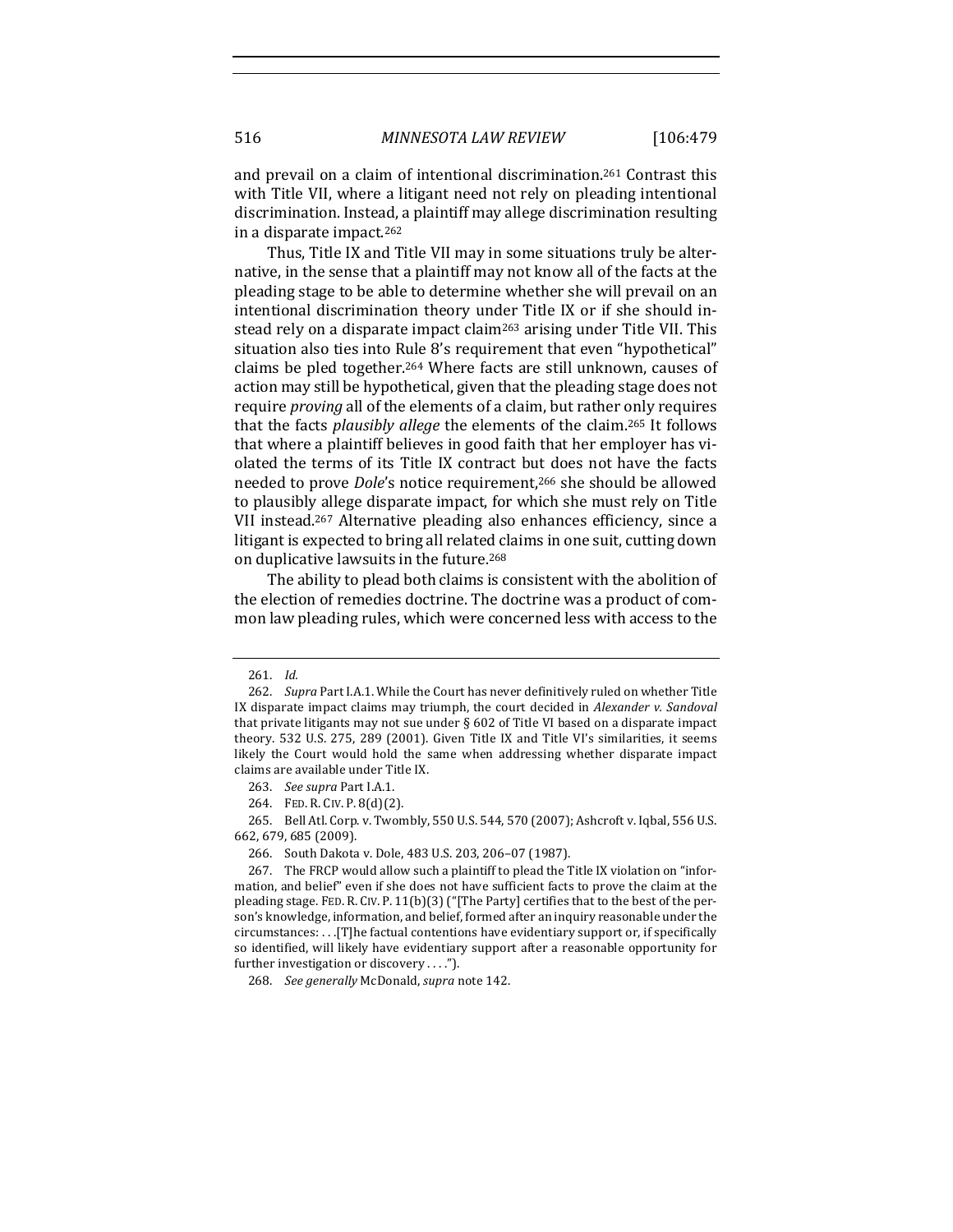courts and more with efficiency at trial.<sup>269</sup> This policy change recognizes that different claims should be adjudicated together in order to ensure "settlement of disputes on their merits."<sup>270</sup> Despite the abolition of the doctrine, double recovery for the multiple claims arising from the same conduct is precluded. $271$ 

This does not, however, suggest that bringing both types of claims concurrently is somehow duplicative or unnecessary. To the contrary, the different types of relief accorded to Title VII and Title IX litigants reduces the likelihood that a court would even need to wrestle with whether they may be running afoul of a rule barring double recovery. For example, punitive damages are generally unavailable under Title IX, in direct contrast to their availability under Title VII.<sup>272</sup> Given Title VII's cap on compensatory damages,  $273$  it seems feasible that a jury could wish to award a litigant compensatory damages in excess of that threshold. A plaintiff should have the right to pursue those damages under Title IX.

Because of the legal system's preference for alternative and hypothetical pleading, as well as the pleading stage's requirement to only plausibly allege and not prove causes of action, the Supreme Court should resolve this split in favor of educational institution employees' right to choose between Titles or simultaneously plead both claims. 

## 2. Courts Are Capable of Properly Adjudicating Concurrent Tort and Contract Claims

Not only do the rules prefer concurrent claims, but bringing them is also workable, as evidenced by the cases cited in Part III.A.2. In *Cargill*, the issue of whether the misappropriation and breach of contract claims were sufficiently distinct from each other to survive occurred on cross-motions for judgment as a matter of law or a new trial.<sup>274</sup> The

<sup>269.</sup> *See generally* MILLER ET AL., *supra* note 147.

<sup>270.</sup> *Id.*

<sup>271.</sup> *See, e.g.*, Clappier v. Flynn, 605 F.2d 519, 529 (10th Cir. 1979) ("[A] plaintiff is not entitled to a separate compensatory damage award under each legal theory. Rather, he is entitled to only one compensatory damage award should liability be found on any of the three, or more than the three theories involved.").

<sup>272.</sup> Supra notes 47, 81. Note again that this mimics the available remedies for contract and tort claims.

<sup>273.</sup> Supra notes 47-48 and accompanying text.

<sup>274.</sup> Cargill, Inc. v. Sears Petroleum & Transp. Corp., 388 F. Supp. 2d 37, 45 (N.D.N.Y. 2005).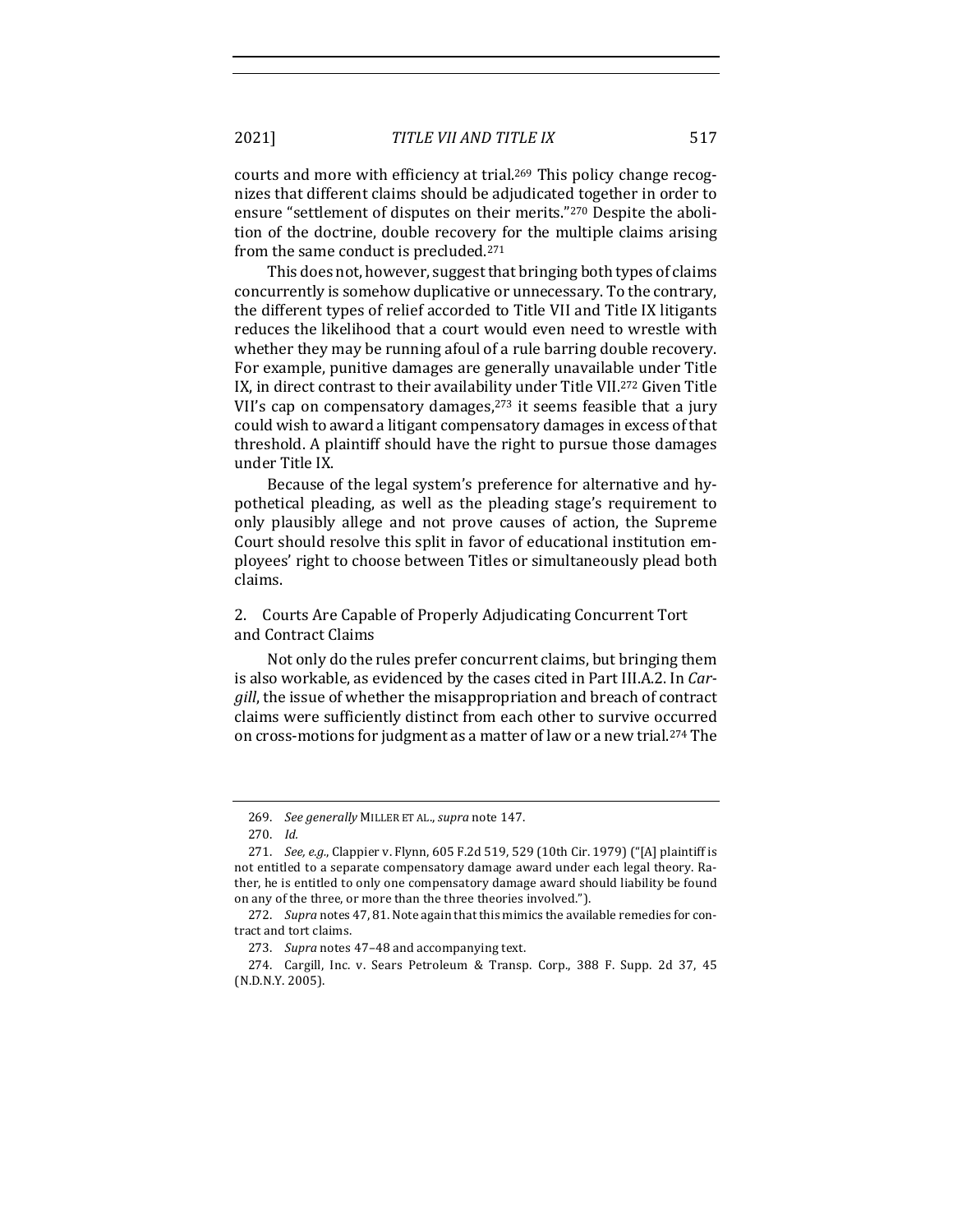parties had already received not only numerous rulings from the presiding judge, but also a jury verdict.<sup>275</sup> The case thus demonstrates that when both types of claims arise from the same conduct, adjudication is workable. Looking specifically at the jury verdict, the jury was able to assess each claim, despite their connections and overlap, and award the plaintiff damages for misappropriation of trade secrets<sup>276</sup> as well as a separate award for breach of contract.<sup>277</sup> After trial, the judge found "no basis to disturb" any of the prior holdings. $278$ 

In *SCO*, the Tenth Circuit reversed a summary judgment grant based on the independent tort doctrine<sup>279</sup> because "a reasonable jury could find here that regardless of whether IBM performed to the letter of the [contract], IBM nonetheless misappropriated *SCO*'s labor, skills, expenditures or good will through fraud or deception."<sup>280</sup> This holding again demonstrates courts' belief in juries' abilities to successfully perform their role despite the close nature of possibly interrelated claims.281

In Westlake Plaza Realty, Inc. v. Leyden, a California court of appeals addressed claims of breach of contract, breach of fiduciary duty, and fraud, all arising from the same set of facts.<sup>282</sup> After the trial court awarded "aggregate" damages for all three claims, defendants appealed, arguing plaintiffs had essentially triple-recovered for the same conduct.<sup>283</sup> Again, the California court explained that "[t]he same wrongful conduct may constitute both breach of contract and a tort."<sup>284</sup> The court further explained that "the plaintiff is not prevented

278. *Cargill*, 388 F. Supp. 2d at 45.

<sup>275.</sup> *Id.*

<sup>276.</sup> Cargill, Inc. v. Sears Petroleum & Transp. Corp., No. 5:03-CV-0530, 2005 WL 8147597, \*1 (N.D.N.Y. Apr. 12, 2005) (awarding Sears \$275,608.81 for misappropriation of trade secrets).

<sup>277.</sup> *Id.* (awarding Sears \$500,025.19 for breach of contract and unfair competition).

<sup>279.</sup> SCO Grp., Inc. v. Int'l Bus. Machs. Corp., 879 F.3d 1062, 1076-78 (10th Cir. 2018).

<sup>280.</sup> *Id.* at 1078 (internal citations, quotation marks, and modifications omitted).

<sup>281.</sup> By the time of the Tenth Circuit's holding, this litigation had been ongoing for nearly fifteen years. *Id.* at 1074. It appears the parties never sought judgement on remand regarding this issue, suggesting they may have settled, an outcome the legal system favors. See Margaret Meriwether Cordray, Settlement Agreements and the Supreme Court, 48 HASTINGS L.J. 9, 37-38 (1996) (explaining the various benefits of settling suits out of court, including reduced burden on the courts, decrease in expenses for parties, more flexibility in allowed outcomes, etc.).

<sup>282.</sup> No. B187590, 2007 WL 2081343 (Cal. Ct. App. July 23, 2007).

<sup>283.</sup> *Id.* at \*3-4.

<sup>284.</sup> *Id.* at  $*4$ .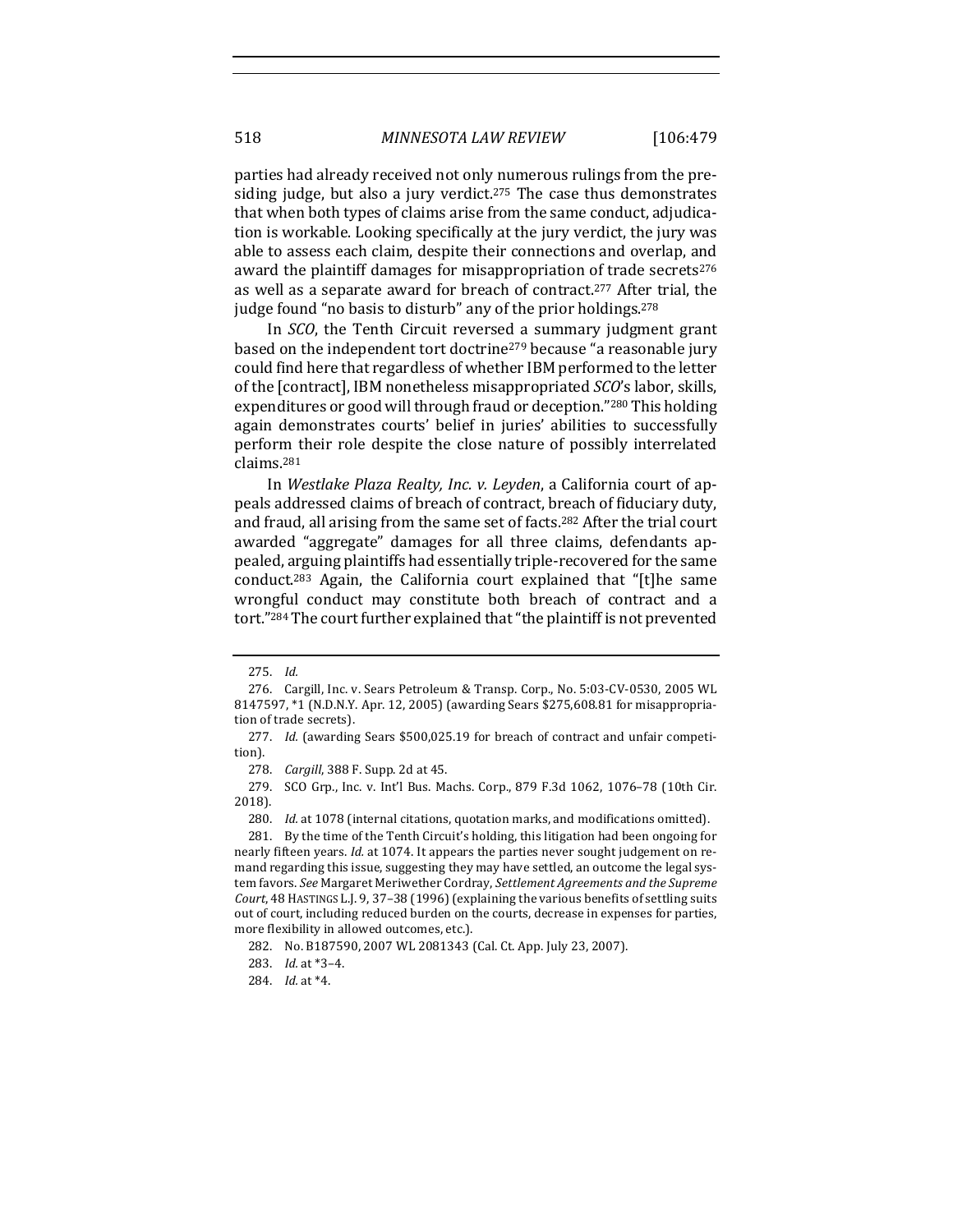2021] *TITLE VII AND TITLE IX* 519

from pursuing recovery on multiple theories, but may recover compensatory damages only under one theory."<sup>285</sup> The court highlighted the trial court's acknowledgment that plaintiff could not triple recover and that the award did not violate that principle.<sup>286</sup>

Like these cases, a plaintiff alleging sex discrimination in violation of both Title VII and Title IX is bringing claims sounding in both tort and contract, and doing so in a single lawsuit, just as the FRCP contemplate and prefer. Despite the claims arising out of the same circumstances, courts are able to effectively adjudicate them each on the merits even with overlapping facts and theories. Thus, disallowing simultaneous Title IX and Title VII claims would disregard and disrespect a sweeping body of jurisprudence touching each part of this problem: caselaw acknowledging Titles IX's and VII's differences in kind; caselaw acknowledging interrelated contract and tort claims; the FRCP's thoughtful preferences; and courts' ability to acknowledge all of these in effectively adjudicating claims. The Supreme Court should avoid that outcome and instead allow for litigants to bring either type of claim or both concurrently. The following Subsections will further establish that this outcome is preferable because it reflects respect both for Congress's enumerated powers, as well as its intent behind Title IX.

#### C. DENYING EDUCATIONAL INSTITUTION EMPLOYEES THEIR RIGHT TO SUE UNDER TITLE IX WEAKENS CONGRESS'S RIGHT TO TAX AND SPEND

Despite some dispute among the United States' founding fathers about the true scope of Congress's spending power, $287$  decades of caselaw demonstrate the contract thesis reigns.<sup>288</sup> The Supreme Court should decide this split in favor of concurrent claims in order to respect Congress's constitutional grant of authority to tax and spend. As noted earlier, there are huge numbers of employees under Title IX's purview.<sup>289</sup> It should be no surprise that the federal government disburses a similarly large amount of money to educational institutions.<sup>290</sup> Despite the fact that federal funding may amount to a relatively small proportion of an institution's operating budget, the loss of

<sup>285.</sup> *Id.*

<sup>286.</sup> *Id.*

<sup>287.</sup> *Supra* Part I.B.2.

<sup>288.</sup> *E.g.,* Massachusetts v. Mellon, 262 U.S. 447 (1923); Helvering v. Davis, 301 U.S. 619 (1937); South Dakota v. Dole, 483 U.S. 203 (1987); Barnes v. Gorman, 536 U.S. 181 (2002).

<sup>289.</sup> *Supra* notes 15–16.

<sup>290.</sup> *Supra* note 5 and accompanying text. Though, some would argue the amount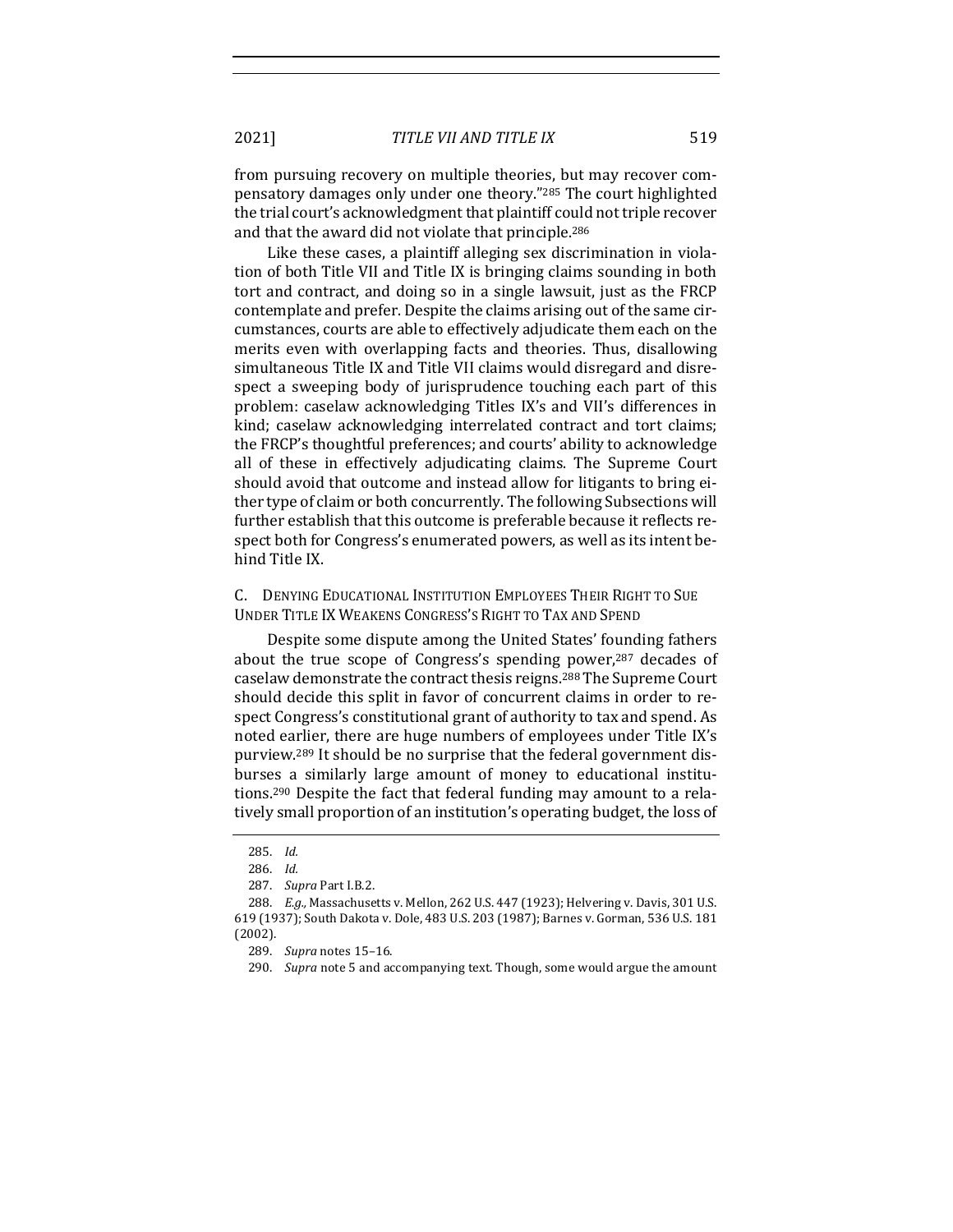any funding for violation of Title IX could present a sufficiently substantial problem for institutions that the threat of that loss serves as a deterrent to unlawful practices. For example, the University of Minnesota's main campus (Twin Cities), received approximately \$835 million in federal funds in 2018.<sup>291</sup> The University of Minnesota-Duluth campus received approximately \$70 million in 2018.<sup>292</sup> While those figures constitute less than 25% of the University's entire annual operating budget of \$4.2 billion,<sup>293</sup> it is still hard to imagine how such a university could replace sums of that size. Thus, federal funding is a very important carrot at the end of an equally important stick-a framework that mimics years of Congress's accepted flexing of its spending power. Denying educational employees the ability to enforce that arrangement merely because they are protected similarly under another statute neuters Congress's enumerated power<sup>294</sup> and the Supreme Court should avoid that outcome.

D. PRIVATE ENFORCEMENT OF TITLE IX BY EMPLOYEES IS WARRANTED BECAUSE OF EDUCATIONAL INSTITUTIONS' IMPORTANCE IN SHAPING SOCIETAL VALUES AND CONGRESS'S REPEATED ACKNOWLEDGEMENT OF SEX DISCRIMINATION IN EDUCATION SETTINGS

In addition to holding covered institutions to two distinct legal duties, one arising out of a contract and the other arising out of a social policy against discrimination, allowing educational institution employees to enforce Title IX is appropriate because sex discrimination continues to plague educational institutions.<sup>295</sup> This is particularly grievous because of schools' role in shaping gender-related ideas about future ability and achievement. Various studies indicate that a

disbursed actually pales in comparison to what is needed for the United States' education system. See, e.g., Diane Ravitch & Tom Loveless, *Broken Promises: What the Federal* Government Can Do to Improve American Education, BROOKINGS (Mar. 1, 2000), https://www.brookings.edu/articles/broken-promises-what-the-federal

<sup>-</sup>government-can-do-to-improve-american-education [https://perma.cc/RXN5 -KH9E]; Knight, *supra* note 5.

<sup>291.</sup> *Explore the Federal Investment in Your Alma Mater, supra* note 4 (scroll down to "My Alma Mater"; click on map; zoom in on Minneapolis, MN; select University of Minnesota-Twin Cities).

<sup>292.</sup> *Id.* (scroll down to "My Alma Mater"; click on map; zoom in on Duluth, MN; select University of Minnesota-Duluth).

<sup>293.</sup> *About U Budget*, UNIV. OF MINN., https://finance.umn.edu/budget.html [https://perma.cc/76SD-YS8A].

<sup>294.</sup> *Supra* Part I.B.2.

<sup>295.</sup> See Zehrt, supra note 19, at 733 (citing Discrimination Against Women: Hearings on Section 805 of H.R. 16098 Before Spec. Subcomm. on Educ. of the H. Comm. on *Educ.* and *Lab.*, 91st Cong. 1 (1970)).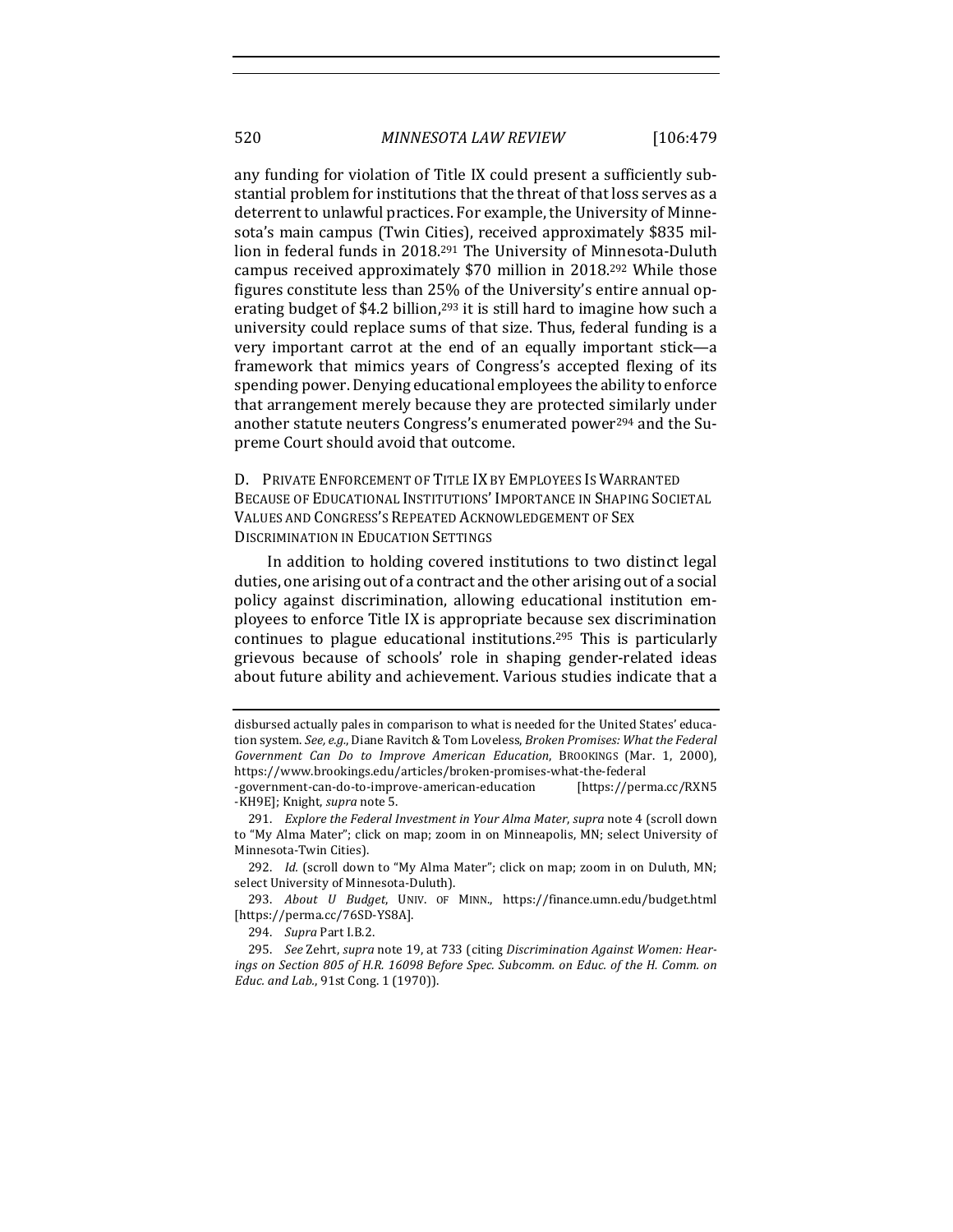2021] *TITLE VII AND TITLE IX* 521

teacher's gender may influence a student's performance. "Assignment to a same-gender teacher improves performance for both girls and boys ...."<sup>296</sup> One study found a correlation between women who took introductory-level university classes from woman instructors and those students' later choices of major: "Female students that are assigned to female professors for their introductory math and science classes not only perform better in those classes but are also much more likely to major in science, math, or engineering  $\ldots$ <sup>"297</sup> Another" study found that the math achievement gap between boys and girls lessens or disappears in societies with more gender equality.<sup>298</sup> Further research suggests that "[f]emale students may avoid male-dominated fields due to biases against women, and the presence of female faculty may mitigate these effects."<sup>299</sup>

Taken together, these studies suggest the very outcome the framers of Title IX and its precursor legislation were afraid of: that sex discrimination in educational institutions would result in harm not only to the victim of the discrimination, but also the students who witness discriminatory treatment and use it inform their understanding of their own roles or future opportunities.<sup>300</sup> When women are excluded from certain roles and departments (like STEM fields) based on their gender, women and girls studying in those departments learn that they are similarly unwelcome. Women role models across departments and specialties may have a positive impact on the net number of women who pursue fields typically dominated by men.<sup>301</sup>

<sup>296.</sup> Marianne Bertrand, *New Perspectives on Gender*, *in* 4B HANDBOOK OF LABOR ECONOMICS 1543, 1567 (David Card & Orley Ashenfelter eds., 2011).

<sup>297.</sup> *Id.* (citing Scott E. Carrell, Marianne E. Page & James E. West, Sex and Science: How Professor Gender Perpetuates the Gender Gap, 125 Q.J. OF ECON. 1101 (2010)).

<sup>298.</sup> Luigi Guiso, Ferdinando Monte, Paolo Sapienza & Luigi Zingales, Culture, Gender, and Math, 320 SCIENCE 1164 (2008).

<sup>299.</sup> Eric P. Bettinger & Bridget Terry Long, *Do Faculty Serve as Role Models? The Impact of Instructor Gender on Female Students*, 95 AM. ECON. REV. 152, 152 (2005) (citations omitted).

<sup>300.</sup> *Supra* notes 198-200.

<sup>301.</sup> *See* Bettinger, *supra* note 299, at 152-53. Teacher role modeling has also been shown to have an impact on students in other ways not related to the gender of the instructor or student. See Anthony Amalba, Francis A. Abantanga, Albert J.J.A. Scherpbier & Walther N.K.A. van Mook, *Community-Based Education: The Influence of Role Modeling on Career Choice and Practice Location*, 39 MED. TCHR. 174 (2016); see also Frederick M. Hess & David L. Leal, *Minority Teachers*, *Minority Students, and College Matriculation: A New Look at the Role-Modeling Hypothesis*, 25 POL'Y STUD. J. 235, 235 (1997) ("[T]he percentage of minority faculty has a significant positive relationship with overall college matriculation rates in urban school districts across the nation.").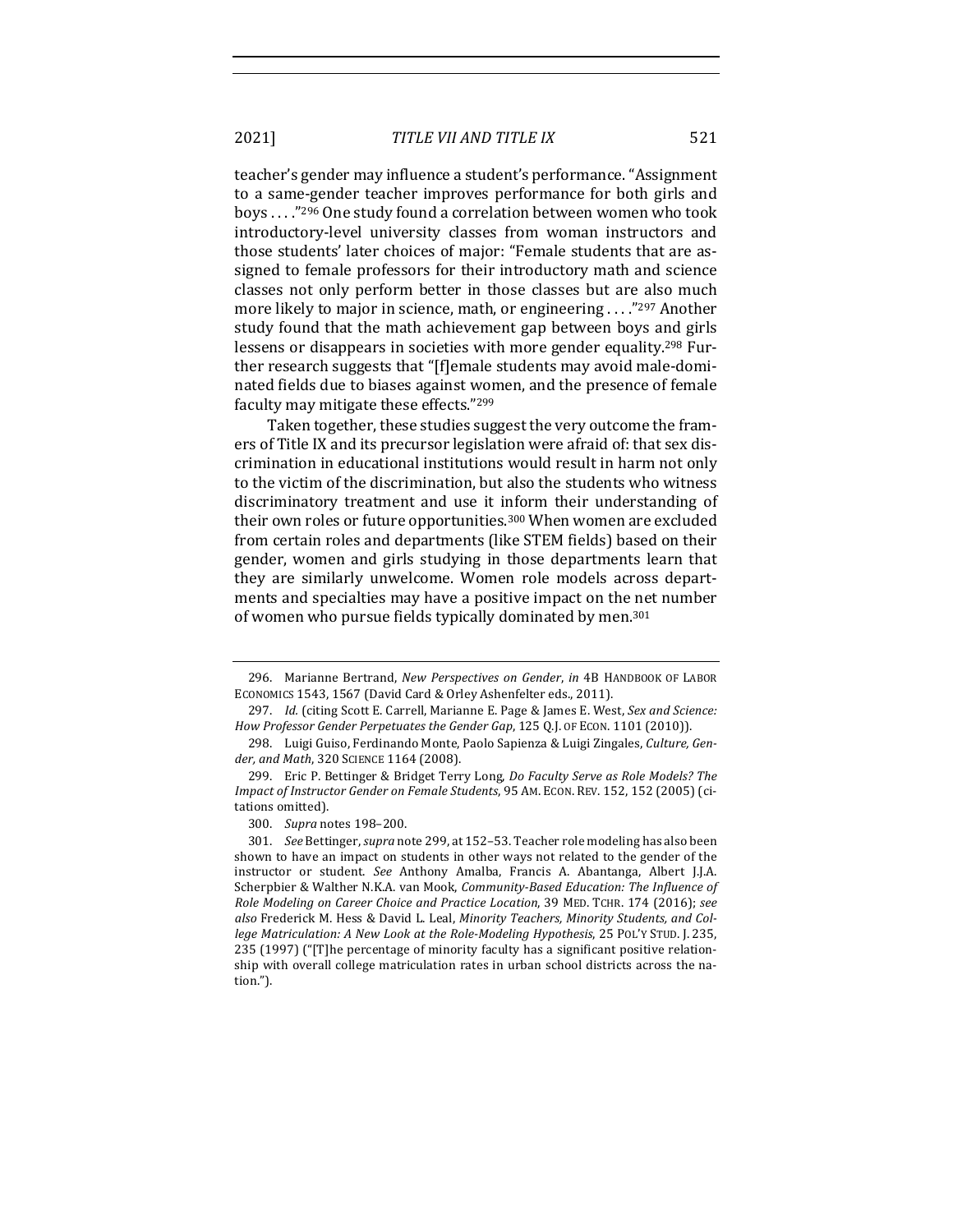Congress's repeated acknowledgment of both ongoing discrimination in education settings, and the fact that the fear of snowballing impacts of that discrimination animated the original enactment of this legislation, are reason enough to ensure eligible employees are not denied their Title IX rights.

While an educational institution employee may sue under Title VII to address these same harms, that choice is particularly difficult and time-consuming because of Title VII's administrative exhaustion requirement, which is especially burdensome for public employees.<sup>302</sup> The lack of an exhaustion requirement under Title IX and, thus, the relative ease with which a plaintiff may sue under the Title, enhances Title IX's ability to address Congress's intended aims. Making it easier for private parties to enforce Congress's goals allows for more expedient improvement of the problems that underscore Title IX's existence—reducing sex discrimination for the benefit of *all persons* in educational institutions.

While Title VII and Title IX seek to right the same wrong, they do so by imposing distinct and independent legal duties on employers, one sounding in tort and the other in contract. Thus, aggrieved employees should be allowed to seek redress for breach of either duty or both duties in the same lawsuit. This outcome comports with the way courts treat concurrent contract and tort claims generally, and importantly, also comports with the fact that courts treat Spending Clause legislation as contracts. Allowing for concurrent Title IX and Title VII claims also respects Congress's various enumerated powers, which it has used at its discretion to address interrelated problemssex discrimination in workplaces and educational institutions. By allowing a plaintiff to bring her choice of claims, courts respect the issues animating both Titles, as well as the full body of caselaw and legal tradition that allow for simultaneous claims. For these reasons, if presented with this circuit split, the Supreme Court should hold that eligible plaintiffs should be allowed to choose between Title IX and Title VII or file suit under both Titles to remediate the harm sex discrimination causes.

#### CONCLUSION

Title IX's passage under the Spending Clause makes it significantly different from Title VII, passed under the Commerce Clause, despite the similarities in their end goals. The Supreme Court should treat them as different in settling this circuit split. By looking to its

<sup>302.</sup> *Supra* Part I.B.1.